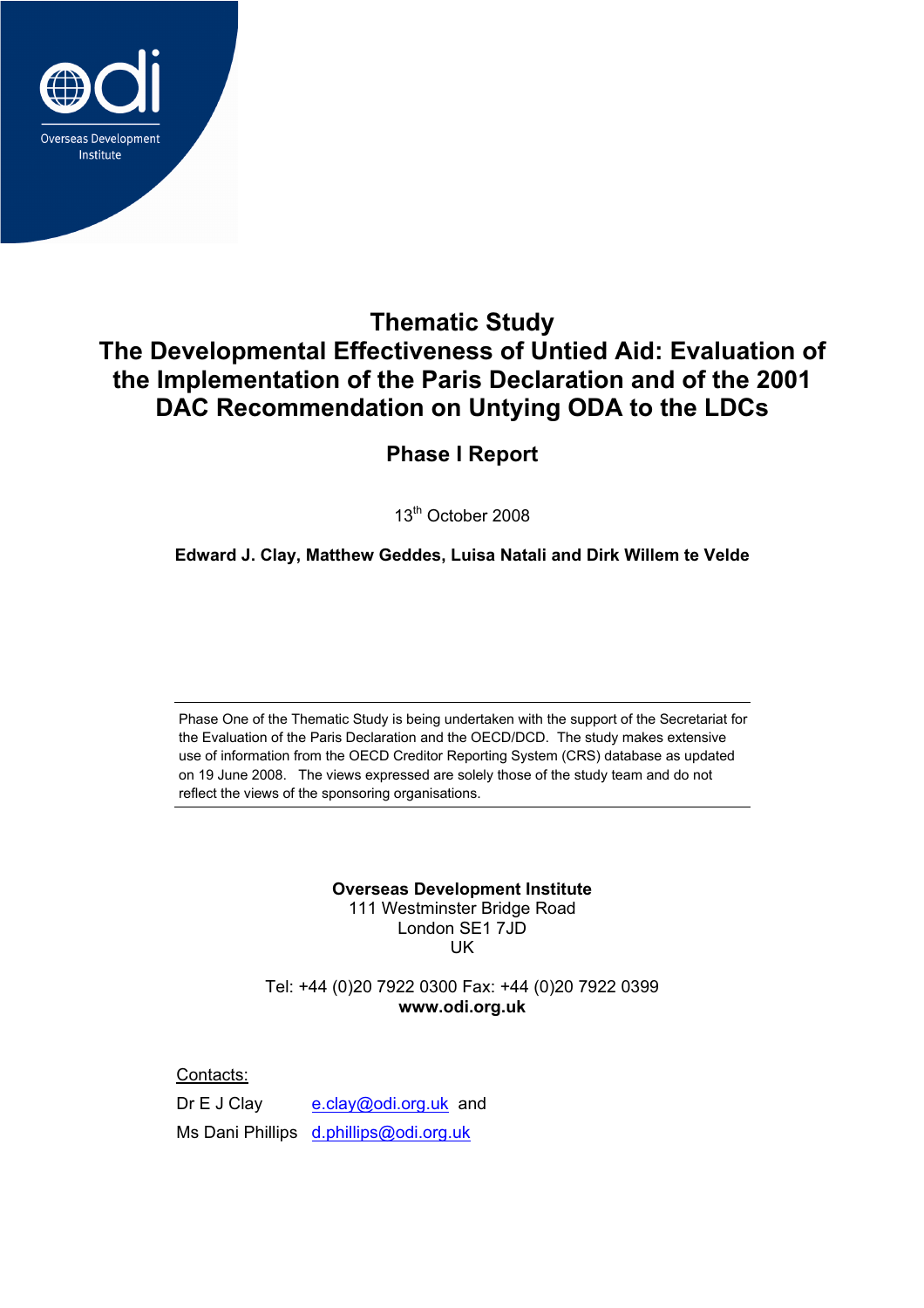# **Contents**

| 1.                                                                                               |  |
|--------------------------------------------------------------------------------------------------|--|
| 1.1                                                                                              |  |
| 1.2                                                                                              |  |
| 1.3                                                                                              |  |
| THE INTERNATIONAL RULES AND AGREEMENTS CONCERNING THE TYING<br>2.                                |  |
|                                                                                                  |  |
| A STATISTICAL ANALYSIS OF THE UNTYING/TYING STATUS OF ODA  7<br>3.                               |  |
| 3.1                                                                                              |  |
| 3.2                                                                                              |  |
| 3.2.1                                                                                            |  |
| 3.2.2                                                                                            |  |
| 3.3                                                                                              |  |
| 3.3.1                                                                                            |  |
| 3.3.2                                                                                            |  |
| 3.3.3                                                                                            |  |
| 3.3.4                                                                                            |  |
| A multivariate analysis of the relationships between tying status and other aid and donor<br>3.4 |  |
|                                                                                                  |  |
| DONOR POLICIES AND PRACTICES: HOW DOES UNTYING WORK? A<br>4.                                     |  |
|                                                                                                  |  |
| 4.1                                                                                              |  |
| 4.2                                                                                              |  |
| 4.3                                                                                              |  |
|                                                                                                  |  |
|                                                                                                  |  |
|                                                                                                  |  |
|                                                                                                  |  |
|                                                                                                  |  |
| THE IMPACTS OF TYING AND UNTYING: A LITERATURE REVIEW  33<br>5.                                  |  |
| 5.1                                                                                              |  |
| 5.2                                                                                              |  |
| 5.3                                                                                              |  |
| 5.3.1                                                                                            |  |
| 5.3.2<br>5.4                                                                                     |  |
| PRELIMINARY FINDINGS AND IMPLICATIONS FOR DESIGN OF PHASE II  41                                 |  |
| 6.                                                                                               |  |
| 6.1<br>6.2                                                                                       |  |
|                                                                                                  |  |
|                                                                                                  |  |
|                                                                                                  |  |
| Annex B: Explaining the share of untying in bilateral ODA: a regression analysis 48              |  |
|                                                                                                  |  |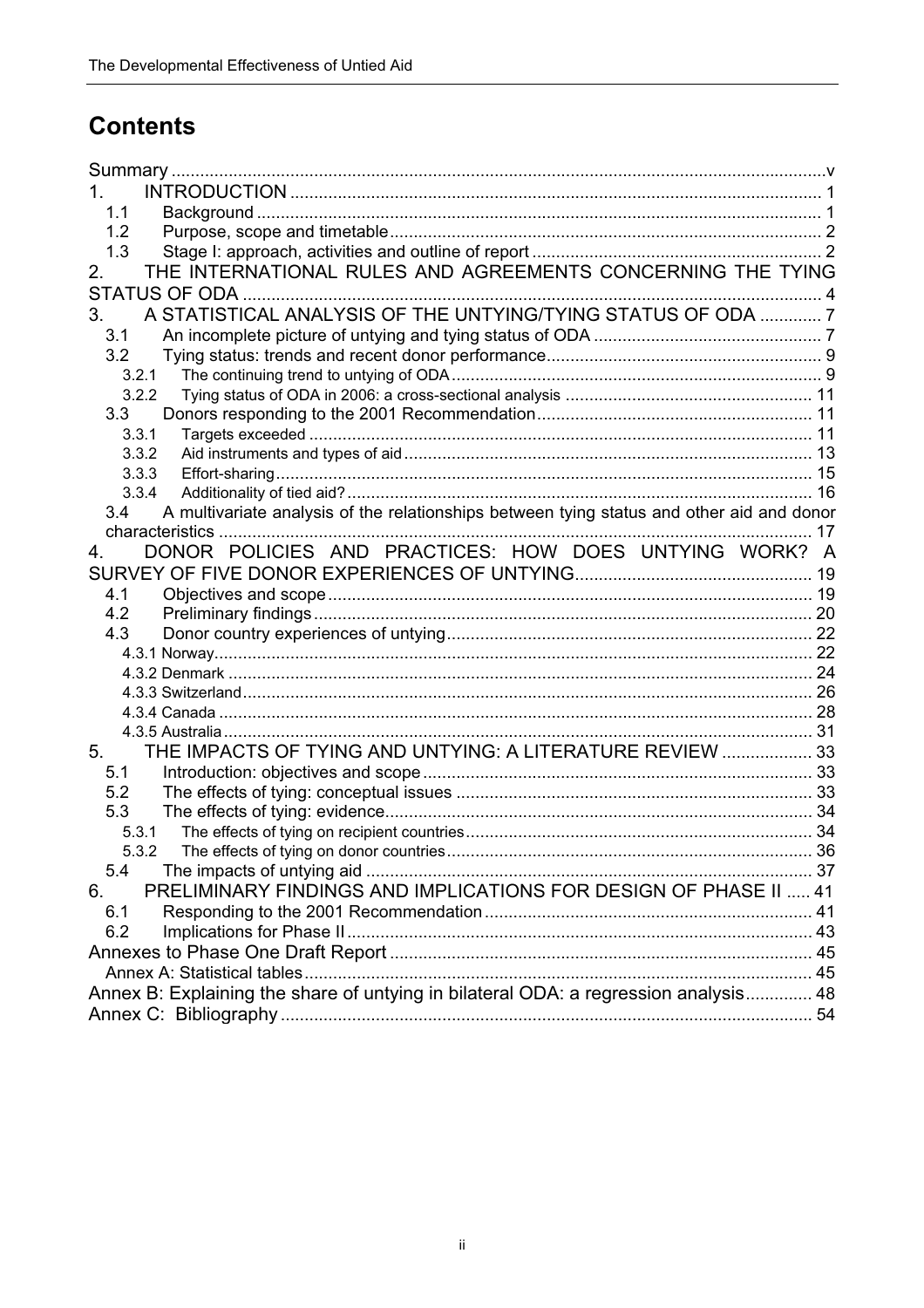# **List of Tables**

| Table 2.1 | DAC definitions of tying status of ODA, other official flows and officially supported |  |
|-----------|---------------------------------------------------------------------------------------|--|
| Table 2.2 | Chronology of OECD agreements on tying status of aid including credits that qualify   |  |
| Table 3.1 | DAC donor countries: tying status of bilateral ODA to LDCs and non-LDCs in 1999-      |  |
| Table 3.2 |                                                                                       |  |
| Table 3.3 |                                                                                       |  |
|           |                                                                                       |  |
| Table 3.4 |                                                                                       |  |
| Table 3.5 | DAC donor countries: tying status of bilateral ODA to LDCs according to grant/non-    |  |
|           |                                                                                       |  |
| Table 3.6 | DAC donor countries: bilateral ODA by consolidated sectors in 2006 14                 |  |
| Table 3.7 |                                                                                       |  |
| Table A.1 |                                                                                       |  |
| Table A.2 |                                                                                       |  |
| Table B.1 |                                                                                       |  |
| Table B.2 |                                                                                       |  |
| Table B.3 |                                                                                       |  |
|           |                                                                                       |  |

# **List of Figures**

| Figure 3.1          | Share of total bilateral aid that is untied, three year averages (1985-2005) 9        |
|---------------------|---------------------------------------------------------------------------------------|
| Figure 3.2          | DAC donor countries' effort-sharing – ODA and untied ODA as a percent of Gross        |
|                     |                                                                                       |
| Figure 3.3          | Relationship between share of untied bilateral ODA and share of bilateral ODA         |
|                     | 18                                                                                    |
| <b>Figure 4.1.1</b> |                                                                                       |
| <b>Figure 4.2.1</b> |                                                                                       |
| Figure 4.2.2        |                                                                                       |
| <b>Figure 4.3.1</b> |                                                                                       |
| <b>Figure 4.4.1</b> |                                                                                       |
| Figure 4.4.2        | Canadian bilateral ODA: tied aid by sector and non-reported tying status in 2006. 30  |
| <b>Figure 4.5.1</b> |                                                                                       |
| Figure $4.5.2$      | Australian bilateral ODA: tied aid by sector and non-reported tying status in 2005.32 |
| Figure 5.1          | Logic model: consequences of aid untying from the viewpoint of a bilateral donor. 40  |
| Figure B.1          | Relationship between share of untied bilateral ODA and share of food aid in bilateral |
|                     |                                                                                       |
| Figure B.2          | Relationship between share of untied bilateral ODA and share of technical             |
|                     |                                                                                       |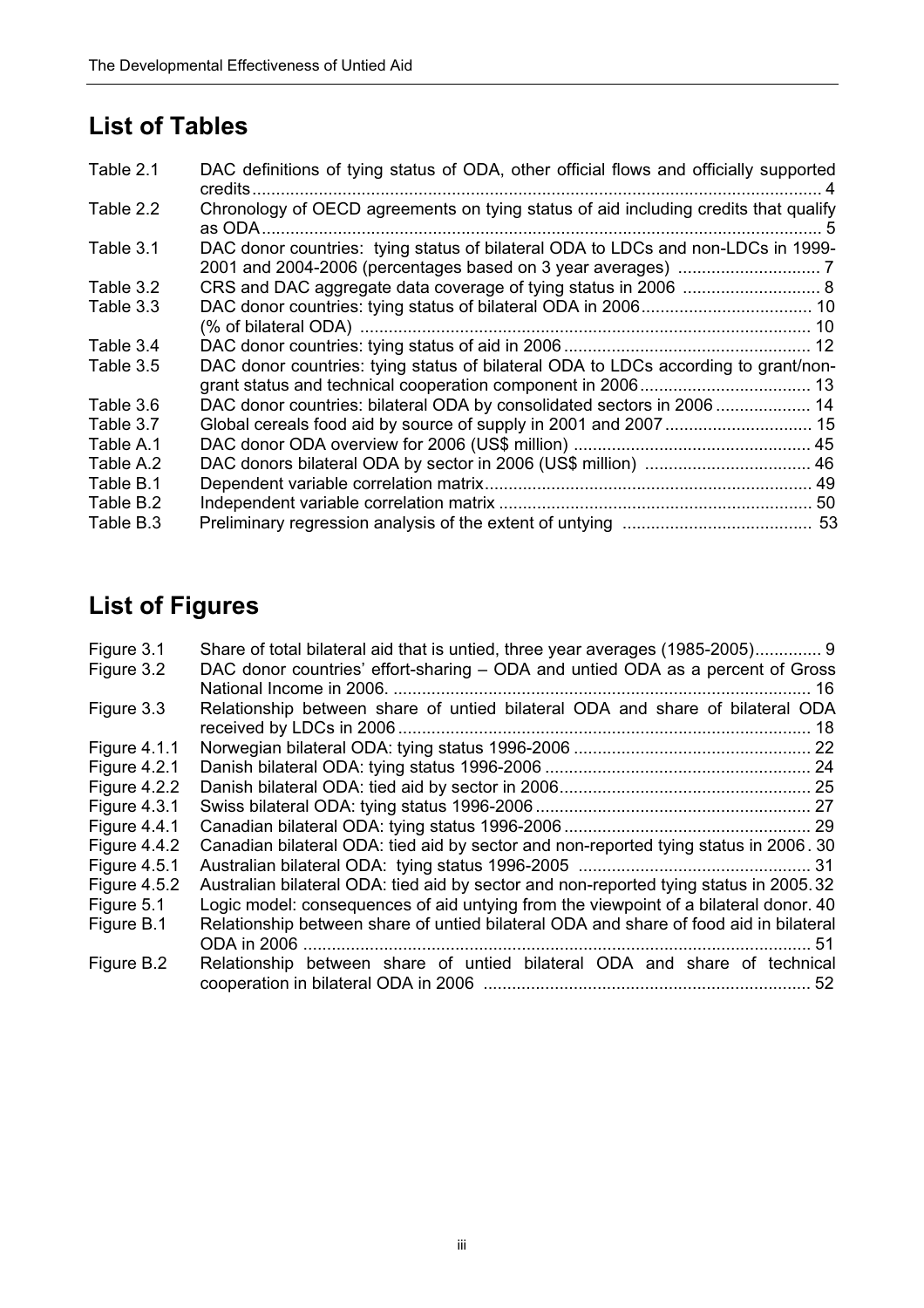# **List of Acronyms**

| ANZCERTA         | Australia New Zealand Closer Economic Relations Trade Agreement |
|------------------|-----------------------------------------------------------------|
| <b>ANZGPA</b>    | Australian and New Zealand Government Procurement Agreement     |
| B <sub>2</sub> B | <b>Business to Business</b>                                     |
| <b>BOP</b>       | <b>Balance of Payments</b>                                      |
| <b>CIDA</b>      | Canadian International Development Agency                       |
| <b>CPG</b>       | Commonwealth Procurement Guidelines (Australia)                 |
| <b>CRS</b>       | Creditor Reporting System (OECD)                                |
| <b>DANIDA</b>    | Danish International Development Agency                         |
| <b>DAC</b>       | Development Assistance Committee                                |
| <b>DFID</b>      | Department for International Development (UK)                   |
| DFI              | <b>Directly Financing Imports</b>                               |
| <b>DDR</b>       | Doha Development Round                                          |
| EEA              | European Economic Area                                          |
| <b>EFTA</b>      | European Free Trade Association                                 |
| EU               | European Union                                                  |
| <b>FAC</b>       | <b>Food Aid Convention</b>                                      |
| <b>FAO</b>       | Food and Agriculture Organization                               |
| <b>GATT</b>      | General Agreement on Tariffs and Trade                          |
| <b>GDP</b>       | <b>Gross Domestic Product</b>                                   |
| <b>GST</b>       | <b>Goods and Service Tax</b>                                    |
| <b>GNI</b>       | <b>Gross National Income</b>                                    |
| HQ.              | Headquarters                                                    |
| <b>HLM</b>       | <b>High Level Meeting</b>                                       |
| <b>IDRC</b>      | International Development Research Centre                       |
| <b>LDC</b>       | <b>Least Developed Country</b>                                  |
| <b>LRPs</b>      | <b>Local and Regional Purchases</b>                             |
| <b>MERX</b>      | <b>Canadian Public Tendering System</b>                         |
| <b>MCA</b>       | <b>Mixed Credits Arrangement</b>                                |
| <b>NAFTA</b>     | North American Free Trade Agreement                             |
| <b>NGO</b>       | Non-Governmental Organisation                                   |
| <b>NMFA</b>      | Norwegian Ministry of Foreign Affairs                           |
| <b>NDFI</b>      | <b>Not Directly Financing Imports</b>                           |
| <b>ODA</b>       | <b>Official Development Assistance</b>                          |
| <b>OECD</b>      | Organisation for Economic Cooperation and Development           |
| O&M              | <b>Operation and Maintenance</b>                                |
| <b>RTE</b>       | <b>Resource Transfer Efficiency</b>                             |
| <b>SDC</b>       | Swiss Agency for Development and Cooperation                    |
| <b>SECO</b>      | State Secretariat for Economic Affairs (Switzerland)            |
| TC               | <b>Technical Cooperation</b>                                    |
| <b>UNDB</b>      | <b>United Nations Development Business</b>                      |
| <b>WFP</b>       | <b>UN World Food Programme</b>                                  |
| <b>WTO</b>       | <b>World Trade Organisation</b>                                 |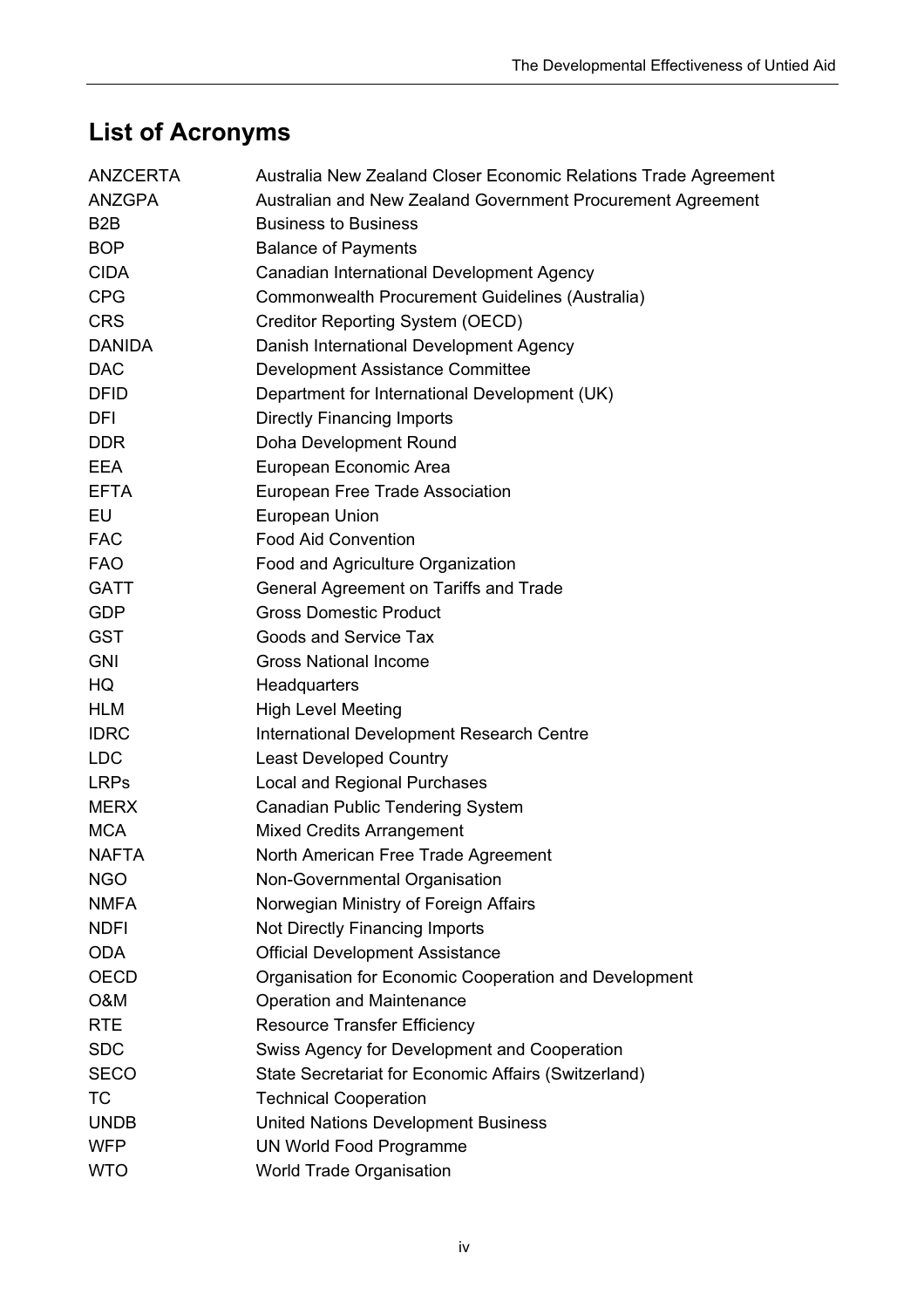# **Summary**

This report presents the results of Phase I of a thematic study being undertaken to assess the effectiveness of untied aid. The study is in response to the proposals of the Working Party on Aid Effectiveness and the DAC Network on Development Evaluation and the request in the 2001 DAC Recommendation to untie ODA to the LDCs for a comprehensive evaluation of its impact by 2009. The preliminary findings and conclusions of this study are as follows.

DAC donor countries had by 2006 formally untied over four fifths (82%) of their ODA to LDCs, against a 60% benchmark for untying bilateral aid linked to the Recommendation. A wider process of aid untying appears to be continuing: in 2006 70% of bilateral ODA for non-LDCs was untied and if (untied) multilateral aid is taken into account, then 85% of all ODA was untied. Untying has had no apparent negative effects on support for aid, or any related diversion of resources to non-LDCs. A statistical analysis comparing 22 DAC donors indicates that the Recommendation is an important influence on the extent to which aid is untied. But reporting on tying practices is still far from complete or consistent or timely and needs to be improved. This should be a matter of priority for aid agency statisticians.

A review of donor policies and practices including a purposive survey of five donors that had already largely untied or were actively untying after 2001 (Australia, Canada, Denmark, Norway and Switzerland) suggests that:

- The Recommendation has had different implications, especially significant for those DAC members that had previously taken very limited steps towards untying.
- Untying is widely seen as closely linked with decentralisation of responsibility for aid programming to a country office level.
- There has been a shift to forms of aid that pass responsibility for disbursement to country partners, other joint donor partners, and civil society organisations.
- There is also a much-reduced donors' role in contracting organisations to provide goods and implement projects. There are several remaining relatively grey areas of tying practice in which it is not clear if tying is an issue of importance.

A literature review on tying practices confirms that the theoretical case for untying on both effectiveness and efficiency grounds is regarded as unequivocal by economists. There is also a substantial body of evidence on the negative effects of tying practices, especially a substantial loss of resource transfer value to recipients (at least 15-30%). In contrast, the actual consequences of untying have hardly been investigated in any systematic way.

So Phase II of the thematic study offers an important and timely opportunity to fill that gap. A set of country studies done with the full cooperation of recipient countries and donor agencies would enable the DAC and its partners to acquire a better understanding of how untying works, its impact and whether it is contributing to aid effectiveness as envisaged in the Paris Declaration.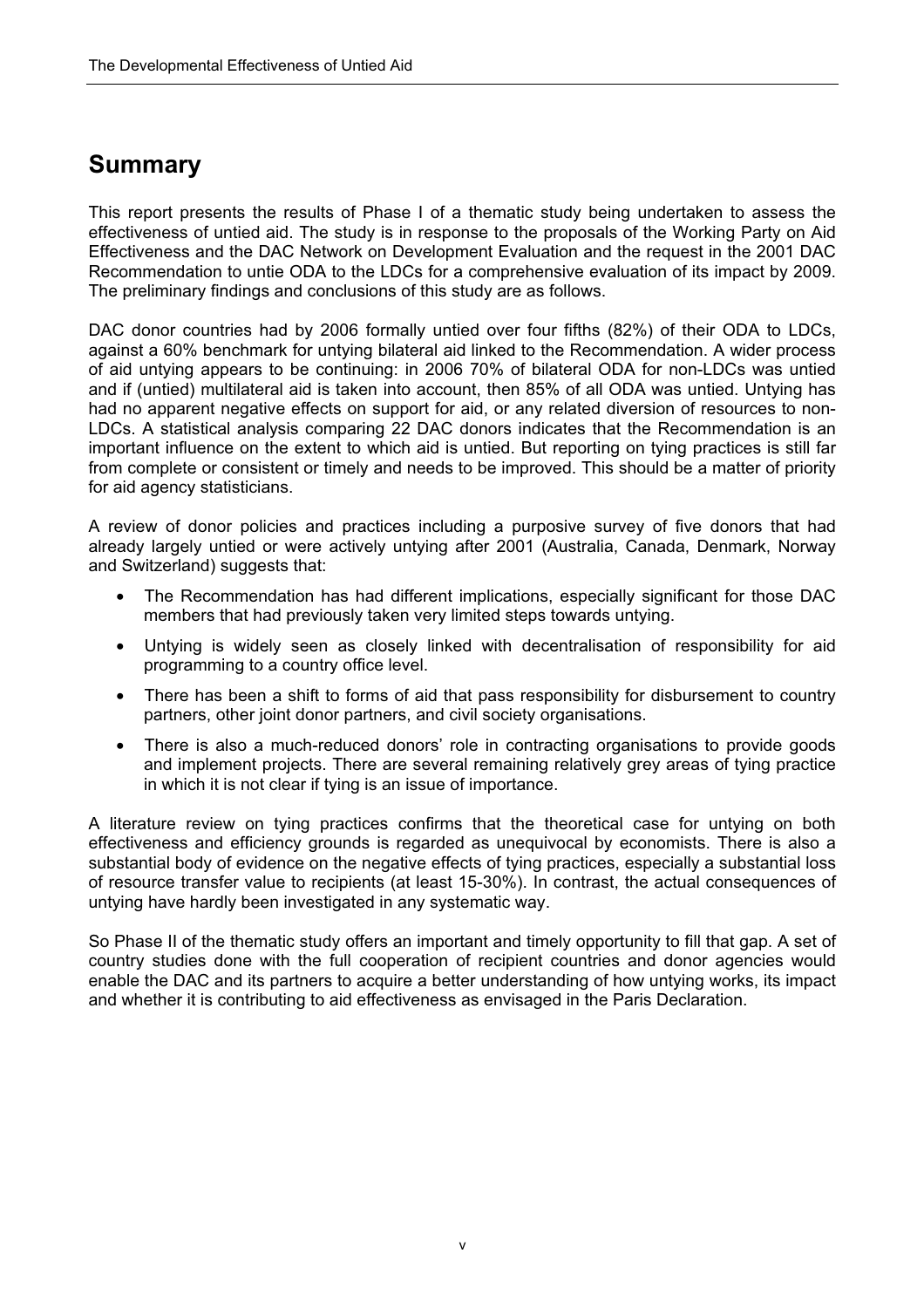# **1. INTRODUCTION**

# **1.1 Background<sup>1</sup>**

For decades, debates on aid effectiveness have focused on the issue of the tying status of aid (See below Section 2 and Table 2.1). It has been clearly documented that tied aid raises the cost of goods, services and works by 15% to 30% on average, and by as much as 40% or more for food aid.<sup>2</sup> This is a conservative estimate of the real costs of tying, since it does not incorporate the indirect costs. Furthermore, there have been widely discussed concerns about tying reducing effectiveness: acting as a constraint on donor cooperation and the building of partnerships with developing countries, by inhibiting the ownership and responsibility of partner countries in aid supported development, as well as hampering broader efforts to promote their integration into the global economy.<sup>3</sup>

As a result, after extended and difficult negotiations, the OECD/DAC adopted in 2001 a Recommendation to untie much ODA to Least Developed Countries (LDCs). The Recommendation (amended in 2006 and in 2008) also invites DAC Members to provide untied aid in areas not covered by the Recommendation and to study the possibilities of extending untied aid in such areas. Basically, areas not covered are technical cooperation (TC), food aid and donor administrative costs. $4$  Country coverage might also be widened. Progress achieved in the proportion of ODA that is untied is tracked in the context of the Millennium Development Goals, e.g*.* target number 35. The 2005 Paris Declaration on Aid Effectiveness reiterated the 2001 DAC Recommendation and envisaged that progress in the share of aid that is untied be monitored through Indicator 8.<sup>5</sup>

The Working Party on Aid Effectiveness and the DAC Network on Development Evaluation have asked for a thematic study of the extent to which development partners have untied their assistance, and the key factors promoting or impeding progress on fully untying development assistance. Furthermore, they have asked for the study to identify examples of benefits of fully untied aid. The 2001 DAC Recommendation to untie ODA to the LDCs had also included a request for a comprehensive evaluation of its impact, which is mandated for submission to the 2009 DAC High Level Meeting (HLM). $^6$  So in the light of the close communalities between the thematic study within the framework of the evaluation of the Paris Declaration, and the request for an evaluation in the 2001 DAC Recommendation, this one thematic study is being undertaken to assess the effectiveness of untied aid.

 1 Section 1 of this report is adapted from the Terms of Reference for the Thematic Study (Annex D).

 $2$  The estimates of the average costs of tying were presented in a survey of research and evaluations up to c. 1990 published by the OECD (Jepma, 1991) and those for food aid in a more recent OECD (2006) study: for further discussion see Section 5 below.

<sup>3</sup> See, for example, Helleiner (2000) as a statement of such broader concerns about tying practices inhibiting effective partnerships.

<sup>4</sup> It might be thought that the tying status of donor administrative costs is irrelevant, as these are virtually by definition tied. However, as donors report more fully on the tying status of their aid, some are found to have begun to source administrative services more widely (see below Section 3.3.2 and Tables 3.6 and A1.2).

<sup>5</sup> "Untying aid generally increases aid effectiveness by reducing transaction costs for partner countries and improving country ownership and alignment. DAC donors will continue to make progress on untying as encouraged by the 2001 DAC Recommendation on Untying Official Development Assistance to the Least Developed Countries (Indicator 8)." OECD DAC, 2005, Para 31.

 $6$  'The comprehensive evaluation will also pay attention to the implementation of this Recommendation with respect to achieving a balance of efforts among DAC Members and promoting and sustaining ODA flows to LDCs.' OECD DAC, 2001, Para 20.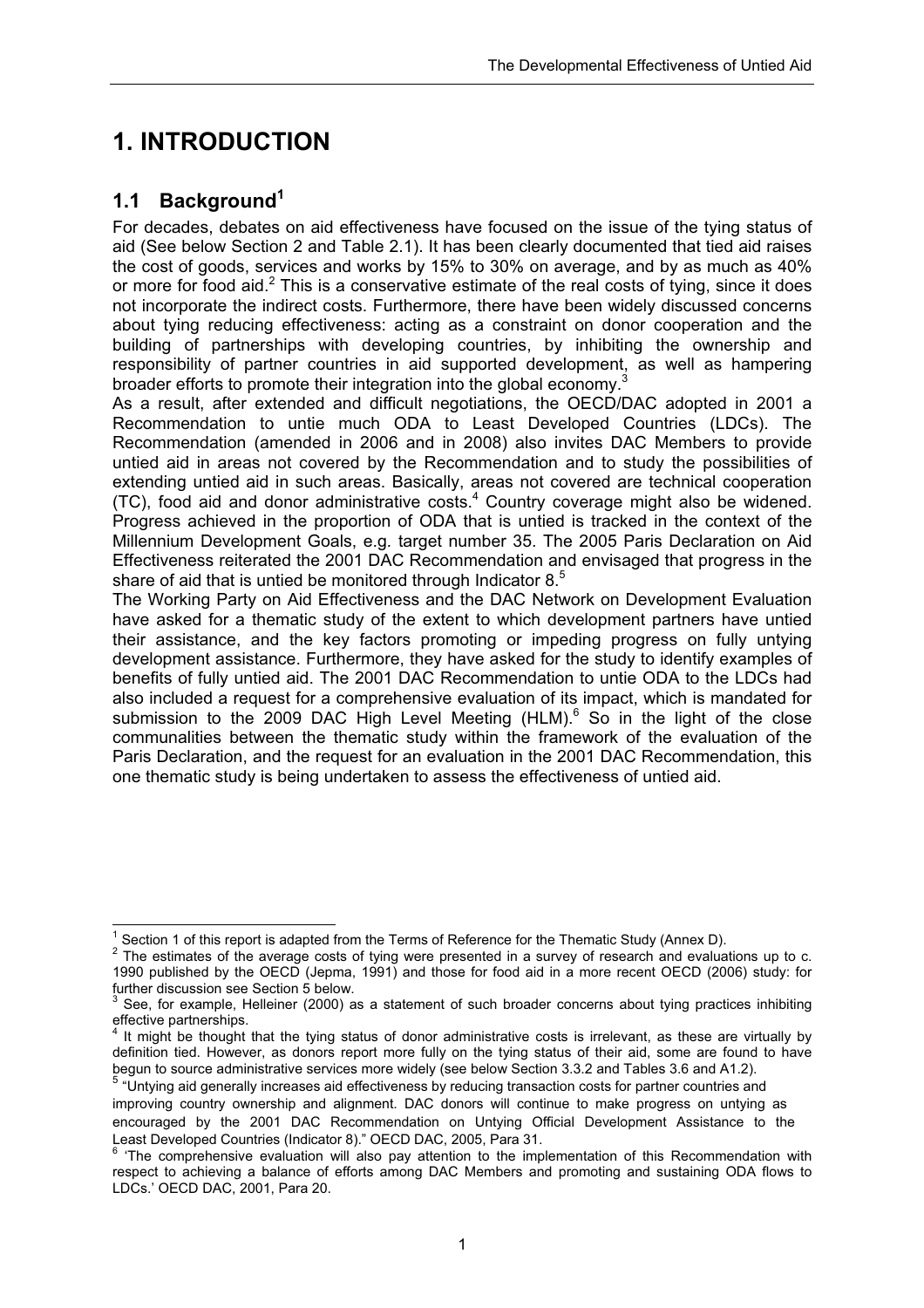### **1.2 Purpose, scope and timetable**

The purpose of the study is to provide the DAC and the 2009 HLM, as well as the wider development community, with a comprehensive assessment of current donor policies and practices regarding the tying status of aid, and an assessment of the effects of the untying status on aid effectiveness. The thematic study's intended focus is on the *results of untied aid*, and examines if, and to what extent, the present effort for *untying aid has contributed to aid effectiveness*. The study also explores the prospects for increasing the share of untied aid, and where relevant provides policy recommendations on promising approaches on how to achieve this objective.

The questions addressed by the study include:

- To what extent has donor behaviour changed as a result of the 2001 DAC Recommendation on Untying Aid to Least Developed Countries, i.e. to what extent have donors untied their aid further?
- What factors have enhanced or impeded fully untying development assistance?
- What is the evidence that untied aid has resulted in an increase in the effectiveness and efficiency of aid?

The evaluation study is being conducted in two stages:

- The first stage, which began in May 2008, is to produce a report envisaged as providing a comprehensive overview of the current policies and practices of DAC members and non-DAC donors regarding the tying status of their aid and the effects on aid effectiveness. During this first stage a methodology for stage two including partner country case studies is also being developed for presentation to DAC members in October 2008.
- The second stage will consider the effects of the tying status of aid on aid effectiveness on the basis of a representative number of evidence-based case studies in partner countries. The case studies will be undertaken in cooperation with local research centres. This stage should also examine the extent to which untied aid has resulted in procurement from local/regional companies and its effect on aid effectiveness. The precise timing of Stage II, including partner country case studies, will be decided when specific ToR have been developed and relevant case study countries identified and agreed upon. Provisionally this will be undertaken between November 2008 and March 2009.

A comprehensive final report covering Stages I and II will include practical policy recommendations for increasing the share of aid that is untied.

### **1.3 Stage I: approach, activities and outline of report**

It is envisaged that the thematic study will be undertaken through a *consultative process* with donors, partner countries and civil society, and so this intention has shaped the way Stage I is being carried out. Stage I is based on preliminary analyses of three complementary sources of evidence.

First, there is a statistical analysis of tying and untying practice as reported to the OECD databases to provide an independent reassessment of progress towards untying. This analysis was undertaken after discussions with OECD statisticians about the coverage and limitations of the data as reported by member governments.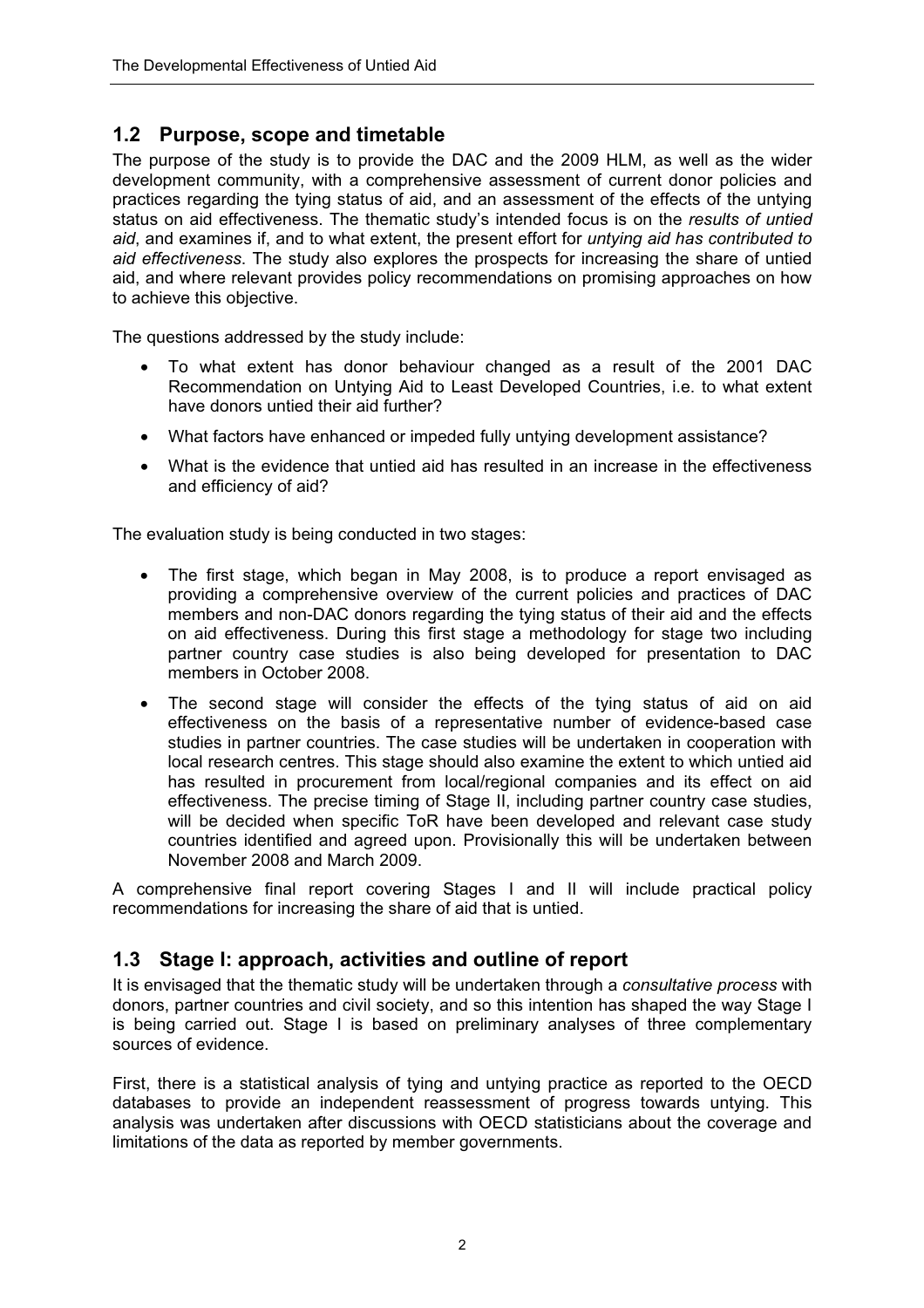Second, there is a desk-based review of publicly available documentation, including research and evaluation studies on impacts of tying and untying practices.

Third, there is an exploratory survey based on interviews and documentation made available by agencies of how five donors have responded to the 2001 Recommendation. In view of the lack of documentation on untying policies and practices, and also time limitations (the study began formally on  $6<sup>th</sup>$  May 2008), it was decided to focus in more detail on the bilateral aid programmes of five member governments to provide evidence for a representative range of case examples of the untying process and practices as well as residual tying practices. The aid agencies of the following five countries were approached, Australia, Canada, Denmark, Norway and Switzerland, and they agreed to participate in this partial survey to be based on meetings and/or telephone interviews with headquarters (HQ) staff. These countries were chosen for inclusion in the survey for a combination of reasons. The three European donors were already committed to untying most of their aid and reported considerable progress prior to 2002. Canada and Australia have explicitly modified their sourcing policies for LDCs in response to the Recommendation, as well as moving to untie TC and food aid, which are not covered by the Recommendation. These countries are also party to different regional and bilateral trade agreements that include provisions regarding public procurement, which could be an influence on untying practices.

The report is organised as follows. In Section 2 there is a brief overview of the international rules and agreements concerning the tying status of ODA. Section 3 provides a statistical analysis of tying and untying practices of DAC members, showing how untied aid has quickly come to predominate within bilateral aid, but how continuing data problems preclude a precise estimate of the extent of untying.<sup>7</sup> In Section 4 the findings of the exploratory survey of changing donor policies and practices are summarised. Section 5 presents the findings of a review of the research literature. This review confirms that attention in both research and evaluation has almost entirely focused on effects of tying practices and very limited attention has been given to untying practices: hence the rationale for this study.<sup>8</sup> Finally, Section 6 sets out preliminary conclusions from investigations undertaken so far, including a brief statement of the implications for Phase Two.

 7 OECD/DAC (2008a) Para 13: the DAC average share of bilateral ODA to LDCs that is untied increased from 1999-2001 baseline of 57% to 84% in 2006.

The lack of evidence on the consequences of untying is confirmed by the 'Evaluation of the implementation of the Paris Declaration Phase One Synthesis Report' (Wood *et al*., 2008).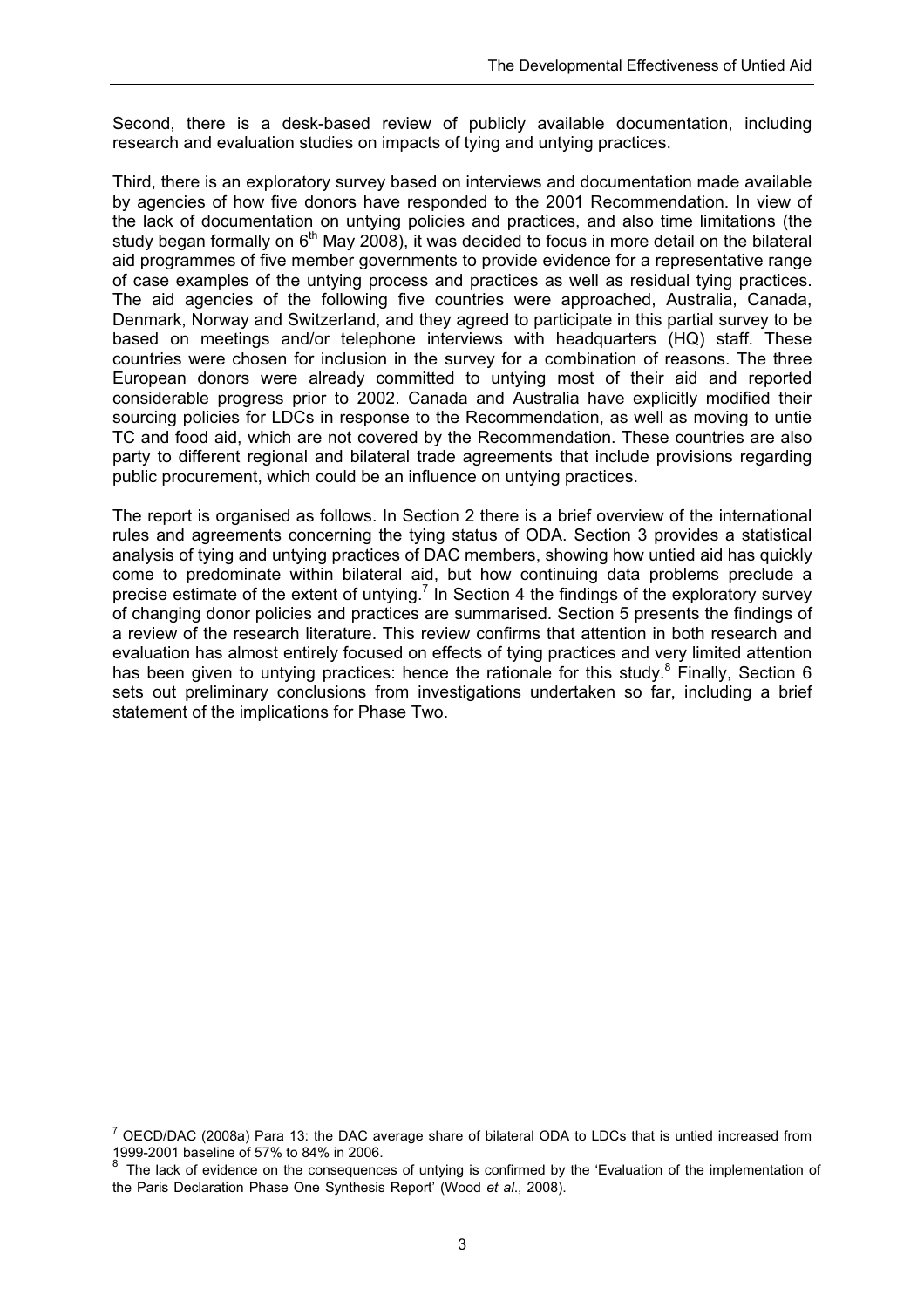# **2. THE INTERNATIONAL RULES AND AGREEMENTS CONCERNING THE TYING STATUS OF ODA**

This section provides a brief overview of the main agreements and rules for determining the tying status of aid and for regulating the tying practices of donor countries.

The attempts to reach international agreement on rules covering the tying status of ODA have a long history because of two distinct but ultimately overlapping sets of concerns. First, there are the development cooperation implications of tying and untying practices for the efficiency and effectiveness of aid, as well as burden sharing amongst donor countries. Second, there are the export competition issues: the potential trade distorting implications of concessional lending and grant aid tied to the export of goods and services from donor countries.

*Definitions of tying status*: at the international level the first set of concerns has been a focus of discussion in the OECD DAC. This has resulted in agreements that include the definition of tying/untying practices and agreements involving voluntary, non-binding commitments to move towards untying of bilateral aid. The important currently operative agreements are those of the 1987 DAC Guiding Principles for Associated Financing and Tied and Partially Untied Official Development Assistance (OECD DAC, 1987) summarised in Table 2.1.

| <b>TYING STATUS</b><br><b>CATEGORY</b> | <b>DEFINITION AND COVERAGE</b>                                                                                                                                                                                                                |
|----------------------------------------|-----------------------------------------------------------------------------------------------------------------------------------------------------------------------------------------------------------------------------------------------|
| <b>UNTIED AID</b>                      | Loans and grants whose proceeds are fully and freely available to finance<br>procurement from all OECD countries and substantially all developing<br>countries.                                                                               |
| <b>PARTIALLY UNTIED</b><br><b>AID</b>  | Loans and grants which are tied, contractually or in effect, to procurement<br>of goods and services from a restricted number of countries which must<br>include substantially all developing countries and can include the donor<br>country. |
| <b>TIED AID</b>                        | All other loans and grants are classified as <i>tied aid</i> , whether they are tied<br>formally or through informal arrangements.                                                                                                            |

#### **Table 2.1 DAC definitions of tying status of ODA, other official flows and officially supported credits**

Source: OECD DAC (1987).

The categories of tied and untied aid are, at least formally, relatively unambiguous focusing on the key issue of whether the sourcing of goods and services is either restricted or free from restriction and open to suppliers in other donor countries. The partially untied category is more complex. It was devised to take account of a situation in which the donor wishes to allow local procurement in the recipient country or possibly a group of developing countries, for example in the same region. Donors may also agree to permit procurement from within each other's market on a basis of reciprocity, as well as to developing countries. Conventionally such transactions are still regarded as part of tied aid. However, in this study they are both separately identified and also grouped with untied aid as a measure of movements in tying status to allow procurement within the recipient country and other developing countries.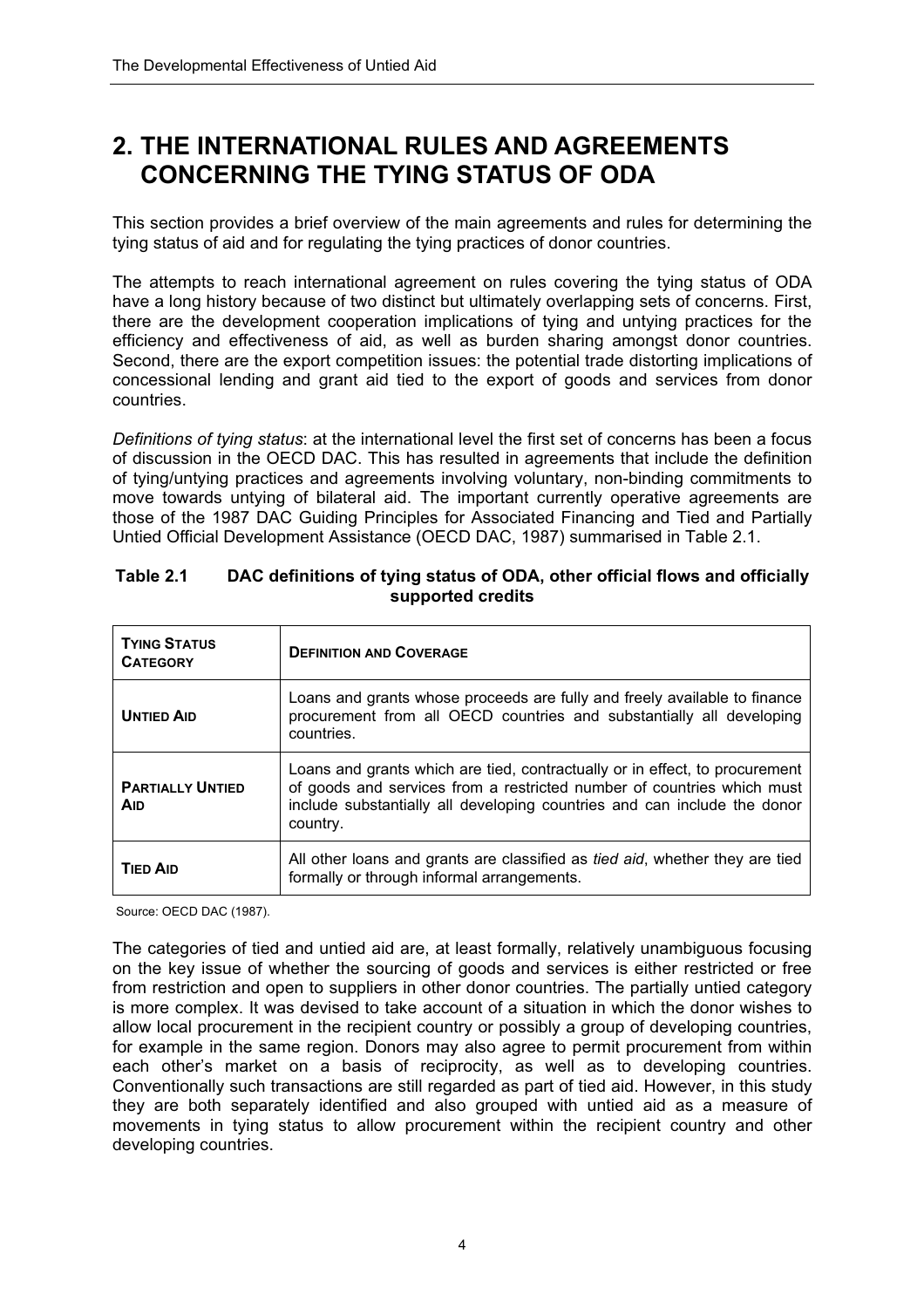*Reporting on tying status*: the Guiding Principles include an agreement to report to the OECD's Creditor Reporting System (CRS) on tied and partially untied aid transactions. Reporting on TC was specifically made voluntary. However, reporting on TC became mandatory following the revision of the CRS Reporting Directives in 1999. Apart from technical problems of ensuring consistent reporting, some donors choose not to report on the tying status of their bilateral aid to the DAC and some do not report fully on their TC or administrative costs. The combination of these factors has limited the ability of the OECD DAC to monitor precisely progress on untying of aid. The consequent data problems that hamper monitoring of tying practices are described more fully in Section 3.1.

In 2001 DAC members agreed upon a Recommendation to untie most categories of aid to LDCs (OECD DAC, 2001). The Recommendation has the usual exceptions of TC and food aid. Threshold levels on the application of the Recommendation were also initially set at SDR 700,000 (SDR 130,000 in the case of investment related TC). These thresholds were subsequently removed in 2006 (OECD DAC, 2006). Issues for investigation are, therefore, the extent to which the exemptions and thresholds have been an influence on donor policies and practices.

Issues of tying status are also discussed in other international fora. Multilateral agencies such as the World Bank have agreed rules regarding the acceptability and eventually nonacceptability of tied aid under trust funding arrangements and so forth.

| <b>WHO</b>       | <b>WHAT</b>                                                                                                                               | <b>WHEN</b> |
|------------------|-------------------------------------------------------------------------------------------------------------------------------------------|-------------|
| <b>DAC</b>       | Official flows split into:<br>- ODA, and<br>- Other Official Flows                                                                        | 1969        |
|                  | Introduction of 25% Grant Element (10% discount rate)                                                                                     | 1972        |
| Participants     | <b>Tied Aid Disciplines</b><br>- LDCs 50% concessionality<br>- Others 35% concessionality<br>Differentiated discount rate (cost of money) | 1987        |
| Participants/DAC | New Measures in the Field of Tied Aid<br>- No tied aid loans for commercially viable projects                                             | 1992        |
| <b>DAC</b>       | Recommendation to Untie ODA to LDCs (exc. TC and Food Aid)                                                                                | 2001        |

#### **Table 2.2 Chronology of OECD agreements on tying status of aid including credits that qualify as ODA**

The potential for trade distortion where donors used aid to seek a competitive advantage for their exporters has been recognised and addressed in a number of ways. For officially supported export credits OECD members entered into a sequence of agreements that set out criteria for defining and restricting the use of credits as a form of export competition. These criteria include the concessionality level and notification procedures. The process culminated in the Helsinki Package of Tied Aid Disciplines in 1991 that set out principles for officially supported export credits and tied and partially untied aid, complemented in 1992 by corresponding measures agreed by the DAC. These prohibited tied and partially untied credits for richer developing countries as well as, on a case-by-case basis, projects that are commercially viable and for which commercial financing would be available.<sup>9</sup> The package also reinforced monitoring procedures for tied aid credits. These have been extended since 2005 on a voluntarily basis to untied aid credits that qualify as ODA. A chronology of the

 9 See OECD (1991), OECD (2008b) and, for an account of the process that led to the Helsinki Accord, see Ray (1995).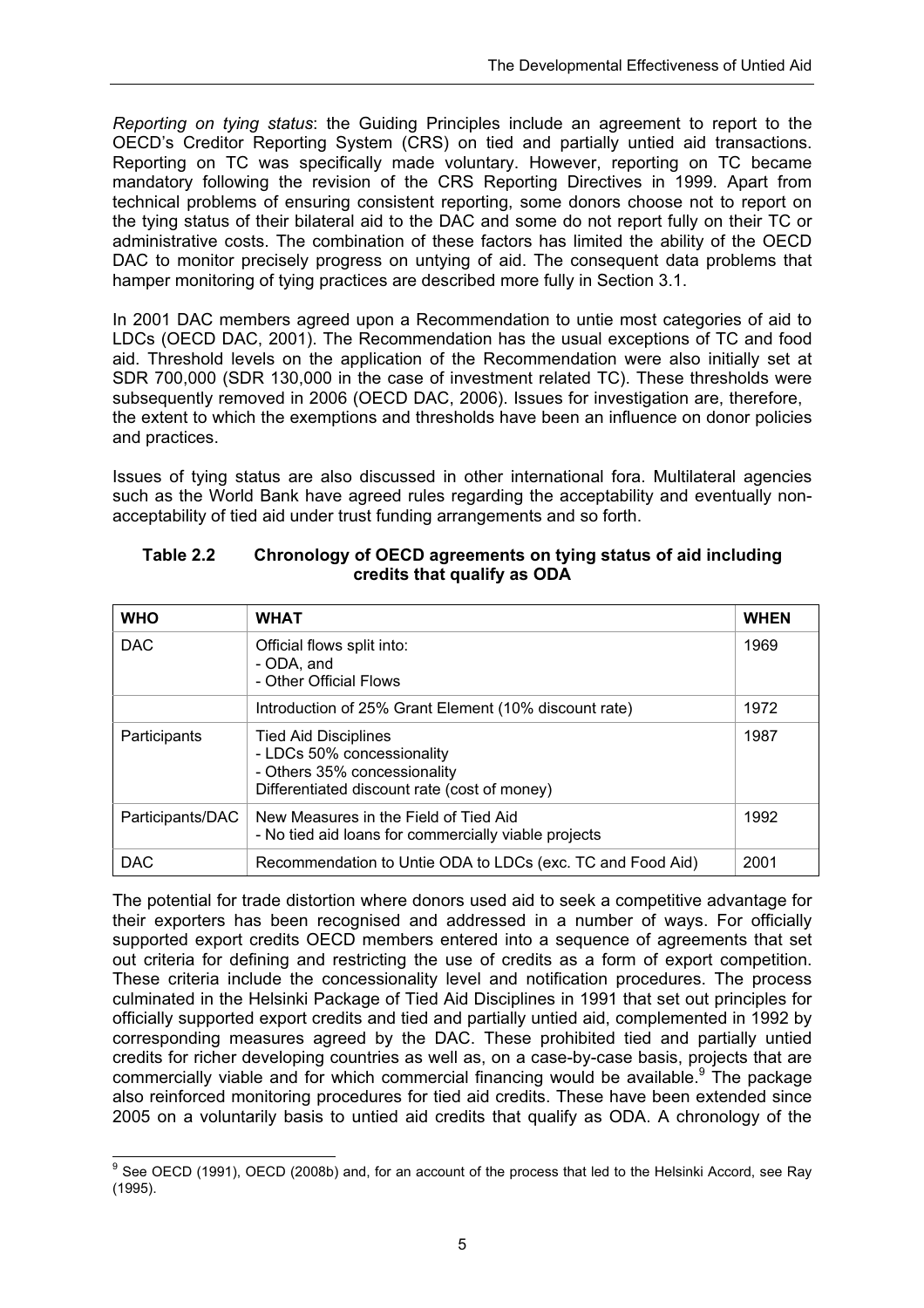main agreements within the OECD regarding the tying status of aid and official credits are summarised in Table 2.2.

*Untied aid* would include ODA that *directly finance imports* (DFI) where the source of procurement is unrestricted. In addition, transactions that are *not directly financing imports* (NDFI) are assumed to be wholly fungible and therefore free from any trade distorting implications. These forms of aid include *budgetary and balance of payments support* (the provision of freely usable foreign exchange), *local cost financing* and *debt relief* (including refinancing and rescheduling). In addition, *contributions to NGOs* and *official funds in support of, or intended for, direct equity investment* are also conventionally regarded as untied or non-distorting. These are in practice possibly 'grey areas' where there is some element of implicit tying (Section 4 below).

International concerns about potential trade distorting effects of tying practices and the introduction of regulatory practices to combat these have historically focused on two broad categories of aid with restrictive conditions. These are:

- transactions that *directly finance imports (DFI)*, which specify the procurement with aid funds of specific goods and services; and
- aid-in-kind where goods are purchased in the donor country and which are ready for consumption or use in arrival in the recipient country. Conventionally, a substantial part of bilateral emergency aid/humanitarian relief has been sourced in this way.

There is a potential overlap of the voluntary OECD agreements and the treaty obligations under WTO (World Trade Organisation) agreements and procedures for disputes. However, this has been in effect resolved by exempting ODA from the Agreement on Government Procurement GATT (1979).

Agriculture has throughout been treated separately, as reflected in the exemptions for food aid from the 2001 Recommendation on untying of ODA, and the Helsinki disciplines. There are parallel and separate procedures for avoiding, or at least minimising, commercial trade displacement through the supply of food aid through the FAO Principles on Surplus Disposal. Food aid has also been an issue in the export competition pillar of the agricultural negotiations for the Doha Development Round (DDR). The DAC definitions of tying status have been adopted in draft modalities for food aid (WTO, 2008).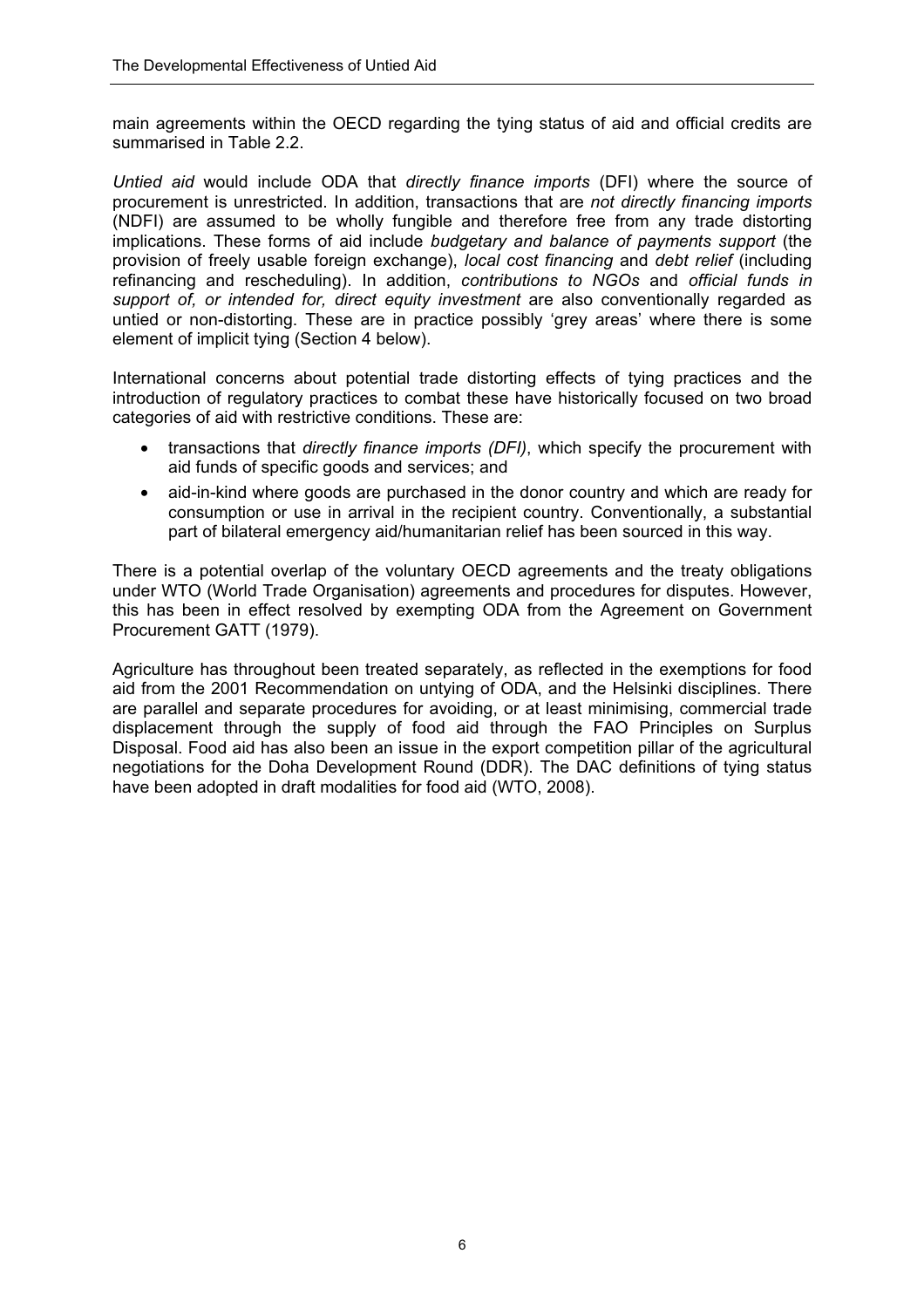# **3. A STATISTICAL ANALYSIS OF THE UNTYING/TYING STATUS OF ODA**

This section includes first a statistical analysis of trends in the tying status of ODA of DAC donors largely based on the reporting by donors to the OECD. This is complemented by a more detailed review of the tying status of ODA in 2006, the most recent year for which OECD DAC data are available. Donor performance is compared to the Recommendation and related targets agreed by the DAC. Finally, there is a multivariate statistical analysis of the relationships between untying, types of aid and donor characteristics. Because of the severe limitations of the available data, this is to be regarded as a preliminary statistical exploration.

### **3.1 An incomplete picture of untying and tying status of ODA**

The data on tying status of ODA and other official flows as reported to the OECD are quite incomplete, as is well known within the DAC, but perhaps less well understood outside donor circles (OECD, 2008b). Nevertheless, the reporting by DAC members on the tying status of their aid is improving, so it is possible to be more confident in describing and analysing the current status, as this confirms with OECD definitions (OECD DAC, 1987). However, trends in tying status have to be inferred with some caution, first because of the substantial reduction in non-reporting as shown in Table 3.1: the non-reporting declined from 37% during 1999-2001 to 17% in 2004-06. Second, there are examples of donors reclassifying the tying status of their aid to be more fully consistent with the practice of other donors.<sup>10</sup> Third, as discussed above, there are inconsistencies in the status of aid reported as partially untied.

| Period | Recipient country<br>grouping | Untied<br>(1) | Partially<br>untied<br>(2) | Untied &<br>Partially<br>untied<br>$(3)=(1+2)$ | Tied<br>(4) | Tying<br>status Not<br>Reported<br>(5) | Total<br>$(3+4+5)$ |
|--------|-------------------------------|---------------|----------------------------|------------------------------------------------|-------------|----------------------------------------|--------------------|
| 1999-  | LDCs (%)                      | 58            | 3.3                        | 61                                             | 8           | 31                                     | 100                |
| 2001   | Non-LDCs (%)                  | 50            | 1.9                        | 52                                             | 9           | 39                                     | 100                |
|        | All DCs(%)                    | 51            | 2.2                        | 53                                             | 9           | 37                                     | 100                |
| 2004-  | LDCs (%)                      | 77            | 0.1                        | 77                                             | 10          | 12                                     | 100                |
| 2006   | Non-LDCs (%)                  | 62            | 0.6                        | 62                                             | 19          | 18                                     | 100                |
|        | All DCs $(\%)$                | 65            | 0.5                        | 66                                             | 17          | 17                                     | 100                |

#### **Table 3.1 DAC donor countries: tying status of bilateral ODA to LDCs and non-LDCs in 1999-2001 and 2004-2006 (percentages based on 3 year averages) <sup>1</sup>**

Source: OECD Creditor Reporting System (CRS) database.

Data are based on commitments in current US\$.

 $\overline{1}$  $10$  For example, CIDA used to report bilateral aid grants to Canadian based NGOs as 'tied' until 2005, when these were reclassified as 'untied' to be consistent with the usual practice of other DAC members. There is really no reason why aid to a national NGO should be treated differently from aid to a national enterprise so should be considered as a 'grey' area in examining tying practices.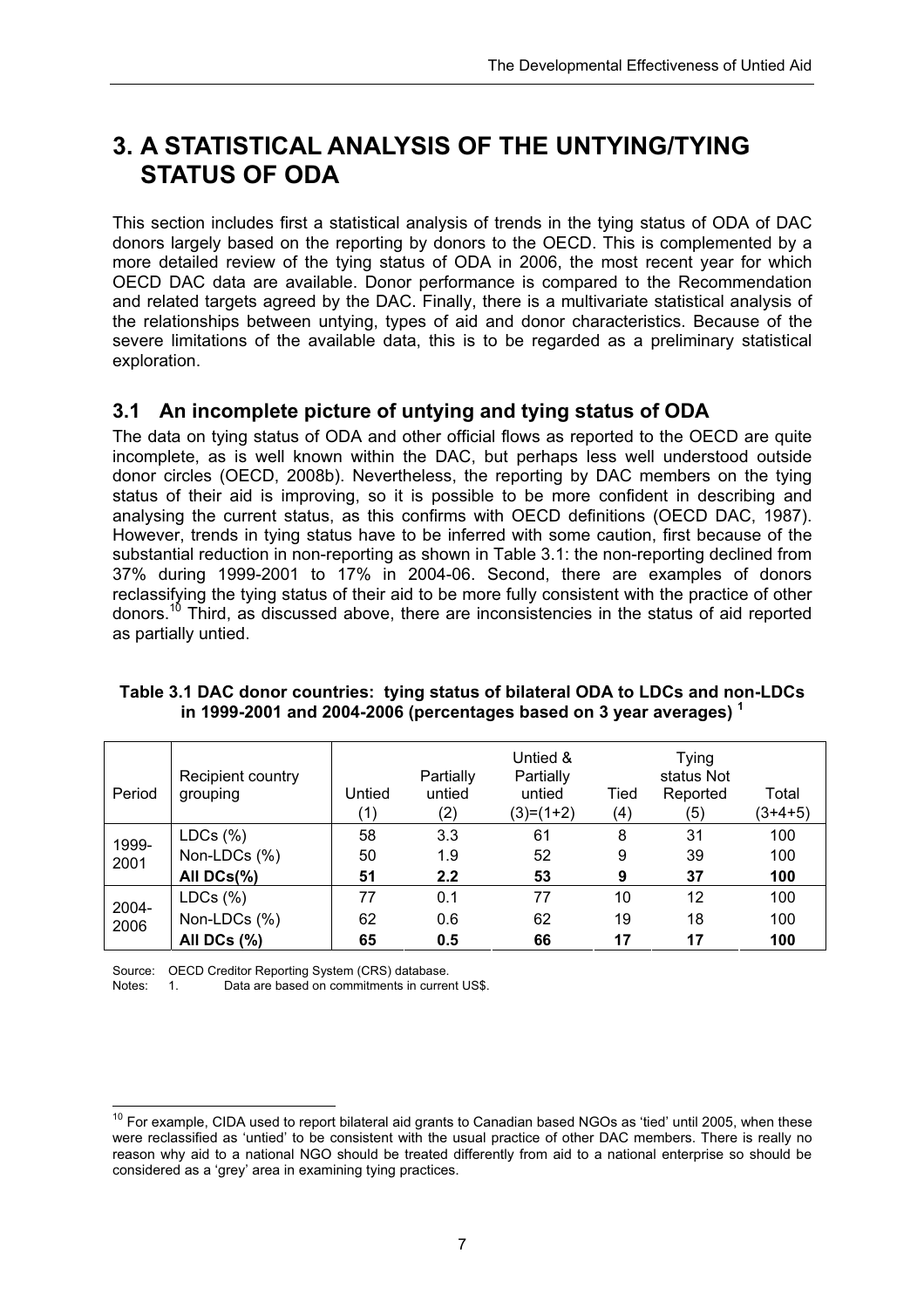The current extent of the incomplete information and non-reporting of the tying status of ODA is indicated in Table 3.2 for individual DAC donors. The most widely available annual assessment of tying status is the annual Development Cooperation Report, which is based on aggregate commitments<sup>11</sup> reported to the DAC, excludes TC, on which donor reporting is optional, and donor administrative costs. The reporting on tying status was 79.5% for 2006 (OECD DAC, 2008a: Tables 23-24). Taking into account TC that represents about 24% of total ODA, then the overall estimate of untying of 94.5% relates to say 60% of total bilateral ODA.

|                      | CRS Bilateral ODA <sup>2</sup> | CRS Bilateral ODA<br>હે<br>Bilateral ODA<br>share of DAC | as<br>Reporting of tying<br>CRS<br>$\mathscr{S}$<br>⊄<br><b>Ado</b><br>status in the<br>≏<br>৳<br>bilateral<br>share<br>$\omega$ | DAC bilateral ODA<br>Reporting rate for<br>and<br>હે<br>admin costs<br>excluding T |
|----------------------|--------------------------------|----------------------------------------------------------|----------------------------------------------------------------------------------------------------------------------------------|------------------------------------------------------------------------------------|
| Australia (2005)     | (1429)                         | (80)                                                     | (72)                                                                                                                             | 79.5                                                                               |
| Austria              | 1083                           | 100                                                      | 100                                                                                                                              | 0                                                                                  |
| Belgium              | 1545                           | 100                                                      | 100                                                                                                                              | 100                                                                                |
| Canada               | 1924                           | 72                                                       | 68                                                                                                                               | 100                                                                                |
| Denmark              | 1369                           | 100                                                      | 100                                                                                                                              | 100                                                                                |
| Finland              | 600                            | 99                                                       | 92                                                                                                                               | 100                                                                                |
| France               | 9450                           | 95                                                       | 79                                                                                                                               | 100                                                                                |
| Germany              | 9465                           | 100                                                      | 88                                                                                                                               | 100                                                                                |
| Greece               | 195                            | 103                                                      | 34                                                                                                                               | 100                                                                                |
| Ireland              | 633                            | 100                                                      | 100                                                                                                                              | 100                                                                                |
| Italy (2005)         | (2218)                         | (88)                                                     | (88)                                                                                                                             | 99.5                                                                               |
| Japan                | 12945                          | 95                                                       | 80                                                                                                                               | 100                                                                                |
| Luxembourg           | 198                            | 97                                                       | 97                                                                                                                               | 100                                                                                |
| Netherlands          | 10830                          | 105                                                      | 105                                                                                                                              | 100                                                                                |
| New Zealand          | 289                            | 97                                                       | 92                                                                                                                               | 0                                                                                  |
| Norway               | 2653                           | 100                                                      | 100                                                                                                                              | 100                                                                                |
| Portugal             | 189                            | 87                                                       | 87                                                                                                                               | 100                                                                                |
| Spain                | 2663                           | 109                                                      | 52                                                                                                                               | 100                                                                                |
| Sweden               | 3061                           | 99                                                       | 97                                                                                                                               | 100                                                                                |
| Switzerland          | 1269                           | 102                                                      | 79                                                                                                                               | 100                                                                                |
| United Kingdom       | 6950                           | 75                                                       | 75                                                                                                                               | 100                                                                                |
| <b>United States</b> | 24287                          | 100                                                      | 100                                                                                                                              | 100                                                                                |
| <b>All Donors</b>    | 95247                          | 96                                                       | 89                                                                                                                               | 79.5                                                                               |
| (including TC)       |                                |                                                          |                                                                                                                                  | (60%)                                                                              |

**Table 3.2 CRS and DAC aggregate data coverage of tying status in 2006 <sup>1</sup>**

Source: OECD DAC and CRS databases.

Notes: 1. Data are for 2006 and are commitments in current US\$ millions.<br>2. The CRS database functions at the activities level as compare

The CRS database functions at the activities level as compared to the donor aggregate level of the DAC database.

 $\overline{a}$  $11$  For example, the UK DFID reported to the DAC on a disbursement rather than commitment basis in 2006 which appears to explain why the UK's ODA reported to the CRS and a percent of DAC bilateral ODA was only 75% (Table 3.2).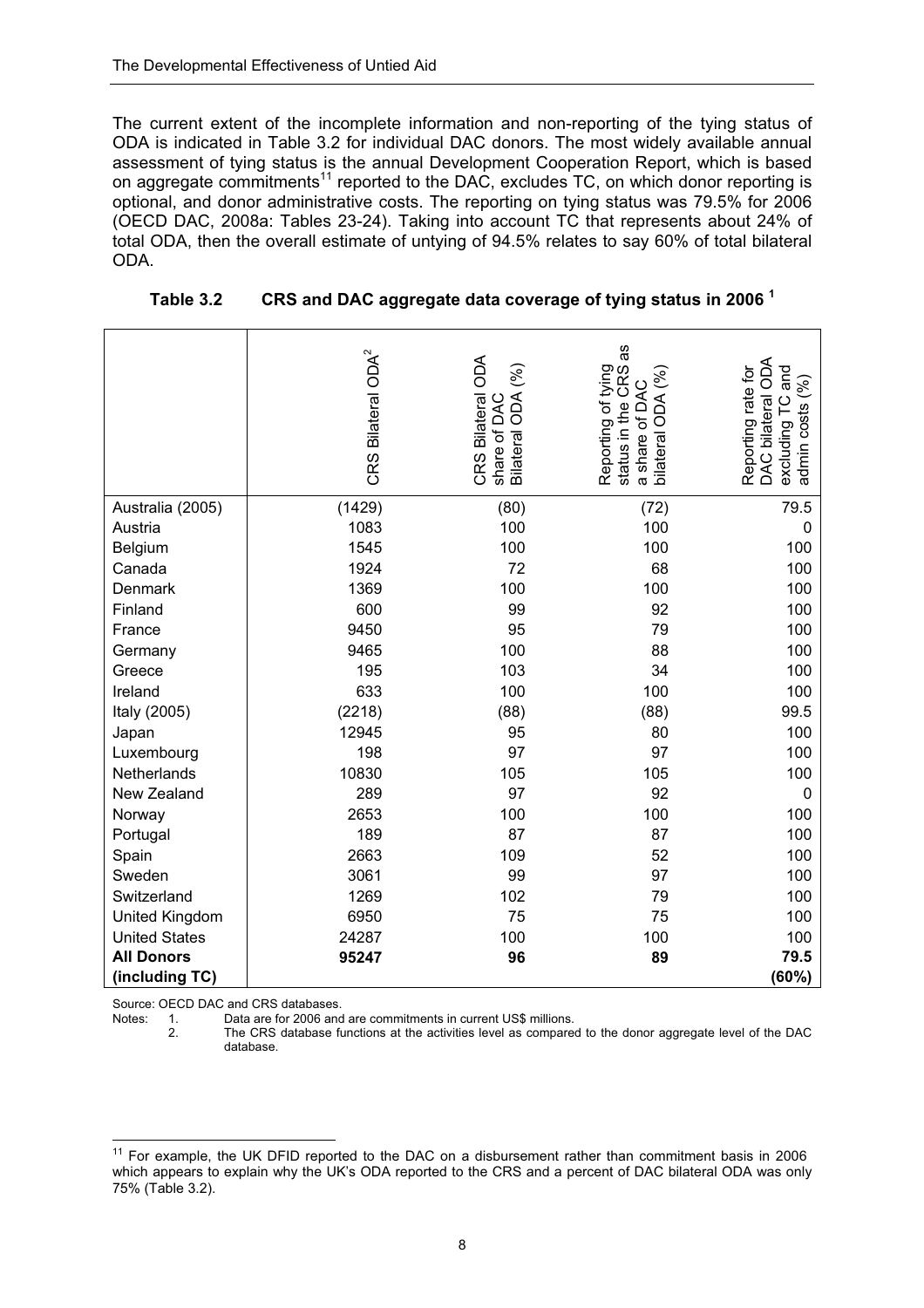The OECD Creditor Reporting System (CRS), to which donors report their commitments on an activity basis, has a more comprehensive coverage of tying status than the DAC tables, but still remains incomplete. For most DAC members the coverage is complete or close to complete. A few donors (e.g. Canada, France) experience difficulties in reporting at the activity level aid extended by some government departments and local governments. Some donors report, but with a delay (e.g. Australia and Italy for 2006). Even so the reporting of tying status to the CRS for 2006 is 93% of bilateral ODA, in contrast to under 50% a decade ago. At the total DAC level, trends in untying can be inferred only very approximately since 1987 when current definitions of tying status were adopted (Figure 3.1). Despite substantial improvements, the comprehensiveness of data on tying status is still sufficiently unsatisfactory to justify a strong recommendation to donors to improve on their reporting in two respects: first, for those that have yet to do so, to report more comprehensively to both the DAC and the CRS and, second, to make their data as consistent as possible with the reporting directives. Thirdly, some form of validation might be introduced.

# **3.2 Tying status: trends and recent donor performance**

### **3.2.1 The continuing trend to untying of ODA**

The DAC donors have moved from a largely tied regime for bilateral ODA to an untied one: *ODA reported as untied* rose from around one third in the late 1980s to over 50% in 2003 - 2005 (Figure 3.1). There is continuing progress with aid reported as untied rising to 73% in 2006. The actual proportion of untied aid is also probably higher than the figures suggest because some donor non-reporting and partial reporting in individual years was found in discussions with statisticians in donor agencies to be due to technical problems. For example, on the basis of their reports for previous years and other evidence, Australia (nonreporting) and Switzerland (partly reporting) were found respectively to have all untied part or almost all their aid.



**Figure 3.1 Share of total bilateral aid that is untied, three year averages (1985-2005)** 

Source: OECD DAC and CRS databases.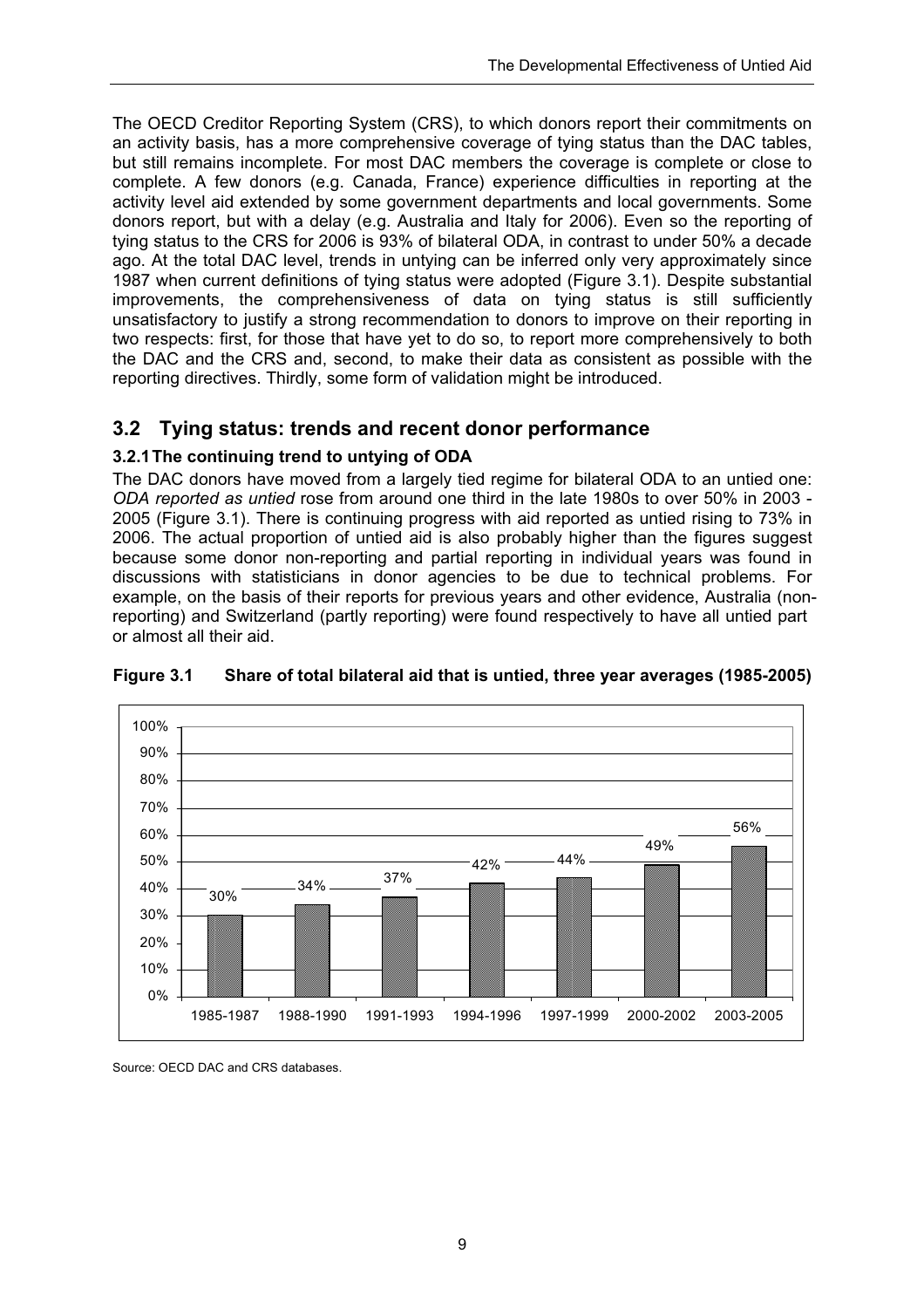|                      | Untied aid (%) | Partially tied aid (%) | untied<br>Partially<br>ಹ<br>Untied<br>$\mathcal{E}$<br>aid | Tied aid (%) | status<br>Aid where the tying<br>ંજી<br>is not reported |
|----------------------|----------------|------------------------|------------------------------------------------------------|--------------|---------------------------------------------------------|
|                      | (1)            | (2)                    | $(1+2)$                                                    | (3)          | (4)                                                     |
| United Kingdom       | 100            | 0.0                    | 100                                                        | 0.0          | 0.0                                                     |
| Ireland              | 100            | 0.0                    | 100                                                        | 0.0          | 0.0                                                     |
| Luxembourg           | 100            | 0.0                    | 100                                                        | 0.0          | 0.0                                                     |
| Norway               | 100            | 0.0                    | 100                                                        | 0.1          | 0.0                                                     |
| Netherlands          | 98             | 0.0                    | 98                                                         | 1.8          | 0.1                                                     |
| Sweden               | 96             | 0.0                    | 96                                                         | 1.9          | 1.7                                                     |
| Denmark              | 96             | 0.0                    | 96                                                         | 4.4          | 0.0                                                     |
| Belgium              | 95             | 0.0                    | 95                                                         | 5.3          | 0.0                                                     |
| Portugal             | 92             | 0.0                    | 92                                                         | 7.5          | 0.0                                                     |
| Japan                | 80             | 0.0                    | 80                                                         | 3.8          | 15.9                                                    |
| Italy (2005)         | (80)           | (2.3)                  | (82)                                                       | (17.3)       | (0.5)                                                   |
| France               | 79             | 0.1                    | 79                                                         | 3.6          | 17.1                                                    |
| Finland              | 79             | 0.0                    | 79                                                         | 14.1         | 6.7                                                     |
| New Zealand          | 79             | 14.1                   | 93                                                         | 1.8          | 5.6                                                     |
| Austria              | 78             | 2.9                    | 81                                                         | 19.3         | 0.0                                                     |
| Switzerland          | 74             | 0.0                    | 74                                                         | 3.1          | 22.7                                                    |
| Germany              | 72             | 0.0                    | 72                                                         | 16.1         | 11.6                                                    |
| Canada               | 61             | 0.3                    | 61                                                         | 34.3         | 4.7                                                     |
| Australia (2005)     | (54)           | (0.0)                  | (54)                                                       | (36.8)       | (9.6)                                                   |
| <b>United States</b> | 45             | 0.0                    | 45                                                         | 54.5         | 0.0                                                     |
| Greece               | 32             | 0.9                    | 33                                                         | 0.2          | 67.3                                                    |
| Spain                | 22             | 0.0                    | 22                                                         | 25.9         | 51.9                                                    |
| <b>All Donors</b>    | 73             | 0.1                    | 73                                                         | 19.5         | 7.3                                                     |

| Table 3.3 DAC donor countries: tying status of bilateral ODA in 2006 |
|----------------------------------------------------------------------|
| (% of bilateral ODA) $1$                                             |

Source: OECD CRS database.

A comparison of the three years immediately prior to the 2001 Recommendation and the most recent period for which data are available indicates that the reported increase in untying is partly 'real', partly reflects a change in donor actions and partly improved reporting (Table 3.1). The portion of ODA to LDCs reported as untied, the focus of the Recommendation, increased from 58% to 77% and from 50% to 62% for non-LDCs. There was an apparent increase in tying associated with the sharp fall in non-reporting. These trends suggest that the Recommendation has been associated with a significant increase in untied aid to LDCs and to developing countries more generally.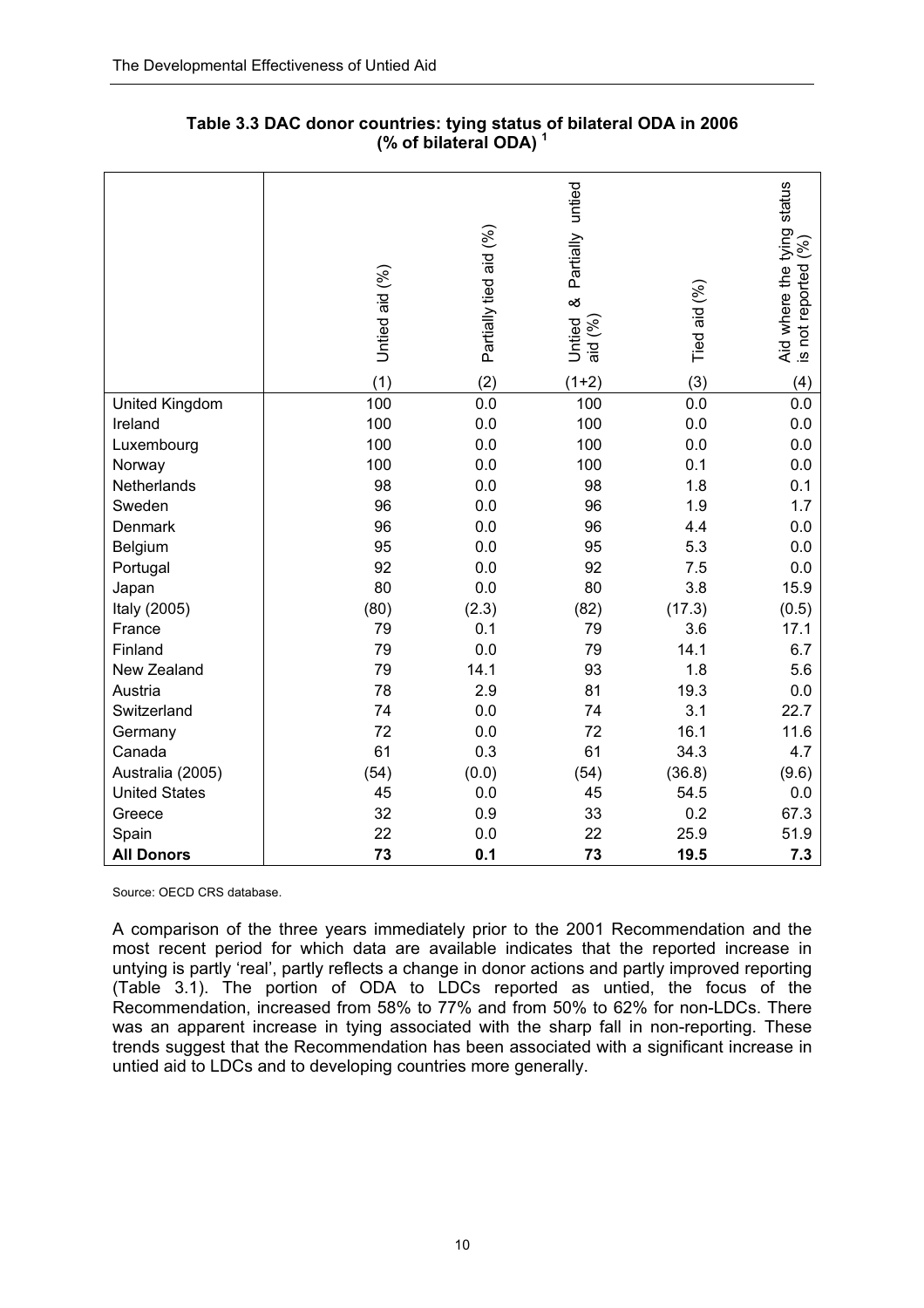The full extent of the change is clearer in focusing in more detail on the overall and individual donor picture and different forms of aid for 2006. Unfortunately, such was the previous extent of non-reporting, it is not felt that meaningful detailed comparisons can be made at donor community level about types and forms of aid from the OECD data alone. Such temporal comparisons may be possible, drawing on a range of qualitative and quantitative evidence for individual donors, as is possible in the DAC Peer Reviews, other robust but not strictly comparable data such as WFP on food aid, and in the exploratory survey of untying policies of five donors in Section 4.

#### **3.2.2 Tying status of ODA in 2006: a cross-sectional analysis**

The progress towards untying is indicated in Table 3.3: nearly three quarters of all bilateral aid was reported as untied (73%), 20% as tied or partially untied and 7% not reported. Nine members reported 94% or more untied aid. A tenth, Switzerland had reported over 95% untying in 2005 but did not fully report for 2006.<sup>12</sup> Two other donors that had until recently provided a high proportion of tied aid (Australia and Canada) and a third that had almost entirely tied aid (the USA) have reported substantial progress (Table 3.3).<sup>13</sup> To conclude, the DAC donors have with few exceptions moved towards a largely untied framework for providing bilateral aid.

### **3.3 Donors responding to the 2001 Recommendation**

#### **3.3.1 Targets exceeded**

In order to improve effort sharing among donors, the Recommendation set out review mechanisms that would assess members efforts against a 60% benchmark for untying aid to LDCs. By 2006 this has been substantially exceeded by almost all members (except Greece, Spain and possibly Italy and Australia). The extent of untying of bilateral aid to LDCs, 82%, is substantially greater than for non-LDCs (70%) and overall was 73% in 2006 (Table 3.4). If (untied) multilateral aid is taken into account, then 85% of all ODA was untied, with only two members, Spain and the USA, retaining tying for a large part of ODA, 46% and 50% respectively. The broad conclusion is that formally DAC members' ODA to the LDCs is overwhelmingly untied. Even those such as Australia and Canada that had a large proportion of tied aid have moved decisively towards untying (see Section 4 below). The USA is the major donor that continues to tie. However, through developments such as the Millennium Challenge Corporation that makes available untied bilateral grants, there has been a substantial opening of aid to international sourcing. There is still substantial scope for further progress on formal untying in responding to the 2001 Recommendation and more broadly, as indicated in Table 3.3.

 $\overline{\phantom{a}}$  $12$  When the Swiss Agency for Development and Cooperation (SDC) started reporting under the new CRS++ system (convergence between CRS/DAC) in 2005, TC and administrative costs were notified without an indication on tying status (according to DAC rules).

<sup>&</sup>lt;sup>13</sup> For example, all Millennium Challenge Corporation compact assistance, which accounted for about 6% of total US ODA in 2006, is untied and open to competitive international bidding.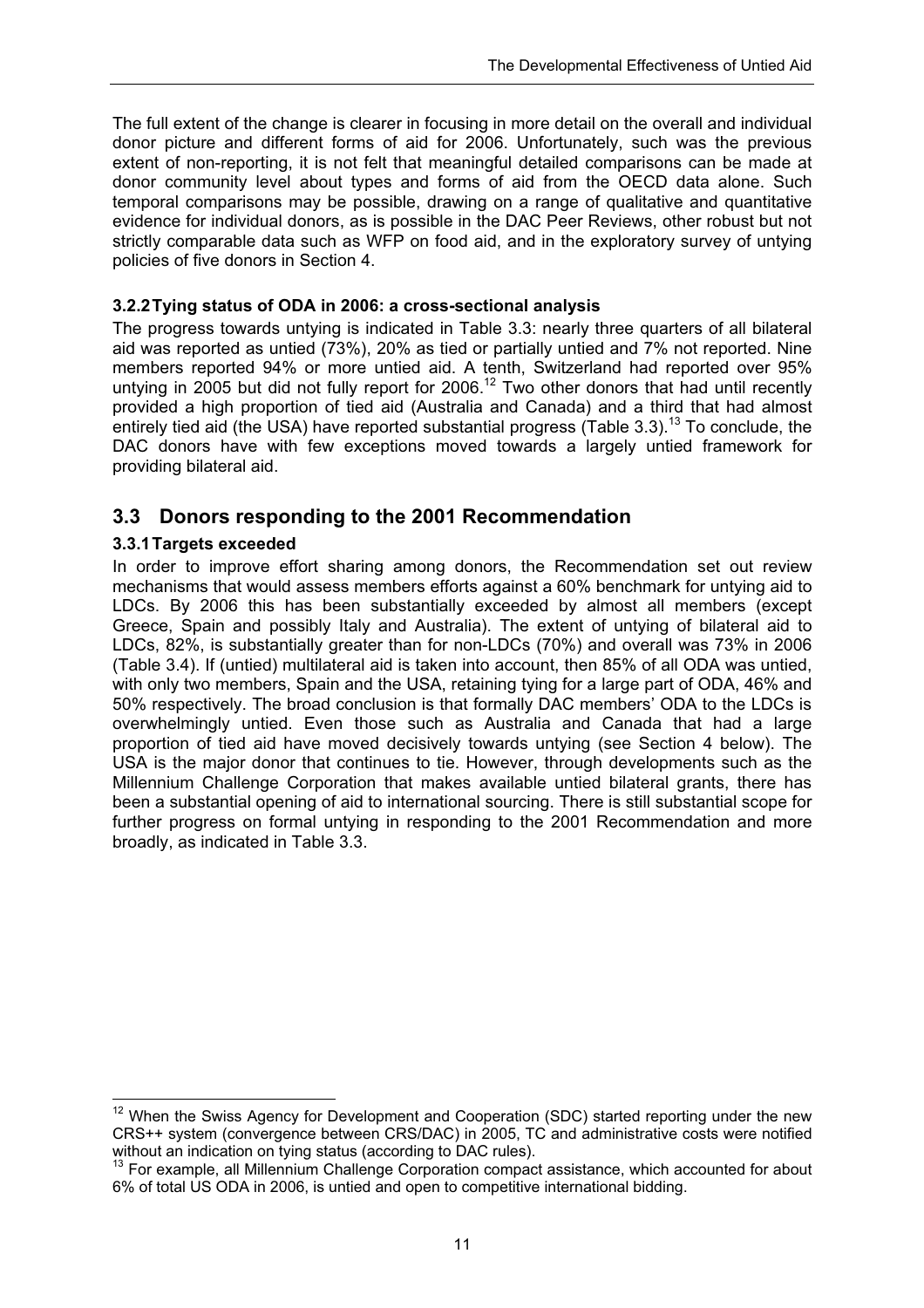|                      | Untied aid share of<br>total bilateral ODA<br>(%) | Untied aid to LDCs<br>bilateral aid to<br>LDCs (%)<br>as share of | Untied aid to non-<br>$\overleftarrow{\mathrm{o}}$<br>LDCs as share<br>Non-LDCs (%)<br>bilateral aid to | 2<br>Untied aid Ratio<br>$\mathcal{S}$ |
|----------------------|---------------------------------------------------|-------------------------------------------------------------------|---------------------------------------------------------------------------------------------------------|----------------------------------------|
| United Kingdom       | 100                                               | 100                                                               | 100                                                                                                     | 100                                    |
| Ireland              | 100                                               | 100                                                               | 100                                                                                                     | 100                                    |
| Luxembourg           | 100                                               | 100                                                               | 100                                                                                                     | 100                                    |
| Norway               | 100                                               | 100                                                               | 100                                                                                                     | 100                                    |
| Netherlands          | 98                                                | 96                                                                | 98                                                                                                      | 98                                     |
| Sweden               | 96                                                | 99                                                                | 95                                                                                                      | 97                                     |
| Denmark              | 96                                                | 97                                                                | 95                                                                                                      | 97                                     |
| Belgium              | 95                                                | 100                                                               | 92                                                                                                      | 97                                     |
| Portugal             | 92                                                | 90                                                                | 100                                                                                                     | 96                                     |
| Japan                | 80                                                | 81                                                                | 80                                                                                                      | 85                                     |
| Italy (2005)         | 80                                                | 35                                                                | 90                                                                                                      | 90                                     |
| France               | 79                                                | 80                                                                | 79                                                                                                      | 86                                     |
| Finland              | 79                                                | 98                                                                | 66                                                                                                      | 87                                     |
| New Zealand          | 79                                                | 80                                                                | 78                                                                                                      | 82                                     |
| Austria              | 78                                                | 91                                                                | 77                                                                                                      | 84                                     |
| Switzerland          | 74                                                | 83                                                                | 72                                                                                                      | 83                                     |
| Germany              | 72                                                | 84                                                                | 70                                                                                                      | 80                                     |
| Canada               | 61                                                | 71                                                                | 55                                                                                                      | 73                                     |
| Australia (2005)     | 54                                                | 48                                                                | 55                                                                                                      | 68                                     |
| <b>United States</b> | 45                                                | 71                                                                | 37                                                                                                      | 50                                     |
| Greece               | 32                                                | 10                                                                | 34                                                                                                      | 69                                     |
| Spain                | 22                                                | 3                                                                 | 24                                                                                                      | 54                                     |
| <b>All Donors</b>    | 73                                                | 82                                                                | 70                                                                                                      | 85                                     |

| Table 3.4 DAC donor countries: tying status of aid in 2006 $^1$ |  |  |  |
|-----------------------------------------------------------------|--|--|--|
|-----------------------------------------------------------------|--|--|--|

Source: OECD CRS database.<br>Notes: 1. Data are co.<br>2. The untied

Notes: 1. Data are commitments in current US\$ millions.

2. The untied aid ratio is the sum of: the percent of bilateral aid (reported as untied to the CRS) multiplied by bilateral ODA (as reported to the DAC) and DAC multilateral ODA, divided by DAC total ODA.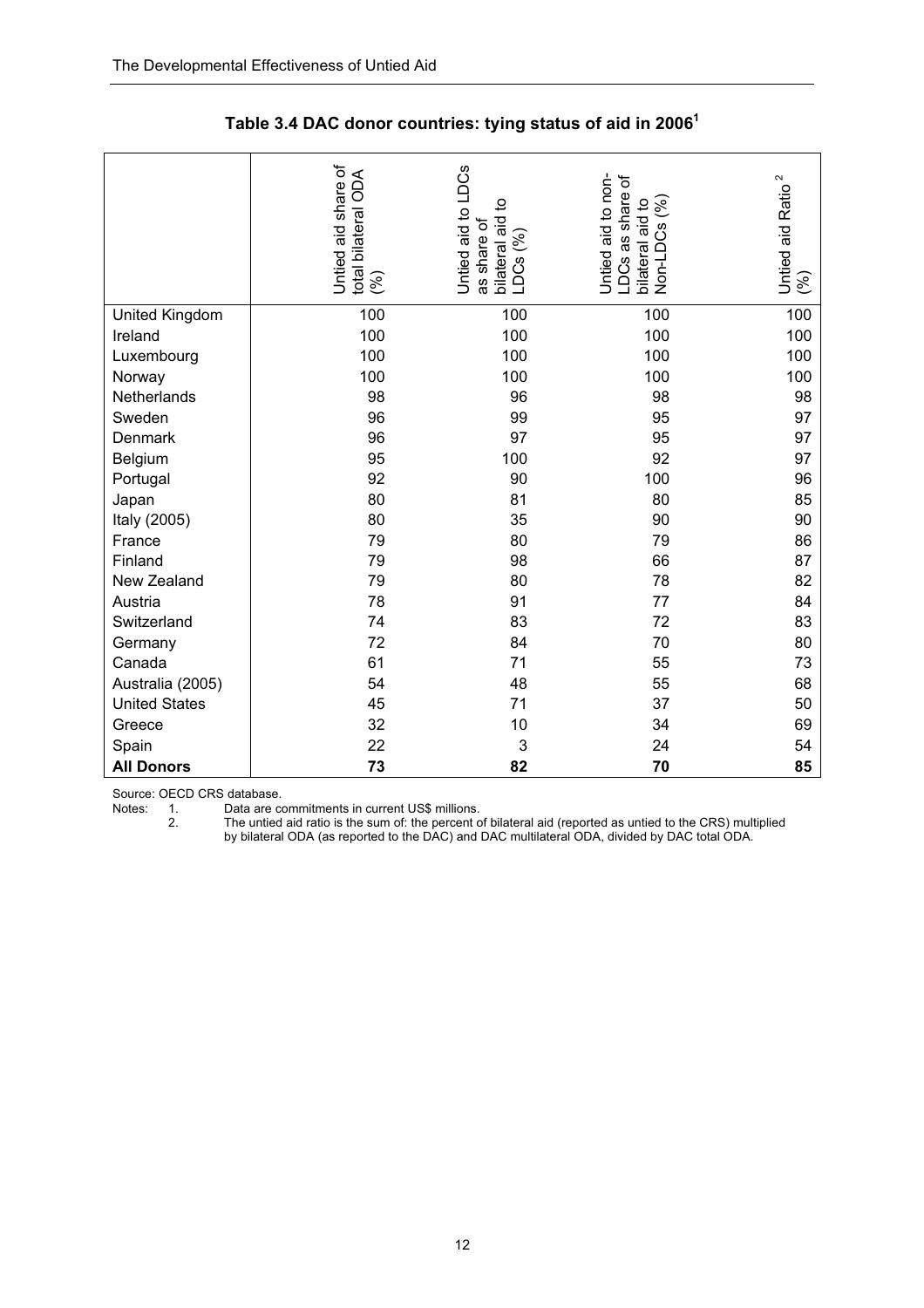|                            | A<br>OO<br>Bilateral | Partially<br>$\approx$<br>∞ర<br><b>Untied</b><br>untied | Tied (%) | શ્રિ<br>Reported<br>$\frac{1}{2}$ |
|----------------------------|----------------------|---------------------------------------------------------|----------|-----------------------------------|
| Grant ODA (a=b+c)          | 20421                | 84                                                      | 11       | 5                                 |
| Without TC component (b)   | 14598                | 93                                                      | 5        | 2                                 |
| With some TC component (c) | 5823                 | 61                                                      | 27       | 12                                |
| Wholly $TC^2$ (d)          | 5795                 | 60                                                      | 27       | 12                                |
| Loan ODA (e)               | 733                  | 48                                                      | 51       |                                   |
| Total $ODA^3$ (a+e)        | 21159                | 82                                                      | 13       | 5                                 |

#### **Table 3.5 DAC donor countries: tying status of bilateral ODA to LDCs according to grant/non-grant status and technical cooperation component in 2006<sup>1</sup>**

Source: OECD CRS database.<br>Notes: 1. Data are fo

1. Data are for 2006 and are commitments in US\$ millions.<br>2. Projects where TC is the only component

Projects where TC is the only component.

3. Approximately as Grant-Like ODA and Equity Investment are excluded here.

#### **3.3.2 Aid instruments and types of aid**

Differential progress towards untying might be expected for special aid instruments and types of aid. Historically, loans and non-grant forms of aid were associated with tying practices involving elements of export promotion. The proportion of loans that was untied in 2006 (48%) was substantially below that for grant aid (84%) (Table 3.5). The scale of bilateral loan aid has also contracted sharply. Two explanatory factors are concerns about indebtedness and a narrowing of lending opportunities under the Helsinki agreement. Mixed credit arrangements continue to be a limited area of tying practices for a few donors, including the USA and Denmark, as confirmed by reports to the OECD Committee on Export Credits (OECD DAC, 2008a: Table 1). Tied food aid loans, which are excluded from the OECD reporting on export credits are still provided, but on a much reduced scale (WFP, 2008).

TC is explicitly excluded from the 2001 Recommendation and reporting to the DAC on tying status is voluntary though recommended. Even so more than 61% of aid as TC or including a TC component was reported as untied in 2006 (Table 3.5). A more detailed review of donor practices confirms efforts to untie many forms of TC.

A *sectoral classification* of bilateral ODA for 2006 indicates areas where untying has made more progress, as well as types of aid in which formal tying has been retained to a greater extent (Figure 3.6 and A.2). As would be expected, the extent of untying is greatest for debt relief (99%), support to NGOs (98%) and social sectors, such as basic education (90%) and general health (84%). The extensive non-reporting of the tying status of general budgetary support (75% before adjusting the database numbers), which accounts for 8.4% of bilateral ODA, is likely to include a high level of untied, fungible assistance. This suggests that the full extent of formal untying may be obscured by non-reporting. However, the high level of nonreporting in other sectors in which tying of project aid might be expected, infrastructure, transport, industry and energy, indicate that caution is required in making inferences from statistical data about untying practices at an aggregate or individual donor level.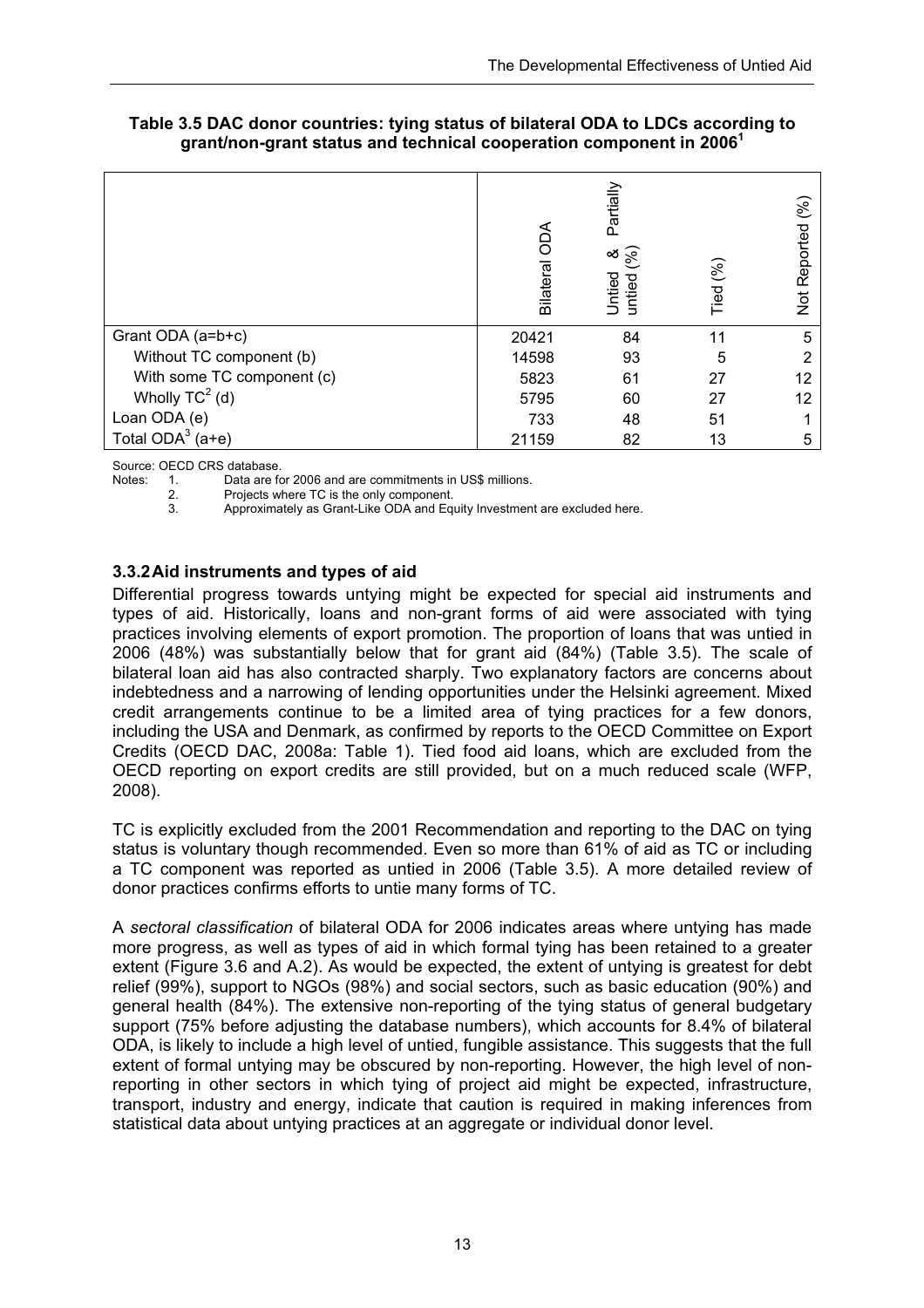|                                                     | Bilateral ODA | య<br>Untied 8<br>Partially<br>ntied | Tied (%) | Not Reported<br>(%) |
|-----------------------------------------------------|---------------|-------------------------------------|----------|---------------------|
| Social Infrastructure & Services                    | 26560         | 63                                  | 28       | 9                   |
| Debt                                                | 18417         | 99                                  |          |                     |
| Economic Infrastructure                             | 11511         | 71                                  | 25       | 4                   |
| Government and Civil Society                        | 8107          | 61                                  | 29       | 9                   |
| <b>Emergency Assistance &amp; Reconstruction</b>    | 6499          | 79                                  | 18       | 3                   |
| Multi-sector                                        | 5695          | 67                                  | 22       | 12                  |
| <b>NGO Support</b>                                  | 3772          | 98                                  | 0        | 2                   |
| <b>Budget Support</b>                               | 3209          | 100                                 | $\Omega$ | 0                   |
| Production Sectors: Agriculture, Forestry & Fishing | 2949          | 75                                  | 15       | 10                  |
| <b>Donor Administrative Costs</b>                   | 2321          | 27                                  | 45       | 28                  |
| <b>Production Sectors: Other</b>                    | 2021          | 63                                  | 25       | 12                  |
| Refugees in Donor Countries                         | 1701          | 35                                  | 36       | 30                  |
| Unspecified                                         | 1149          | 49                                  | 5        | 46                  |
| Food Aid                                            | 1039          | 40                                  | 51       | 9                   |
| Commodity Aid / Program Assistance                  | 296           | 66                                  | 34       |                     |
| <b>All Sectors</b>                                  | 95247         | 66                                  | 22       | 12                  |

# **Table 3.6 DAC donor countries: bilateral ODA by consolidated sectors in 20061**

Source: OECD CRS database.<br>Notes: 1. Data are fo Data are for 2006 and are commitments in current US\$ millions.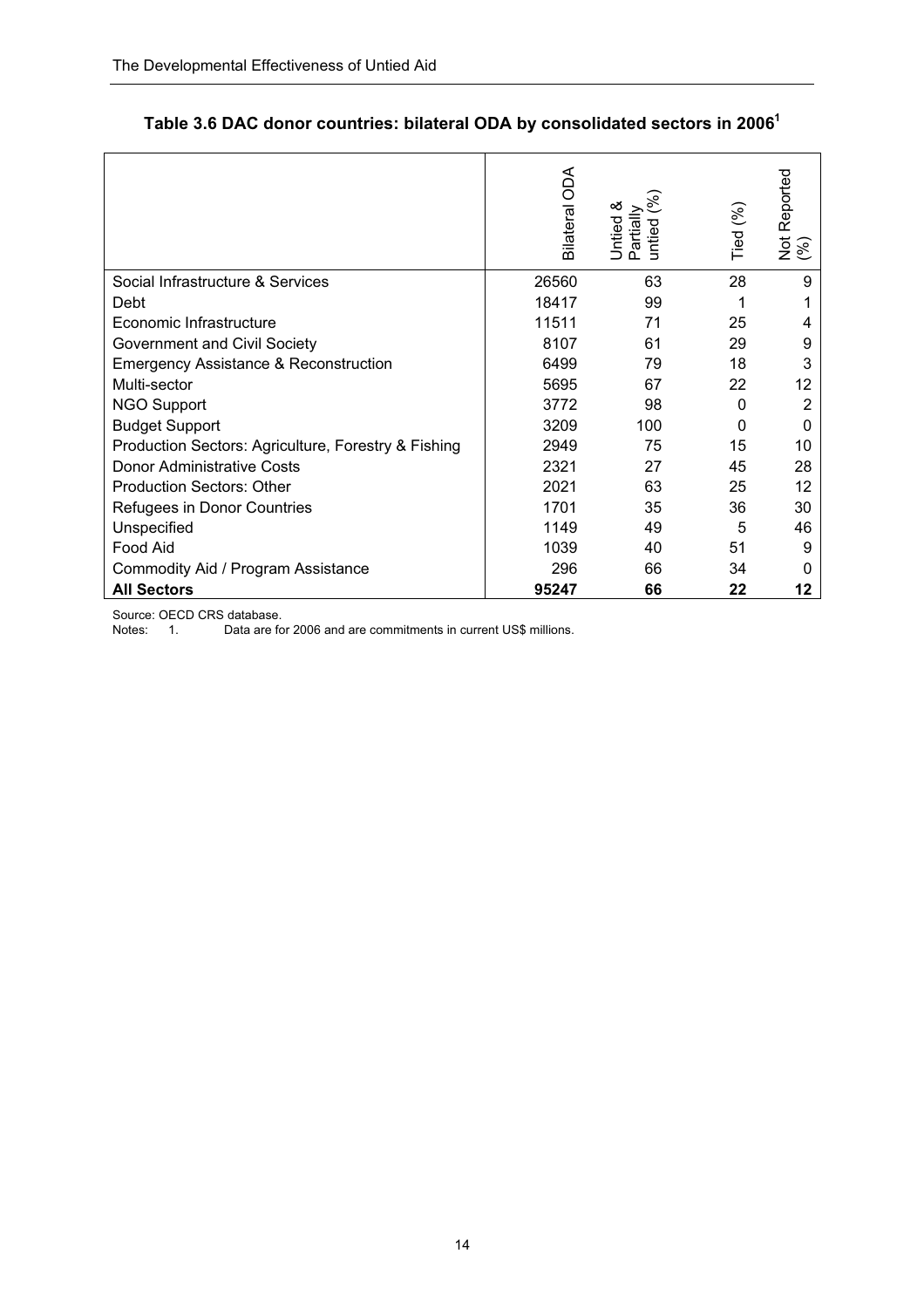| Source                        | '000 tonnes in 2001<br>(% of total) | '000 tonnes in 2007<br>(% of total) | Change 2001-2007<br>$\frac{1}{2}$ |
|-------------------------------|-------------------------------------|-------------------------------------|-----------------------------------|
| Developing countries          | 967                                 | 2139                                | $+121$                            |
| (Untied/partially untied)     | (10)                                | (42)                                |                                   |
| Direct transfers <sup>2</sup> | 8537                                | 2949                                | - 65                              |
| (Tied)                        | (90)                                | (58)                                |                                   |
| Total                         | 9499                                | 5088                                | - 46                              |
|                               | (100)                               | (100)                               |                                   |

#### **Table 3.7 Global cereals food aid by source of supply in 2001 and 2007**

Source: WFP INTERFAIS.

Notes: 1. It includes local purchases in recipient countries and triangular purchases in third countries.<br>2. These are sourced in the donor country or in the case of the EU within the single European.

2. These are sourced in the donor country or in the case of the EU within the single European market.

*Food aid* is exempt from the 2001 Recommendation. It is also difficult to determine the full extent of untying from OECD CRS and DAC data for a form of aid that is reported as part of a number of sectors, including commodity aid, emergency assistance and development food aid. The OECD (2006) study found widespread moves to untying with the exception of the United States. The WFP INTERFAIS, which reports on food aid deliveries in physical terms as tonnages of commodities, provides a measure of progress on untying (Table 3.7). Total cereals food aid declined by 46% from 9.5 million tonnes in 2001 to 5.1 million tonnes in 2007. Commodities sourced in donor countries (direct transactions) also declined sharply by 65%, from 8.5 million tonnes to 2.9 million tonnes. In contrast, the share of untied and partially untied cereals aid sourced in recipient (local purchases) and in third, almost entirely developing countries (triangular transactions) increased from 10% to 42% and the quantity delivered also rose by 121% from under 1 million tonnes to 2.1 million tonnes.<sup>14</sup> These developments are striking: in a period of increasingly tight global markets and rising prices, both the share and real levels of untied and partially untied food aid sourced in developing countries have increased strongly.

### **3.3.3 Effort-sharing**

There are wide differences in aid effort-sharing amongst DAC members. This is reflected, for example, in the most widely cited indicator, the percentage share of ODA in Gross National Income (GNI). These ODA/GNI ratios for 2006 are shown in Figure 3.2 in relation to the UN target of 0.7% of GNI. More specifically the implications of adopting the 2001 Recommendation can be expressed in terms of the proportion of aid directly affected. The DAC has adopted two indicators and related targets for effort-sharing. The first is the share of untied ODA in total aid to LDCs, with a straightforward target of 60%. As shown above almost all donors have reached this target within five years, including those that historically provided aid on a largely tied basis. The second indicator is the ratio of untied bilateral LDC ODA and multilateral LDC ODA and GNI. A target equivalent to 0.04% of GNI was agreed and is reported to have been exceeded (OECD DAC, 2008a). However, this indicator is somewhat opaque. Donors may choose to disproportionately support parts of multilateral aid including regional financial institutions that provide relatively more or less assistance to LDCs.

 <sup>14</sup> WFP reports that over 90% of local and triangular purchases are in developing countries. The changes between 2001 and 2007 in 'non-cereals' food aid deliveries are broadly similar to those for cereals, but the heterogeneity of this category including pulses, vegetable oils, sugar and dairy products of this category makes interpretation of statistical data more difficult.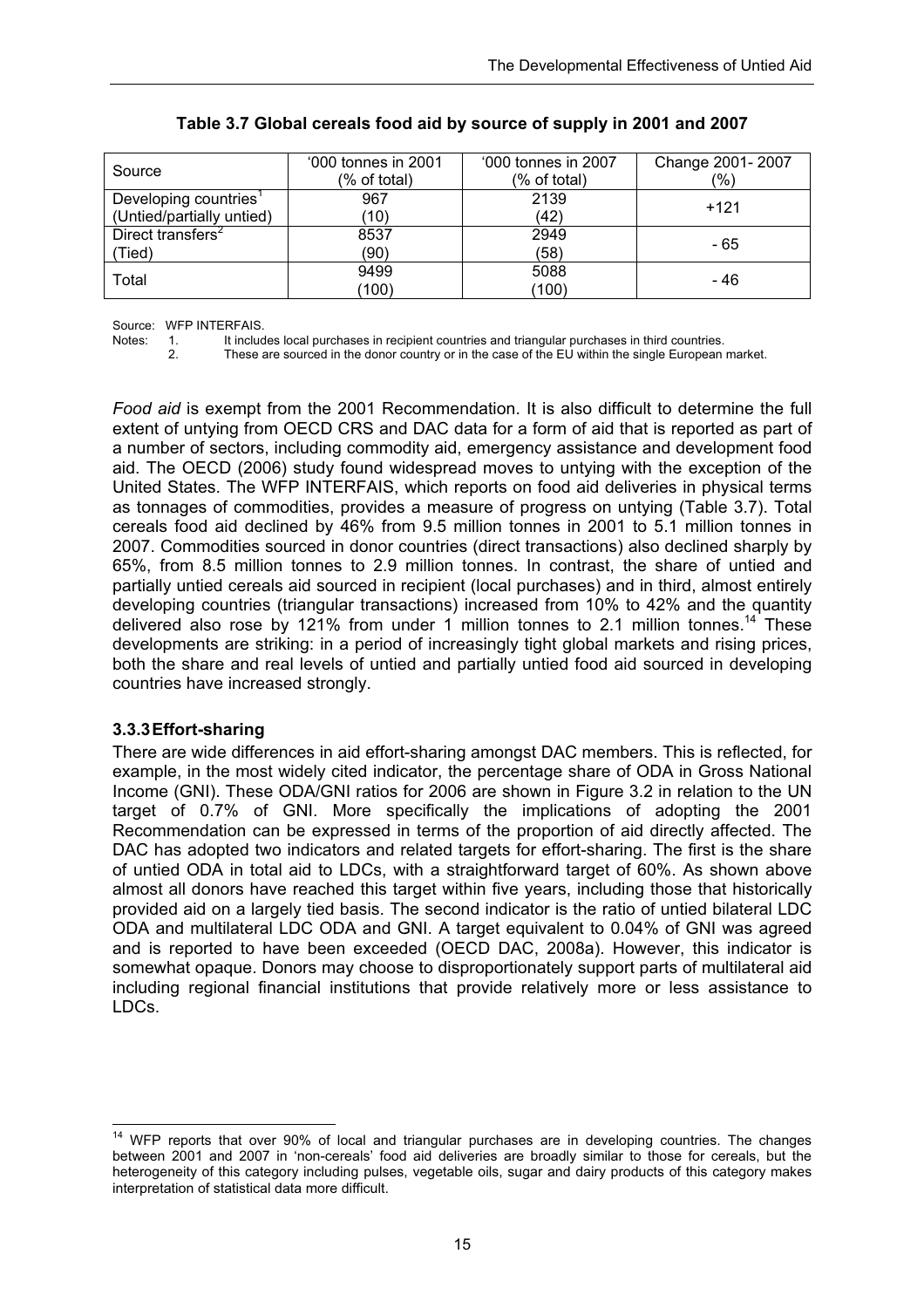

#### **Figure 3.2 DAC donor countries' effort-sharing – ODA and untied ODA as a percent of Gross National Income in 2006<sup>1</sup>**

Source: OECD DAC and CRS databases (ODA and tying status) and World Bank World Development Indicators 2008 (GNI). Notes: 1. The *untied aid ratio (untied ODA/GNI)* is the sum of the untied percentage of bilateral aid reported to the CRS multiplied by bilateral ODA plus multilateral ODA, then divided by total ODA and expressed as a percentage of GNI. Bilateral, multilateral and total ODA are as reported to the DAC. GNI is calculated using the Atlas method. The value for The Netherlands is based on the values in OECD document No. 38354517 adjusted for the average difference in calculation methods between the OECD and this study.

In considering overall effort sharing in the untying of ODA, and not just the aid to LDCs, the proportion of aid channelled multilaterally is a significant factor. So to provide indicators of the aid untying the proportion of untied aid plus that channelled multilaterally is estimated in Table 3.4. When untied ODA is expressed as a percentage of GNI in Figure 3.2, effortsharing appears to be closely related to overall ODA/GNI –those giving relatively more aid appear also to provide relatively more untied aid. This putative relationship is explored further in Section 3.4.

### **3.3.4 Additionality of tied aid?**

A concern often voiced by those defending tying practices or cautioning against change is that untying could result in a loss of domestic support for aid overall, or have diversionary effects away from LDCs to other partner countries. These possibilities have been considered in the reporting to the DAC or implementation of the 2001 Recommendation. The annual reviews suggest more positive developments and no evidence to support these concerns. Absolute levels of ODA to LDCs had almost doubled by 2006, since the base period of 1999-2001. The share of LDCs in total ODA was also 5% higher, and even higher (13%) excluding the somewhat temporary surges in debt relief during 2005-2006 (OECD DAC, 2008a). As the historical data on untying are so weak because of the high level of nonreporting in earlier years, it is unlikely that any more sophisticated statistical investigation will be attempted that might overturn this simple refutation of the additionality argument based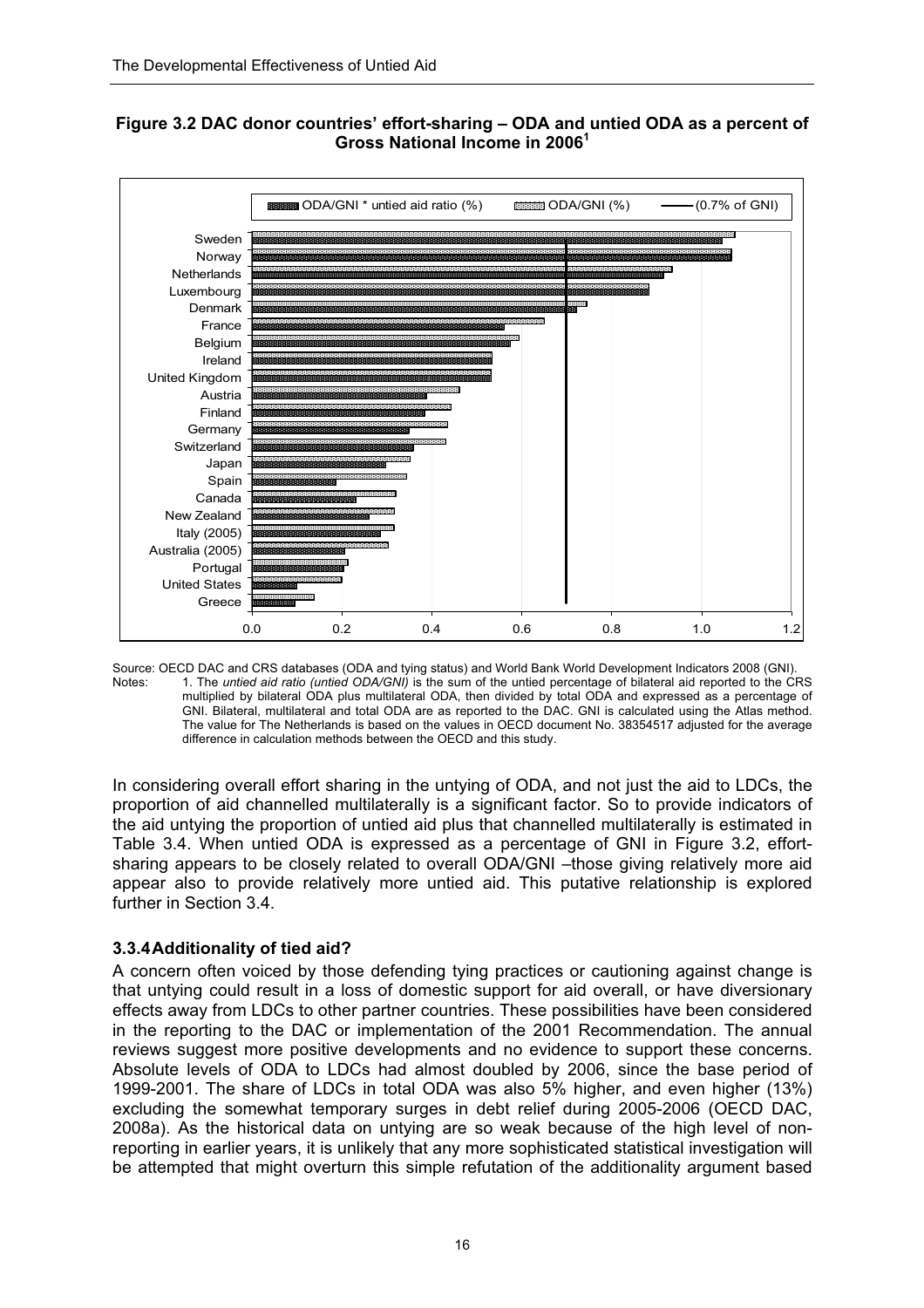on trends in aid. Furthermore, the process of untying is continuing beyond the Recommendation – in terms of aid to non LDCs, TC and food aid.

The changing pattern of sourcing within steeply declining food aid levels casts further doubt on the additionality argument for tying. The real levels of untied food aid have more than doubled between 2001 and 2007 in a period of increasingly tight markets and higher global prices. In contrast, levels of tied aid sourced in donor countries tumbled (Table 3.7). At a donor level, those who had already shifted to developing country sourcing and removed residual tying practices have sustained their real levels of food aid, whilst flows from those providing domestically sourced commodities have sharply contracted (WFP, 2008). If there were any additionality of tied food aid, then this phenomenon would be unstable, contingent on transient surpluses (FAO, 2006).

#### **3.4 A multivariate analysis of the relationships between tying status and other aid and donor characteristics**

The analysis so far has confirmed the substantial differences in individual donor tying practices. The partial or one to one relationships that have been identified between the share of untied aid and forms of aid and aid instruments are suggestive of a more complex set of relationships that are better explored in two ways: first through a more systematic multivariate statistical analysis, which is attempted next, and second by focusing more directly and in depth on donor policies in Section 4.

Following on from the review of tying and untying practices, an exploratory statistical investigation using regression analysis has been undertaken into the relationship between the extent of untying and a number of key variables that reflect the use of aid instruments and donor characteristics. *The issue being explored is whether there are systematic relationships between tying practices and other aspects of aid policy and donor characteristics, or whether tying status is just some idiosyncratic feature of individual aid donor policy.* But a caution - such statistical correlations do not explain the influences behind differences in tying practices, but clarify by quantifying relationships that are otherwise a matter of speculation. The analysis and results summarized below are described fully in Annex B.

Two *dependent variables* represent the extent of untying: untied aid as a percentage of total bilateral aid and the effort-sharing ratio (as described above). After looking at different definitions of these variables, such as including partial untying, all were found to be very highly correlated, and so the analysis focused on untied aid as a share of total bilateral aid.

The *explanatory variables* considered include aid instruments and types of aid as well as donor characteristics. If the 2001 Recommendation has been an influence on untying we would expect that donors giving a higher *share of aid to LDCs* would also untie a higher share of their bilateral aid. Aid instruments might also play a role in the decision to untie: the historical connections between tying and loans, especially in mixed credit packages, suggest that a higher *share of grants* might be linked to a relative higher share of untied bilateral aid. *TC* and *food aid*, both exempt from the Recommendation, could be associated with tying practices implying a negative impact on untying. Amongst donor characteristics, *ODA/GNI* and *GNI per capita* were considered as proxies for the effort sharing and differences in donor's wealth: those countries who are more willing to give aid and more concerned about maximizing the positive impact of aid on the recipient country and the wealthy may be less concerned about domestic benefits of aid. A number of other possible explanatory variables such as the ratio of bilateral to multilateral ODA, GNI, a dummy for European countries, total value of ODA and a the Commitment to Development Index were initially considered but subsequently dropped.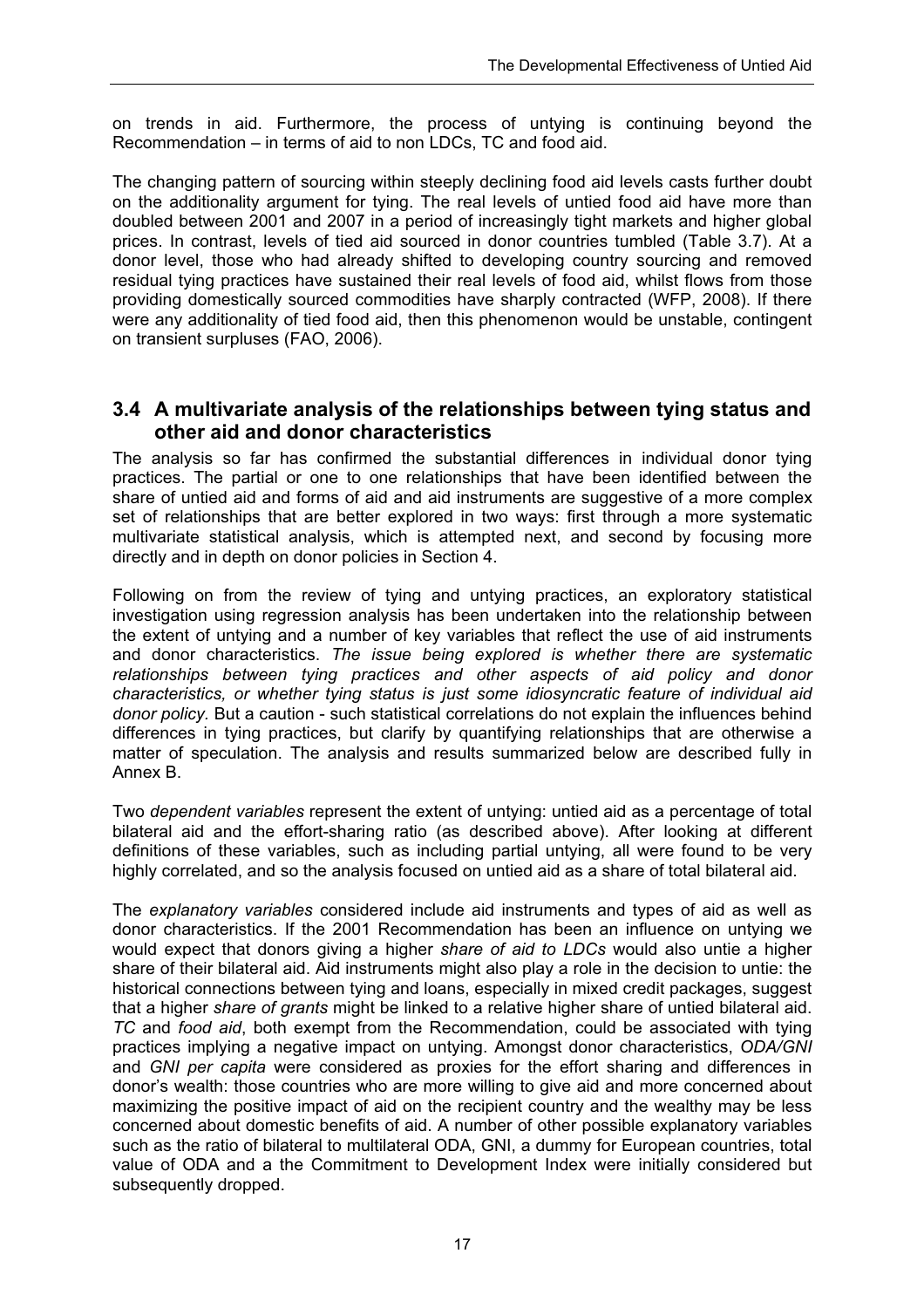*This preliminary analysis* was carried out using data for 22 donors using the latest available headline figures from section 3. A trend analysis was ruled out due to changes in donors' reporting practices and a high percentage of non-reporting, which varies considerably across time and countries. The final sequence of variables in the regression is shown in table A.2.3 in Annex B.

When the relationships between *the share of untied aid* and the independent variables were considered together, the regression model is statistically significant and explains 66% of the variation in untying. The stronger relationships or explanatory variables in order of significance are:

- The share of aid received by LDCs *is highly* significant. This suggests that *the Recommendation is an influence on the extent to which aid is untied*. But, as Figure 3.3 shows, there is a considerable variability in the untying practices of those providing a high level of aid to LDCs, which is explained to some degree by the other variables.
- The *share of food aid in bilateral ODA* is always significant and positively *associated with higher levels of tying.* This confirms our expectation that a high share of bilateral food aid is associated with tying practices.
- Both the shares of *TC* and *GNI per capita* are highly significant in some formulations but never together. A higher *share of TC* and a lower *GNI per capita* are associated with a lower share of untied aid both confirming patterns expected.
- None of the remaining explanatory variables included in the final regression was found to be statistically significant.

Taken together these results suggest that the Recommendation has had a significant impact, and extending the coverage of the Recommendation in terms of country and forms of aid currently exempt would lead to further untying of aid as envisaged in the Paris Declaration.

#### **Figure 3.3 Relationship between share of untied bilateral ODA and share of bilateral ODA received by LDCs in 2006<sup>1</sup>**



Source: OECD DAC and CRS databases.

Notes: 1. Data are commitments in current US\$ millions.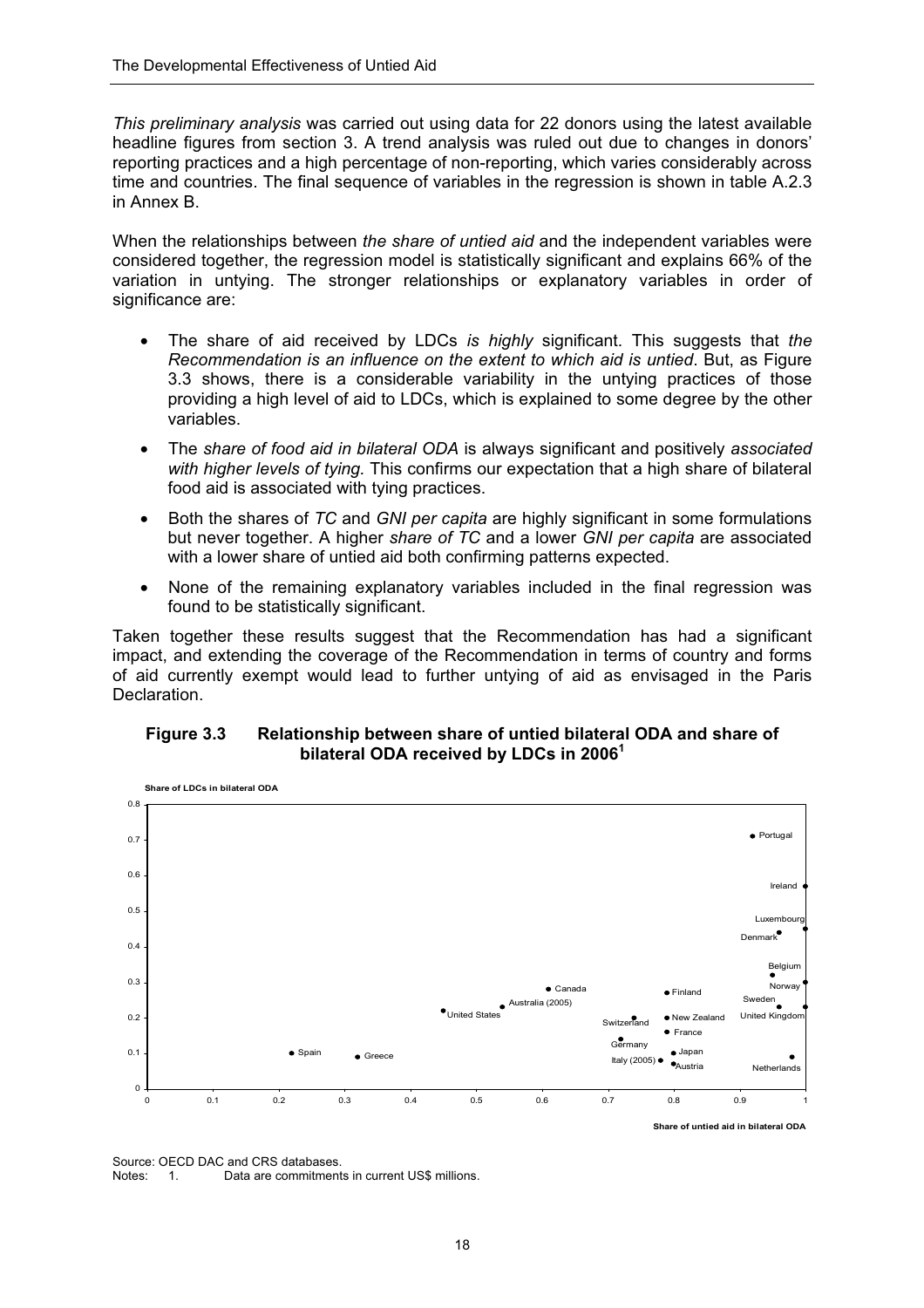# **4. DONOR POLICIES AND PRACTICES: HOW DOES UNTYING WORK? A SURVEY OF FIVE DONOR EXPERIENCES OF UNTYING**

### **4.1 Objectives and scope**

The ToR calls for a 'comprehensive overview of the current policies and practices of DAC members and non-DAC members regarding the tying status of their aid and the effects on aid-effectiveness' (Para 10).

This review draws largely on the annual progress reports to the DAC that monitor donor performance in relation to the 2001 Recommendation.15 These reports provide a picture based largely on donors' own reporting on the formal tying status of their ODA, and suggest steady progress towards meeting the Recommendation. There is, however, less understanding of what this formal untying means in terms of the organisation and management of bilateral aid in relations with partner countries and its consequences – in short, how untying actually works. A comprehensive survey of current untying and tying practices was precluded by time constraints of reporting. It was therefore decided to explore this question, as well as examine the recent evolution of donor aid policies and practices, for a representative sample of five DAC members. The members surveyed are, according to their own statements, committed to the Recommendation, but are at different stages in untying their aid overall: Australia, Canada, Denmark, Norway and Switzerland.

The three European donors were already committed to untying most of their aid and reported considerable progress prior to 2002. Canada and Australia have explicitly modified their sourcing policies for LDCs in response to the Recommendation, as well as moving to untie TC and food aid, which are not covered by the Recommendation. These five countries are also party to different regional and bilateral trade agreements that include provisions regarding public procurement, which could be an influence on untying practices: Australia bilateral agreements; Canada – NAFTA; Denmark – EU; and Norway and Switzerland – EEA and EFTA. Denmark and Norway are also part of the informal NORDIC+ grouping of donors committed to working jointly, including in some cases managing each other's aid.

This brief survey is based on statistical analysis of ODA as reported to the OECD, reviewing official documentation and interviews and telephone conversations with aid officials at donor HQ undertaken during June and July 2008. It has served to highlight both common and distinctive features of donor policies and practices and to identify more precisely issues it would be appropriate to explore at a partner country level in Phase Two of the Study. The survey results are presented first in the form of a brief account of the evolution of policy on tying and influences for each donor, a comparison of current practices and, third, identification of issues for further exploration – by extending the survey on a limited range of untying practice features to include all members and investigation at partner country level.

 $\overline{1}$  $15$  The latest report is OECD DAC (2008a).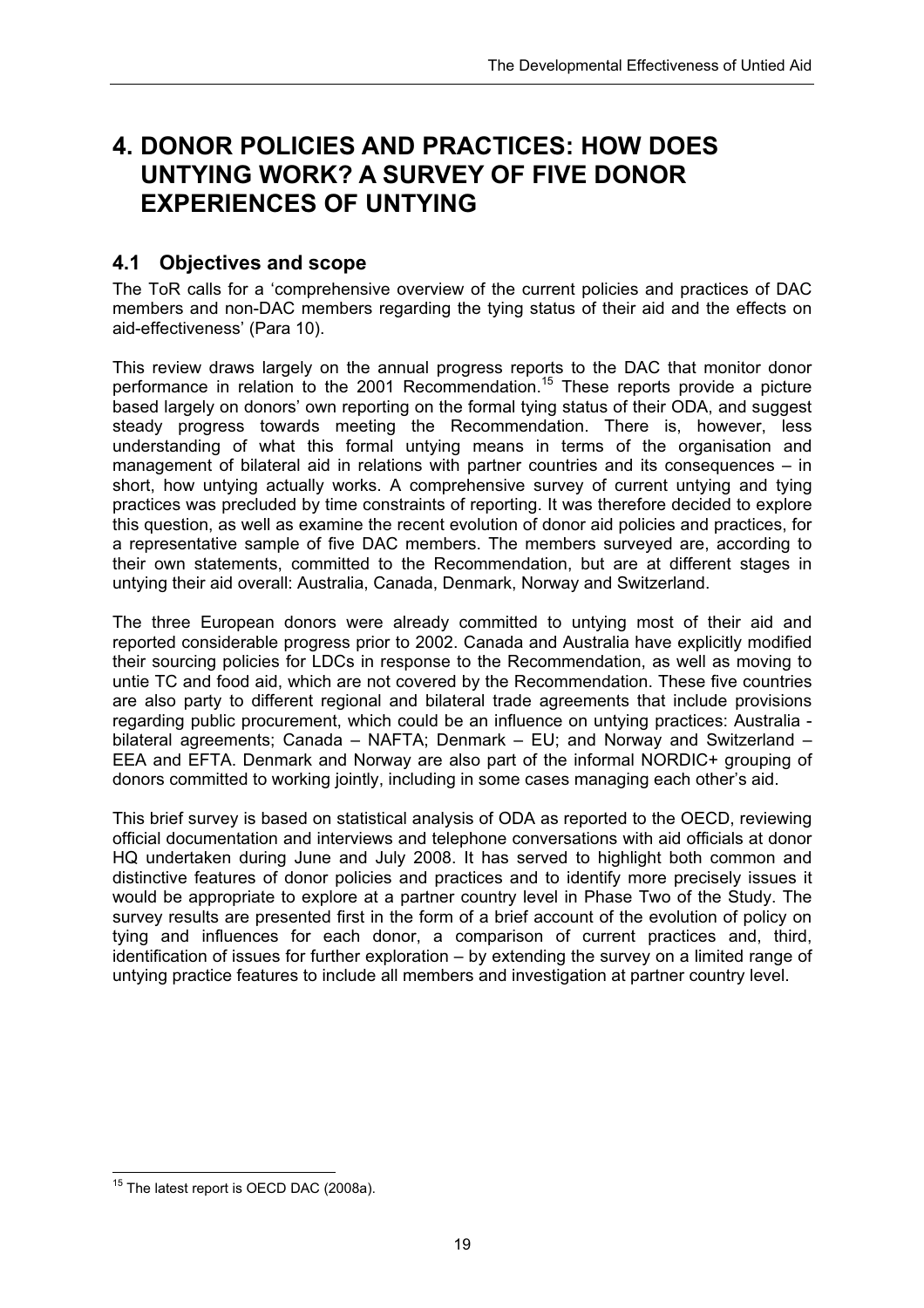# **4.2 Preliminary findings**

#### *Performance on untying*

All five donors have successfully responded to the Recommendation, in some cases virtually untying all of their bilateral aid in the 'eligible categories'. All have extended untying beyond the categories covered by the Recommendation both to include non-LDCs and untying of TC and food aid. Formal tying, namely sourcing in the donor country, has largely been phased out.

So far the widespread moves toward untying have not been subject to systematic monitoring or evaluation. There are a few project or sectoral evaluations that may offer insights. Rather than providing answers, discussions with officials at donor HQ lead to the question – how does untying actually work? What is the experience of other donors? So it would be premature to do more than speculate on the likely consequences of the extensive untying of aid in the past decade that has gathered pace since the 2001 Recommendation.

#### *Additionality of tied aid?*

First of all, in considering overall ODA, there is no evidence that untying has been associated with any reduction in bilateral aid or in overall ODA, and with one exception, Denmark, ODA has risen significantly in real terms since the Recommendation. In Denmark's case, domestic political considerations not untying of aid perhaps had a negative impact on ODA at the beginning of the decade.

#### *The evolution of policy on untying*

The experience of the five donor countries illustrates how the Recommendation has had different implications, especially significant for those DAC members that had previously taken very limited steps towards untying. Canada had to introduce legal and internal regulatory instruments and then develop procedures for the administration of untied aid. In contrast, for Australia untying required a ministerial decision to move the aid programme into line with recent government guidelines which have non-discrimination as a key principle underpinning procurement.

Untying is widely seen as closely linked with decentralisation of responsibility for aid programming to a country office level. So many of the answers to questions about how it works and impacts are felt to be answerable only at a partner country level.

The survey suggests that untying has been associated with a shift to instruments that pass responsibility for disbursement to country partners, other joint donor partners, and civil society organisations and so reduces the donors role in contracting organisations to implement projects (Denmark, Norway, Switzerland).

There are several remaining relatively small *grey areas* of tying practice. These tend to be justified on conventional grounds of sustaining domestic support for aid through the support of interest groups, and of providing visible evidence of a direct link between bilateral aid and impacts in beneficiary countries. This is a factor behind the substantial levels of emergency and humanitarian aid provided both in-kind and through personnel. Although outside the Recommendation all five donors have either largely removed formal tying requirements for food aid or permit local and regional sourcing (partial untying), TC, support to governance, post-secondary education and research are areas of continued tying. However, there are other arguments that require careful consideration. The justification of Business to Business (B2B) cites problems of access to information about global markets that disadvantage private business development in many developing countries.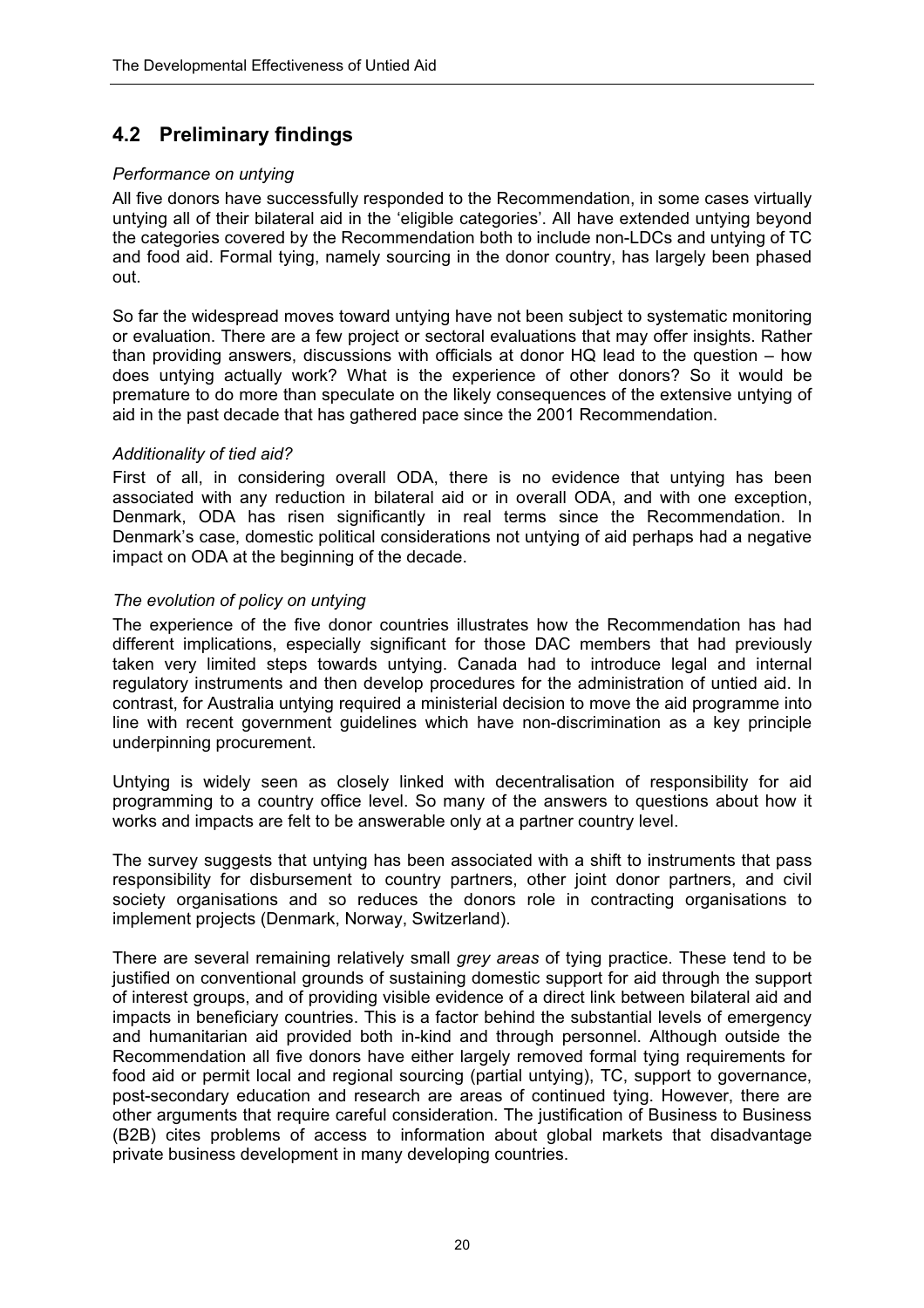Are there in fact areas in which markets alone are not necessarily able to deliver (i.e. emergency equipment) or are not the best regulators? Discussions with donor officials and reviewing the documentation they made available, including evaluations, suggest three different models where the potential impact of untying needs to be evaluated separately:

*Model A: Highly divisible goods* (and some services?) that are widely traded on competitive, but not necessarily perfectly competitive markets (i.e. the food aid type case). Costeffectiveness analysis demonstrates efficiency of unrestricted sourcing in procurement by a donor, its agent or partner. There are also effectiveness issues in terms of selection of appropriate goods and delivery times.

*Model B: Discrete investments* which can be compared with investments elsewhere, but have to be tailored to a specific situation. These include infrastructure projects, such as power stations, ports and dams, some industrial units e.g. fishing facilities and telecommunications systems (air traffic control!). The OECD rules on officially supported export credits have been drawn up with the aim of precluding crude subsidisation of nationally based companies in what is generally a small group situation. Do multilaterally funded projects offer a standard for comparison?

*Model C: Business to Business* (B2B) is based on a third model where, for example, the developing country private sector is *disadvantaged in terms of information* as well as in access to funding. The partnerships are seen as a way of overcoming these obstacles. Are there positive cases or examples of this process working successfully? If so, B2B lies outside the two models where a competitive market is deemed to provide a framework for untied assistance. There may be a number of possible variants of this type of situation and the outcomes may prove to be highly context specific.<sup>16</sup>

<sup>&</sup>lt;sup>16</sup> The OECD study on promoting local and regional procurement identifies information and dialogue obstacles to local firms' successful participation in procurement. (OECD, 2008b).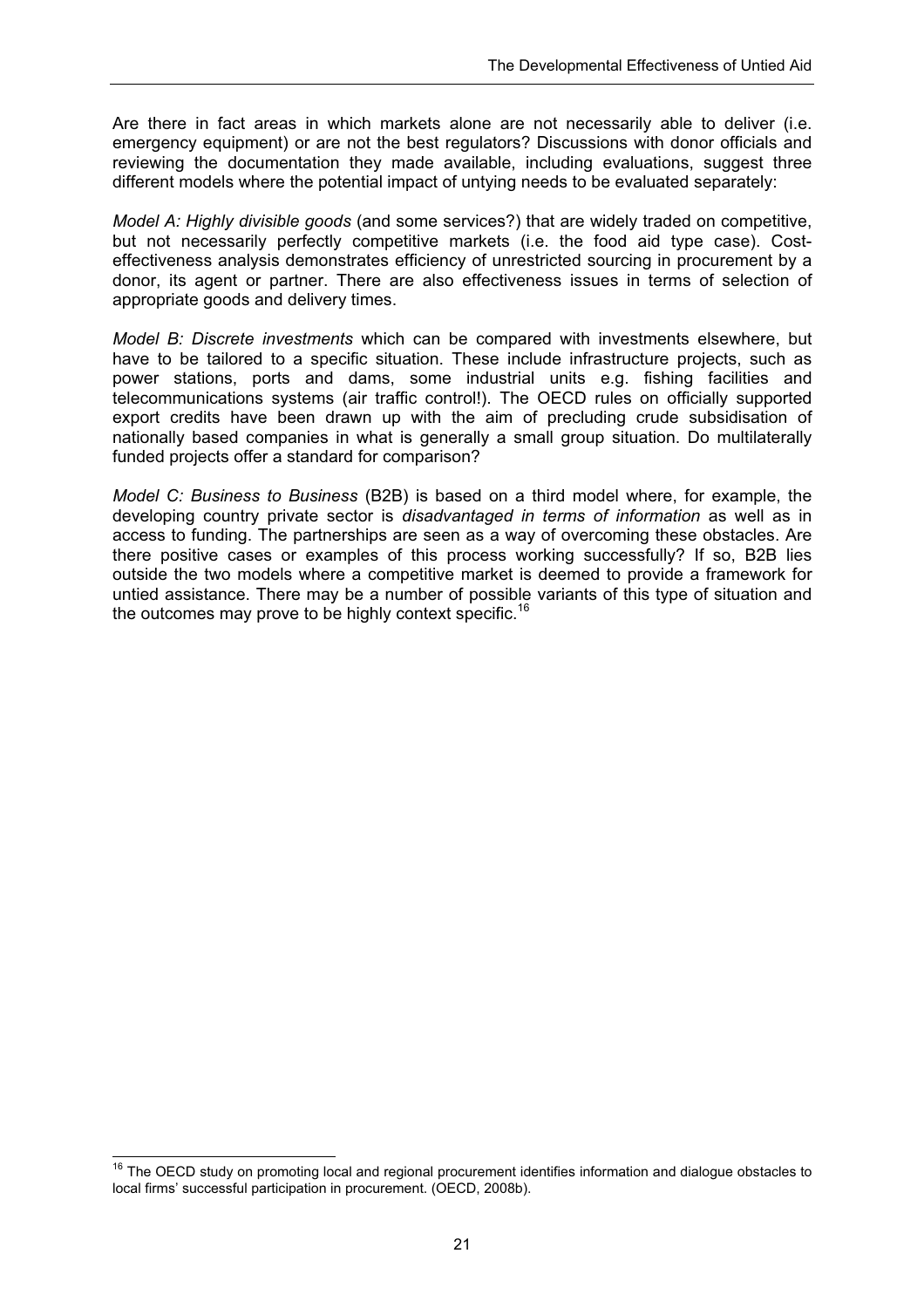## **4.3 Donor country experiences of untying**

#### **4.3.1 Norway**

Untying aid began in the 1980s, and by 2002 there were only a few residual areas of tying (Fig 4.1.1). These included part of Norway's food aid commitment to WFP, emergency aidin-kind (materiel and personnel) and some TC, including support for private business development or B2B<sup>17</sup>, post-secondary education and research.





Source: OECD CRS database.<br>Notes: 1 Data is cor

1. Data is commitments in current US\$ millions.

Apart from the general economic development arguments in favour of untying – such as resource transfer efficiency, providing greater flexibility within agency programming as well as promoting greater responsibility and ownership for recipient partner countries – more country specific factors were influential. First, there was a concern, initially expressed in the 1970s to avoid sectoral distortions within an export surplus oil-economy.<sup>18</sup> Second, a negative experience of the 'commercialisation of aid' – high profile repayment difficulties over concessional loan guarantees to finance shipping construction in Norway that led to debt cancellation in 1987 - gave a discrete push towards untying (Stokke, 1989; 2005; Abildsnes, 2007).<sup>19</sup> The limited pool of Norwegian expertise is a further argument to justify broader sourcing of TC, which is also formally untied. However, political concerns about sustaining public support recently led to giving special emphasis to areas where Norway is seen to have comparative strength - petroleum exploitation and environment management which makes it more likely that some Norwegian technical expertise will be funded (NORAD, 2007a; 2007b).

Only 0.13% of bilateral aid was reported as tied in 2006. The last tied food aid was phased out on cost-effectiveness grounds in 2006 (NMFA, 2007). There are, however, special programmes for the provision of Norwegian sourced in-kind emergency aid and personnel; these involve assured supply and stockpiles of a limited range of materials. A recent evaluation drew attention to the complex issues involved. There are high costs of aid-in-kind which have to be balanced against the difficulties of assuring the timely provision of supplies

<sup>&</sup>lt;sup>17</sup> These are called 'Matching Making Programmes' in Norway (NMFA, 2004).

<sup>&</sup>lt;sup>18</sup> These were, of course, early concerns about managing the problems of 'Dutch disease' in an economy expected to experience a structural trade surplus.

There are parallels with the Pergau Dam affair that led to a political commitment to complete untying of UK bilateral aid implemented in 1997.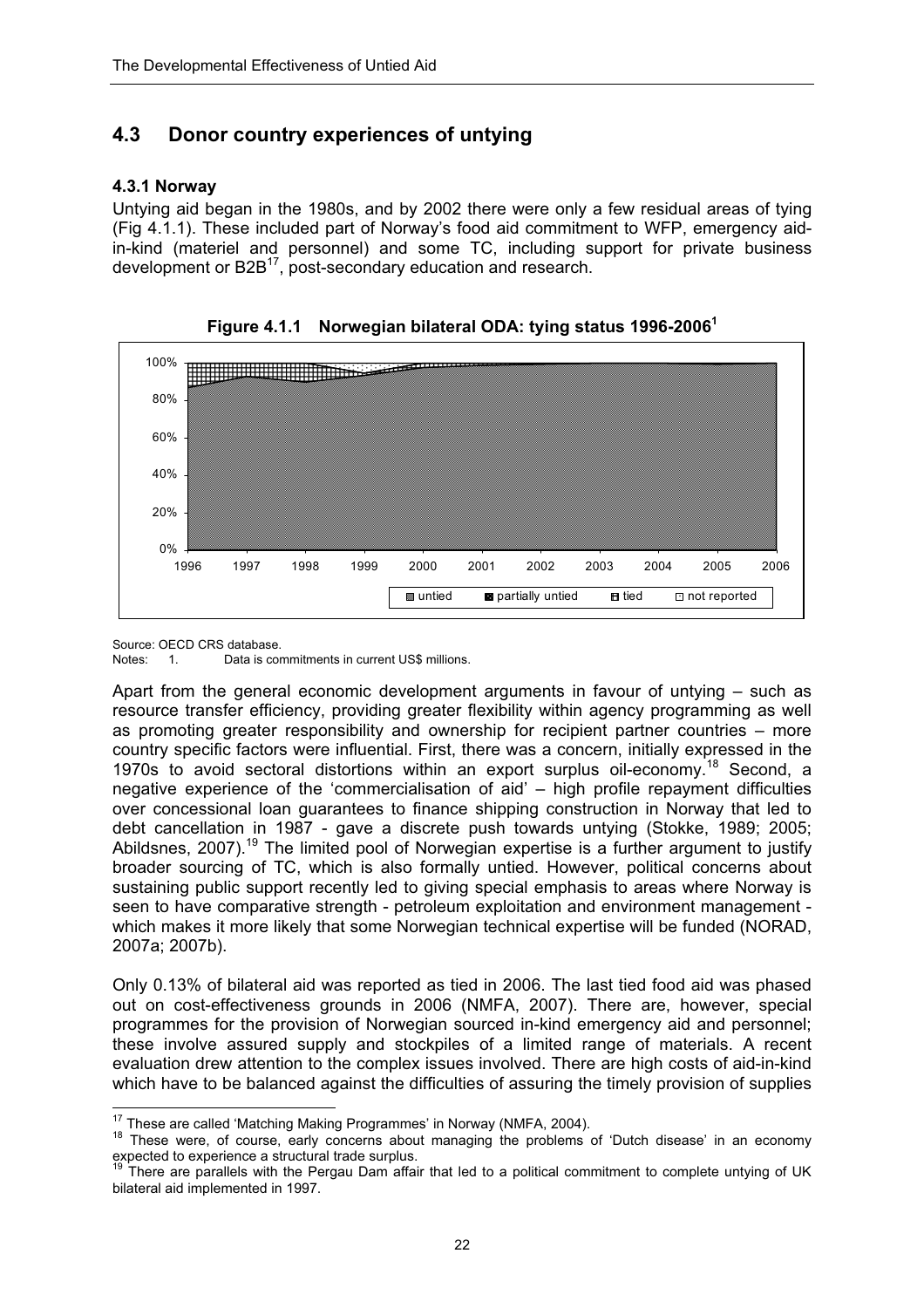of highly specific goods to meet unpredictable disaster needs in the absence of a wellestablished market (NORAD, 2008). Problems also arise in ensuring that product innovation and changing best practice are taken into account where there is tying to specific suppliers. $2^{\overline{0}}$  This is seen as a grey area in which balancing the benefits and costs of tying practices are both less clear and significantly case specific.

Civil society, including NGOs, research and universities and the private sector, has a major role in Norwegian ODA. In 2006, almost 25% of bilateral ODA was channelled through Norwegian NGOs. These agencies are free to source goods and services anywhere. However, there will be a proportion of donor country expenditure in this assistance. From a recipient country perspective such practices may also appear a grey area in the sourcing of aid.

The share of HQ level contracting is quite restricted, amounting to under 5% of ODA. The EEA and EFTA trade frameworks mean that Norway and also Switzerland (see below) follow EU guidelines quite closely on thresholds for competitive tendering.<sup>21</sup> This practice explains why there are severe and Europe-wide limits on donor tying possibilities.

#### **Box 4.1 The Decline of Mixed Credits Arrangements (MCA)**

MCAs were widespread and have been contracting sharply since the adoption in 1991 of the Helsinki Accord Rules on export and aid credits. This instrument was designed to operate in a tied aid environment-funding infrastructure and power projects, for example. Currently The Norwegian MCA provide around NOK 100mn annually, although this amount is variable. Prior to untying the level was around NOK 300 mn a year. Projects of over NOK 5 mn are considered. All contracts are internationally tendered and this has proved problematic. Tied MCA could offer a predictable package including timing, guarantees, private loans and suppliers. Untied, the MCA is not a full financing package – as the agency is unable to assure more than the interest subsidy on part of the funding with the remainder coming from a commercial source that in turn needs guarantees in place. Thus organising a project for Laos in 2006, as part of a World Bank assisted project was very slow to organise under international competitive tendering rules. China ended its Norwegian MCA when it became untied and China could no longer specify the exact source of supply for the equipment. Switzerland has phased out MCAs but Denmark continues to provide them mainly for infrastructure to non-LDCs. Canada provides only grant aid and Australia has ceased to make new commitments as loans.

MCAs are an example of how untying may lead to the decline in use of aid instruments. MCAs could be phased out (Box 4.1).

\*\*\*\*\*\*\*\*\*\*

 $\overline{a}$ 

<sup>&</sup>lt;sup>20</sup> A similar problem of lack of incentive to innovate was found in an evaluation of US food aid support for nutritional improvement. Products developed in the 1960s were still being supplied from dedicated processing facilities three decades later without taking into account advances in nutrition and food fortification (Marchione, 2000).

<sup>21</sup> The current thresholds (according to Norwegian Government regulations) require national tendering over NOK 500,000. Above NOK 1.2 million an open international tendering is required. Contracts for tender are posted in English as well as Norwegian on the Norad web-site and also forwarded to Brussels to post on the EU's procurement web-site. Norad does not post contracts on the UN business web-site. Direct contracting is allowed below NOK 100,000. Between NOK 1,000,000 and NOK 500,000 Norad is expected to invite at least three proposals on the basis of a simplified invitation.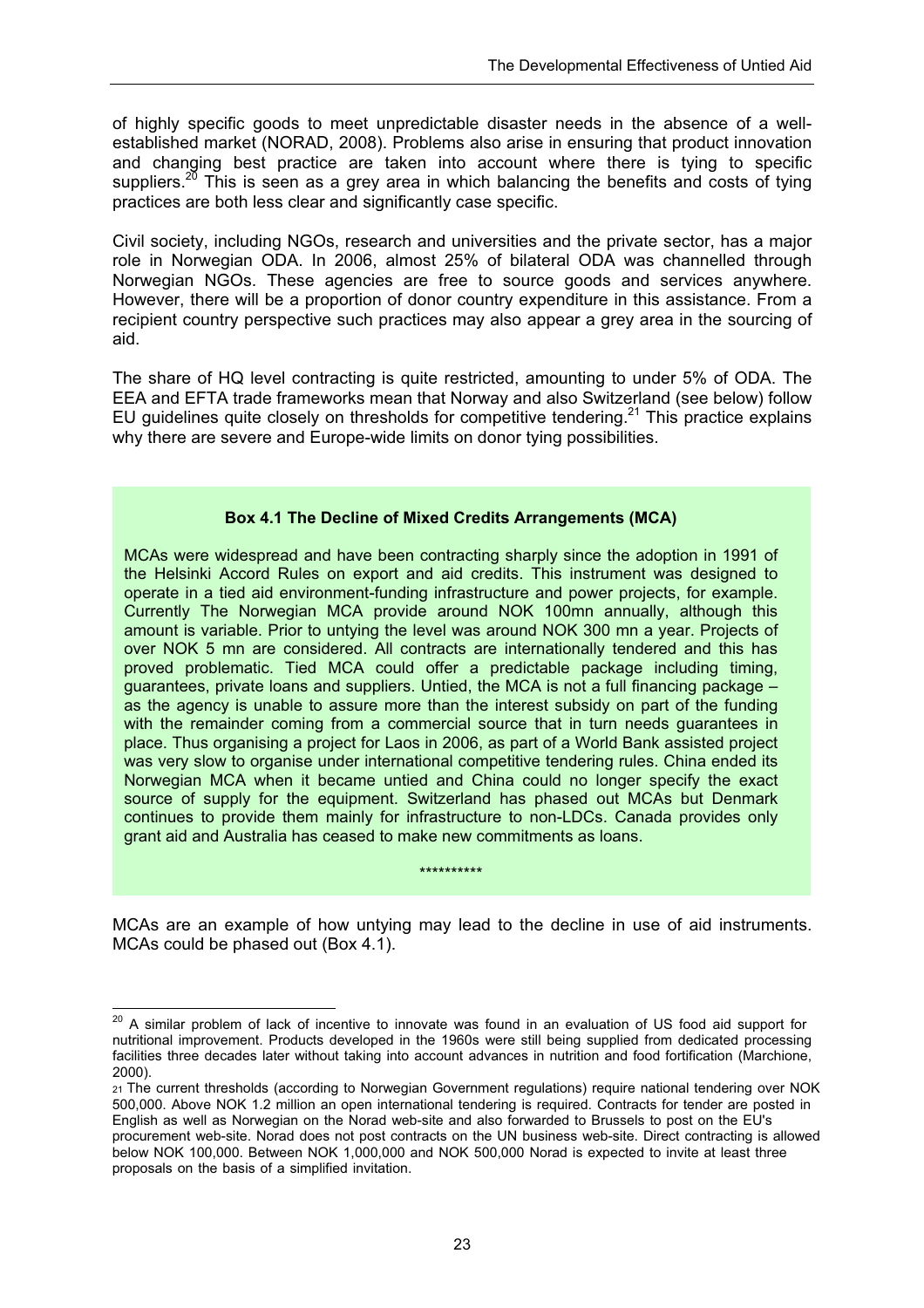The residual areas of tying and contracting practice under an untying regime raise the interesting and important issue *- when is the market the most appropriate regulator?*

#### **4.3.2 Denmark**

Development is accorded high priority in Denmark; this is reflected in a net ODA/GNI ratio of 0.8 even after a decade of little growth in real ODA. Over two thirds of all Danish bilateral aid had been untied prior to 2002 (Figure 4.2.1). This untying process has continued, including both TC and food aid, and in 2006 over 95% of bilateral aid was reported as untied. Tying has been retained for mixed credits. Support for private sector development (B2B) is an ambiguous 'grey' area in this and other bilateral programmes, because assistance is usually directed to building links between business in the recipient and donor countries. These two areas amounted to respectively US\$32mn and US\$20mn in 2006. Apart from support for WFP, most humanitarian aid is also in-kind.

Historically, a high proportion of Danish aid was tied with strong links, for example, to agriculture and agribusiness as well as high tech areas. The EU regulations on public procurement, introduced following the creation of the European Single Market in 1992, provided a strong impetus for the untying of all Danish bilateral aid, including TC and contributions to multilateral food aid. The requirements for open competitive tendering within the EU for 'large' public contracts over the threshold, which is now €125,000, weakened the links between aid and domestic exporters. The argument of cost-effectiveness was used to justify, for example, switching Denmark's share of the EU's FAC cereals aid contribution from HQ procurement to giving cash to WFP (Colding and Pinstrup-Andersen, 1998). The tied supply of dairy products as aid was also ended in 2003.





Source: OECD CRS database.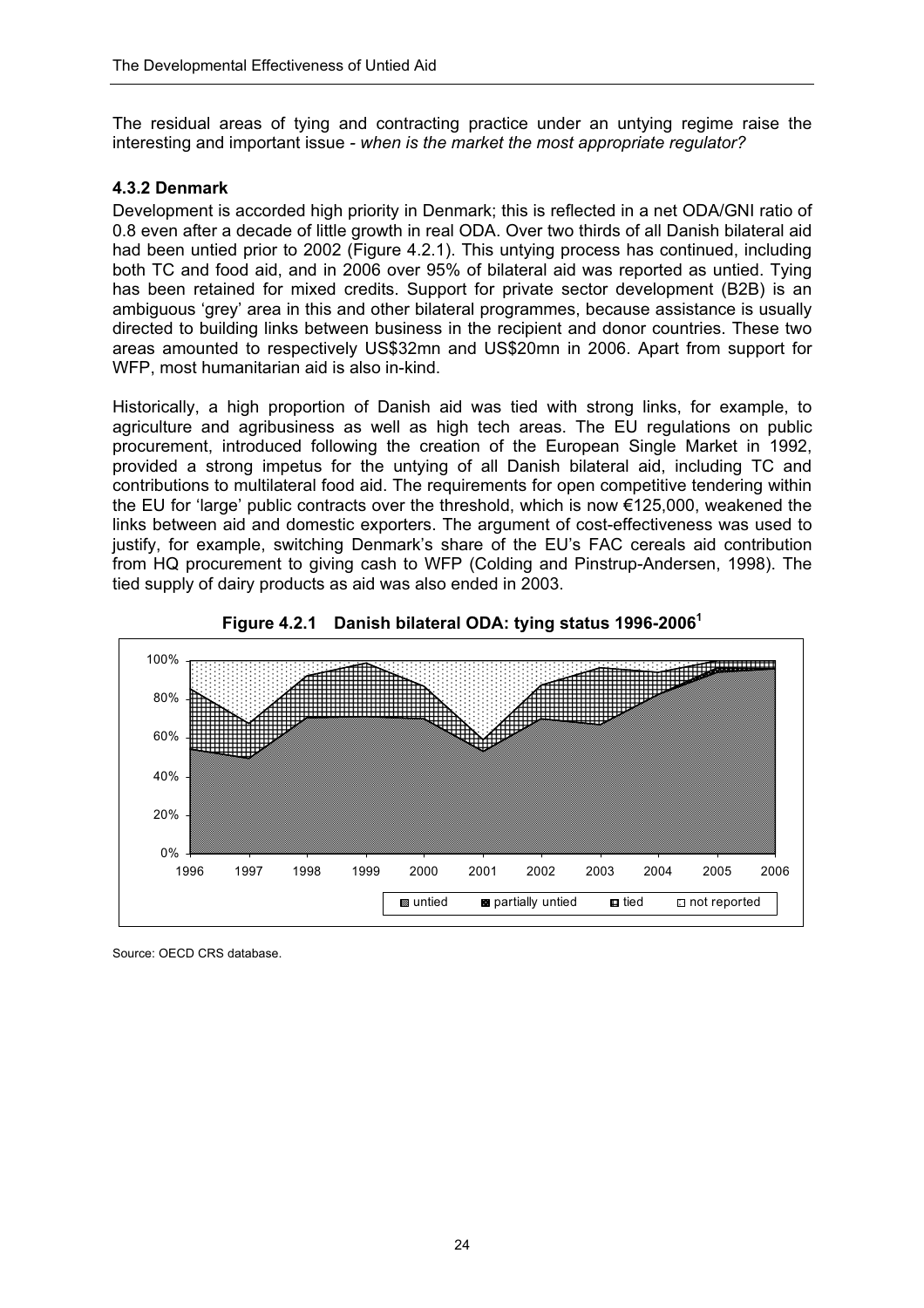

**Figure 4.2.2 Danish bilateral ODA: tied aid by sector in 20061**

Source: OECD CRS database.

Notes: 1. Data is commitments in current US\$ millions.

Denmark has deliberately retained some tying in support of private sector development and to fund infrastructure, accounting for around 2-3% of ODA.22 The Mixed Credit Programme, largely directed to non-LDCs, is seen as sustaining domestic business support for a proportionately high level of aid. Tendering rules are increasingly flexible: contractors are allowed to source goods and services outside of Denmark, and, if there is insufficient domestic interest, non-Danish registered companies can compete.

B2B is seen to be largely demand driven. Developing country businesses are invited to seek assistance from country offices in finding partners. Such directed assistance is seen as responding to information problems that hamper business development in partner countries. Both the Mixed Credit Programme and B2B have been subject to recent evaluations, leading to adaptations in practice to improve performance (DANIDA, 2002; 2004).

The high proportion of untying is seen as associated with decentralisation of bilateral aid programming and management to country level. Enhanced procedures have been established for monitoring country office performance. Where there is strong governance and capacity in place, policy is to channel funds through partner institutions administered according to their own systems as exemplified in South Africa (Box 4.2). Denmark is also supporting the strengthening of recipient procurement capacity, for example in Bangladesh and Tanzania. A second route is joint funding where contracting becomes the responsibility of another lead donor. The third possibility is contracting according to Danish procedures. EU directives on public procurement govern contracting. The high transaction costs and time required might explain the declining use of contracted projects that required open competitive tendering in favour of other modalities.<sup>23</sup>

 $\overline{a}$  $22$  The government elected in 2000 was more questioning than its predecessors about the value of aid, cutting the aid budget by around a quarter; and that was a possible reason for retaining instruments that command support in the business community.

<sup>&</sup>lt;sup>23</sup> In 2006 procurement through HQs had fallen to around 5% of bilateral ODA (OECD DAC, 2008b). Contract of less than DKr 500,000 can be contracted directly. Then under DKr 975,000 (€ 125,000) there is a letter of notification; and evidence is required of 3 offers, but not a formal tender procedure. Over DKr 975,000 DANIDA is required to make an international openly competitive tender (equivalent €125,000 under EU directives); and this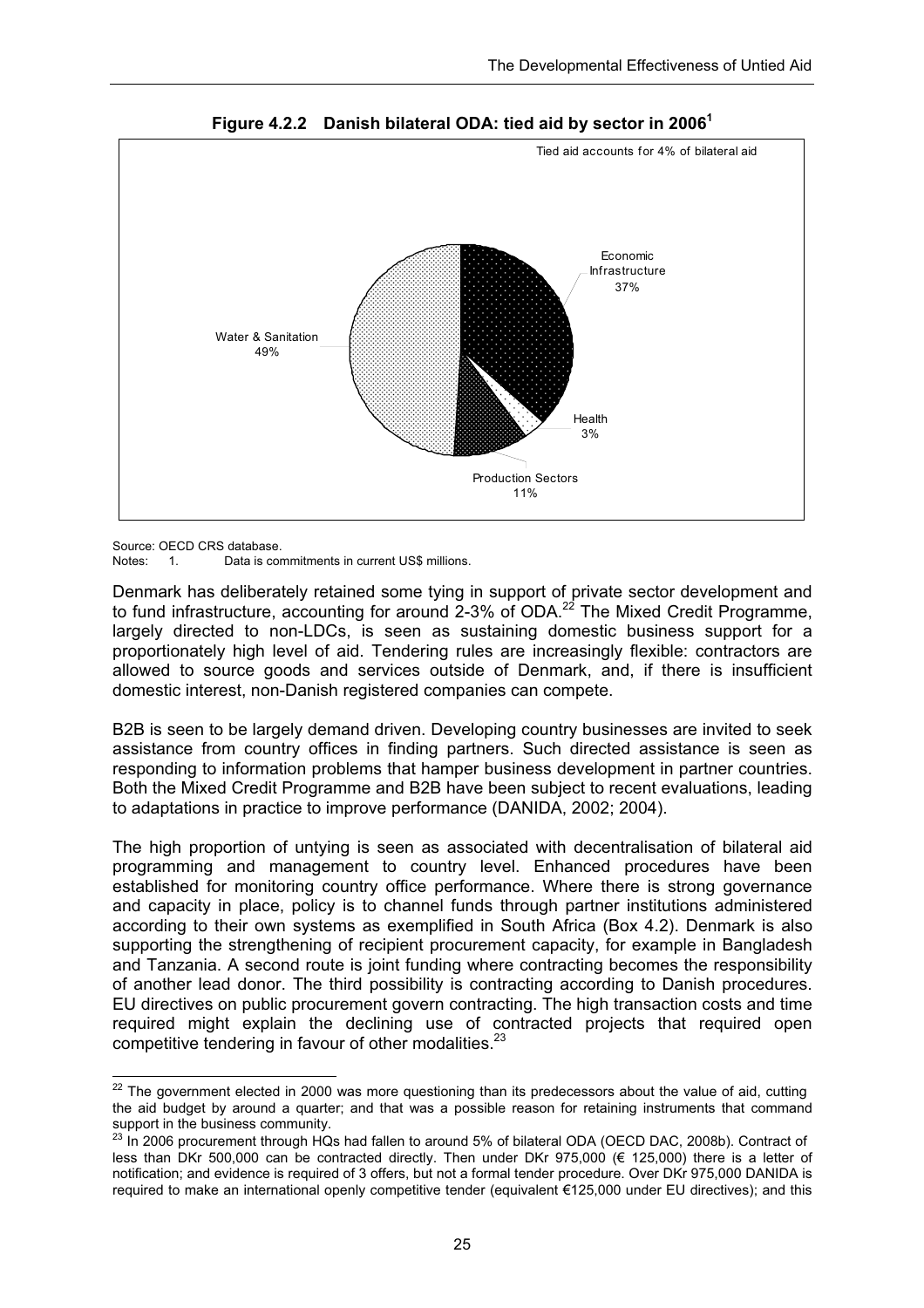#### **Box 4.2 South Africa: supporting partner country priorities and procedures**

The Danish urban development programme launched in 2007 involves funding of US\$31 mn. It was formulated according to South African priorities and all money is channelled through and is administered in accordance with South Africa's own systems; procurement takes place according to South African government procedures. There is no requirement for any of the funds to be used in the donor country or the EU (DANIDA 2007a).

\*\*\*\*\*\*\*\*

Denmark has also engaged in efforts to untie TC, which by 2006 was free of sourcing restrictions. Research and higher education remain areas where funding is directed to Danish institutions.

#### **4.3.3 Switzerland**

Swiss ODA has increased by 47% in the past decade. However, the share of ODA in GNI is 0.4% and Switzerland has made little progress since 2001 towards meeting the UN 0.7% of GNI target for ODA. Approximately three quarters of Swiss bilateral ODA commitments in 2006 were reported as untied (Figure 4.3.1), so that, including multilateral aid, over 81% of ODA was reported as untied. The actual proportion of untied ODA is somewhat higher. This is because the tying status of TC and donor administrative costs (11% of ODA) was not reported, although much is formally untied. The substantial proportion of commitments unreported (22%) is seen by the statisticians as a consequence of the transition to reporting under the new CRS++ system as of 2005.

Switzerland's aid was overwhelming untied prior to 2002 (Figure 4.3.1).<sup>24</sup> The key moment in moving on untying was 1994, when the current framework within which almost all Swiss ODA is formally untied was established in response to three developments: the Helsinki Accord in 1991, the introduction of the EU single market in 1992 and the 1994 WTO Uruguay Single Undertaking (i.e. agreement on trade) (Switzerland, 1994; 1995; 2007a). Switzerland, as an EFTA country, broadly adopted EU rules on public procurement of aid, similar to the EU enabling companies registered within the EU (15) in 1995 and the EEC to compete on an equal footing.<sup>25</sup> Tying practices were gradually phased out. The State Secretariat for Economic Affairs (SECO), which is responsible for development cooperation, macroeconomics and business, phased out mixed credits from the late 1990s. In meeting FAC commitments SDC began to replace cereals food aid in kind with cash from 1995 (Ferreira Duarte and Metz, 1996).

 $\overline{a}$ typically needs 7 months for full procedure, a committee established involving partners, embassy and technical advisory services.

<sup>24</sup> Swiss ODA is determined within a four year 'credit framework' under which annual appropriations are made. A large share of the bilateral portfolio is taken up with follow-on actions, suggesting that international commitments such as the MDG and the 2001 Recommendation have not been significant influences on the real level of ODA.<br><sup>25</sup> While a member of EFTA, Switzerland is not party to the European Economic Area Agreement. Regulations

governing trade with the surrounding EEA countries tend to meet or exceed the requirements of EU Directives*.* http://www.euro.cauce.org/en/countries/c\_ch.html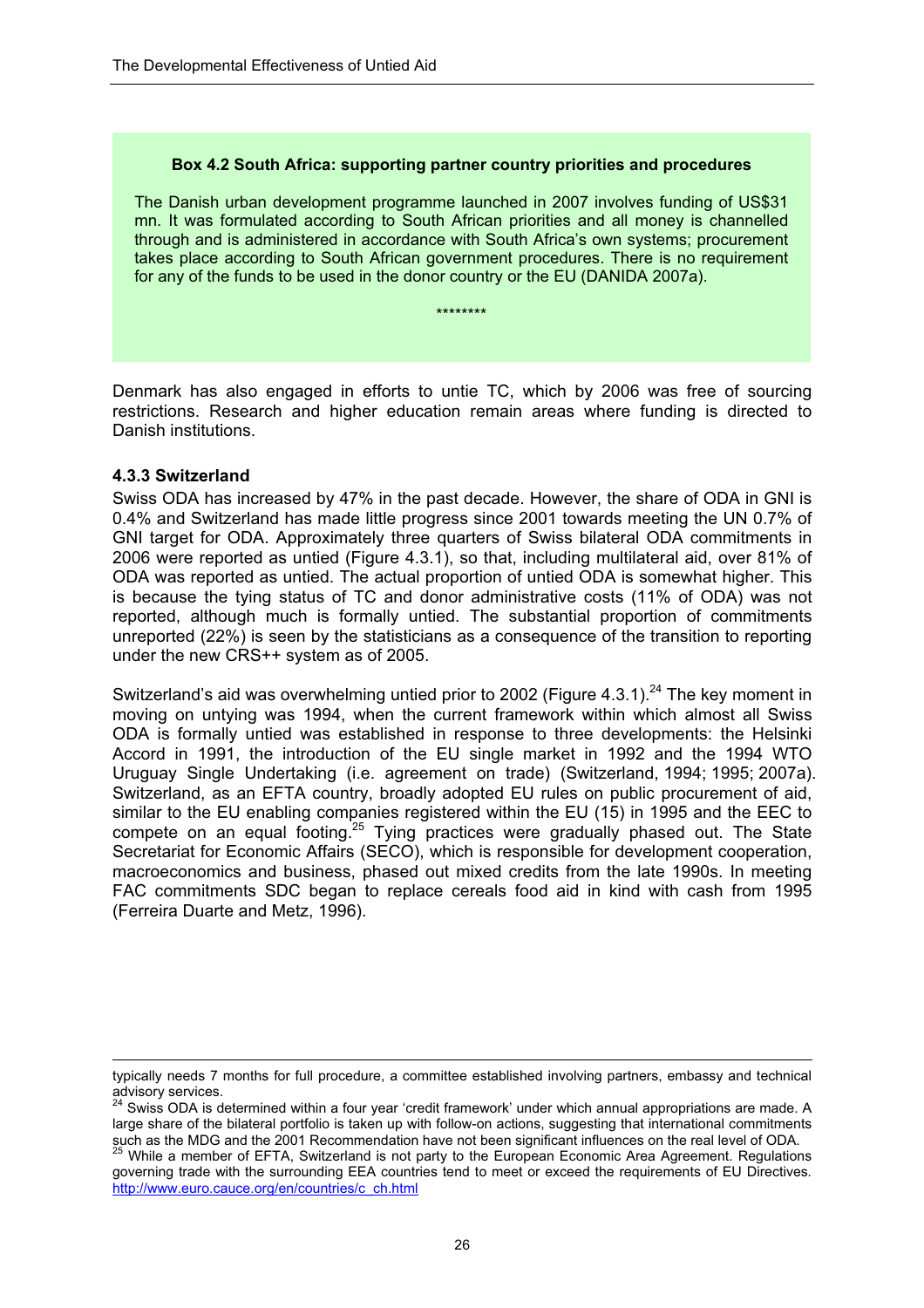

**Figure 4.3.1 Swiss bilateral ODA: tying status 1996-20061**

Source: OECD CRS database.<br>Notes: 1. Data is com 1. Data is commitments in current US\$ millions.

Remaining areas of tying include dairy aid, emergency relief and TC, especially higher education and research.<sup>26</sup> In-kind dairy aid, costing \$15 mn in 2006, is directed solely for use in nutritional programmes thereby minimising risks of trade distortion, and justified as sustaining support for aid. In-kind emergency aid includes the high profile direct assistance provided by the Swiss Humanitarian Aid Unit.

Untying is non-controversial, with Swiss business perceiving itself as competitive in its areas of specialisation. Nevertheless, since 1994 SDC has commissioned four yearly investigations into the impact of ODA on the Swiss economy (GDP) and employment. These studies have indicated a ratio of between 1.40-1.60 of output in association with every CHF in ODA which have not been affected by progressive untying of aid (Zarin-Nejadan *et al*., 2008).

Civil society has a major role in Swiss ODA, including NGOs, research and university, the private sector and the Geneva based ICRC, with which there are strong historic ties. In 2006, almost 21% of Swiss ODA (24% of SDC and 8% of SECO funding) was channelled through Swiss based organisations. Sourcing of goods and services was largely untied, excepting dairy food aid (Switzerland, 2007b).

The relatively high proportion of multilateral aid, NGO channelling (together 40% of ODA) and the use of direct bilateral assistance instruments limited SDC HQs procurement of goods and services to under 11% of SDC bilateral aid in 2006. Around 85% of this funding was then directly contracted largely, because of the practice of exempting on-going projects (74%) from competitive tendering requirements.<sup>27</sup> International competitive tendering included only 2% of contracts. Non-Swiss organisations accounted for 9.6% of contracted funding. Consequently, the effects of untying practices are largely intermediated through the channelling of ODA, including forms of direct bilateral assistance such as sectoral and budgetary support as well as unrestricted support to NGOs and the ICRC. Untying is seen as associated with a strong policy commitment to joint funding and decentralisation of

<sup>26</sup> <sup>26</sup> Switzerland does not report tying status of TC and administrative costs commitments to the CRS, partly explaining the high level of non-reporting shown in Figure 4.3.1.

The SDF categories are that procurement under CHF 50,000 can be directly contracted. Contracts up to approximately CHF 250,000 (limited to the EU directive euro 125,000) are subject to an invitation procedure. Above that level a public call to tender is required. However, 'ongoing' (Folgephasen) projects are exempt (Switzerland, 2007a). In 2006, 9.5% of contracts were under CHF 50,000, 74.2% were ongoing, 14% subject to invitation and 2.2% open to competitive tender.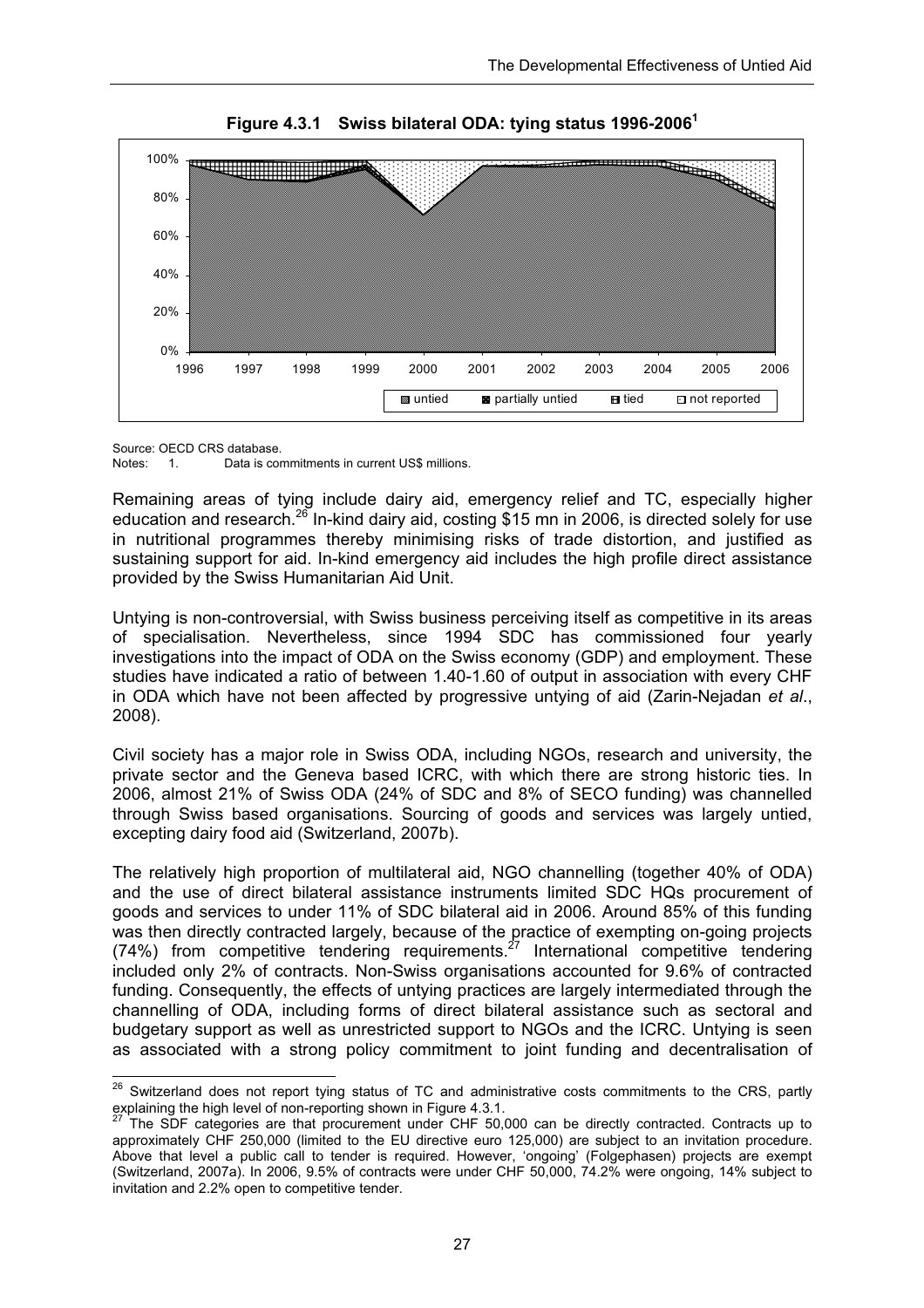management to a country level. There is considerable interest in a better understanding of how untying has functioned and its consequences at a country level.

#### **4.3.4 Canada**

Levels of Canada's total and bilateral ODA have risen substantially during the process of untying, especially since 2004. Only food aid, a category of ODA exempt from the DAC agreements on untying, and prior to 2006 virtually all tied aid, declined in real terms. Untying and tying policies would appear to be an issue about the composition of aid and not about overall levels of aid.

Historically, Canada was a donor that gave its bilateral aid largely tied. Since 2002, significant steps have been taken to untie ODA, both in accepting the Recommendation and going beyond it, aid to non-LDCs, TC and food aid have been untied in response to evidence on effectiveness and efficiency. Prior to 2002, around 40% of bilateral ODA was untied and 5% partially untied. By 2006, at least 64% of bilateral aid was untied, the full extent of the shift being partly obscured by non-reporting (Figure 4.4.1).<sup>28</sup> The remaining areas of tying are outside the Recommendation: TC (60%) and emergency or disaster relief. CIDA is also committed to reviewing its experience in untying since 2002.

The Recommendation had an important influence on untying policy. Prior to 2002, the greater part of CIDA's ODA was tied to procurement in Canada, with a requirement that goods and services had a majority of Canadian content covering about 8% of total ODA. The previous 1987 policy, which coincided with the DAC determination of tying status, called for partial untying (50% in the case of LDCs and SSA). Procurement in the industrialised countries was restricted to 10% and permissible only when local or Canadian sourcing was impractical. The Recommendation was incorporated in 2002 into CIDA operational guidance and eligibility to bid on CIDA contracts extended to LDCs and SSA. International competitive tender outside the Recommendation can be sanctioned on a case-by-case basis. Food aid was exempt, but untying of TC permitted. However, untying has been separately extended to food aid initially to 50% of funding on a partial untying basis in 2005, and then in 2008 to the remainder.

*Partial untying* to allow developing country sourcing has been an important step towards full untying. The absence of reciprocity on the part of Canada's neighbour and major trading partner, the USA, was a major factor in exempting ODA from NAFTA rules that would have allowed US organisations to compete. Sourcing restrictions were initially modified to allow developing country sourcing. Full untying was seen as politically difficult as illustrated by the case of food aid (Box 4.3).

 $\overline{a}$  $^{28}$  In 2006 the non-reporting was by IDRC (International Development Research Centre) of its funding for research related activities. However, in a separate DAC questionnaire for 2006 IDRC estimated that some 70% of these activities were untied. This example supports the view that untied aid activities as well as tying practices are partially obscured by non-reporting (Section 3.2.1 above).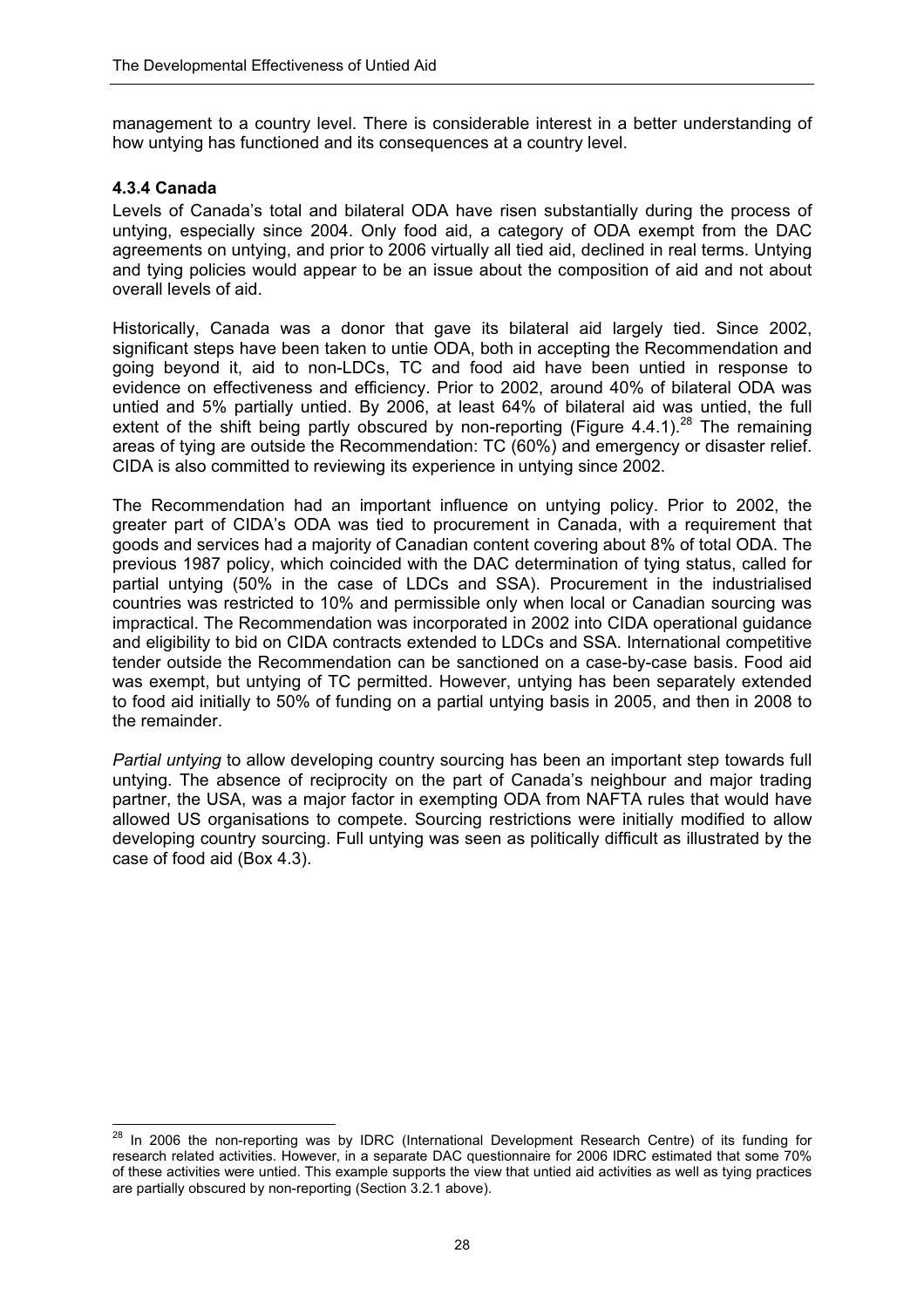#### **Box 4.3: Untying Canadian food sid**

Canada has been a food aid donor since the 1950s, exporting cereals, oil seeds and dairy products both as direct distribution and as budgetary/BOP support. Then, in 1998, a Performance Review highlighted resource transfer inefficiencies of Canadian programme food aid and the similar experience of other donors. At that stage untying was not considered a practical option, so the focus shifted to making targeted nutritional improvement the primary goal and programme aid for sale was phased out. There was very limited partial untying to allow local procurement. In 2005, in the context of WTO agricultural negotiations and citing further OECD evidence on resource transfer efficiency, a policy decision committed CIDA to partial untying of 50% of funding. In 2008, the remainder was similarly partially untied. These steps were made following NGOs meeting with domestic agricultural interests to emphasise the benefits of local and regional sourcing on developing country small farmers and the likely negligible effects on Canadian agricultural exports.



**Figure 4.4.1 Canadian bilateral ODA: tying status 1996-20061**

\*\*\*\*\*\*\*\*\*\*\*

Source: OECD CRS database.<br>Notes: 1 Data is cor

Notes: 1. Data is commitments in current US\$ millions.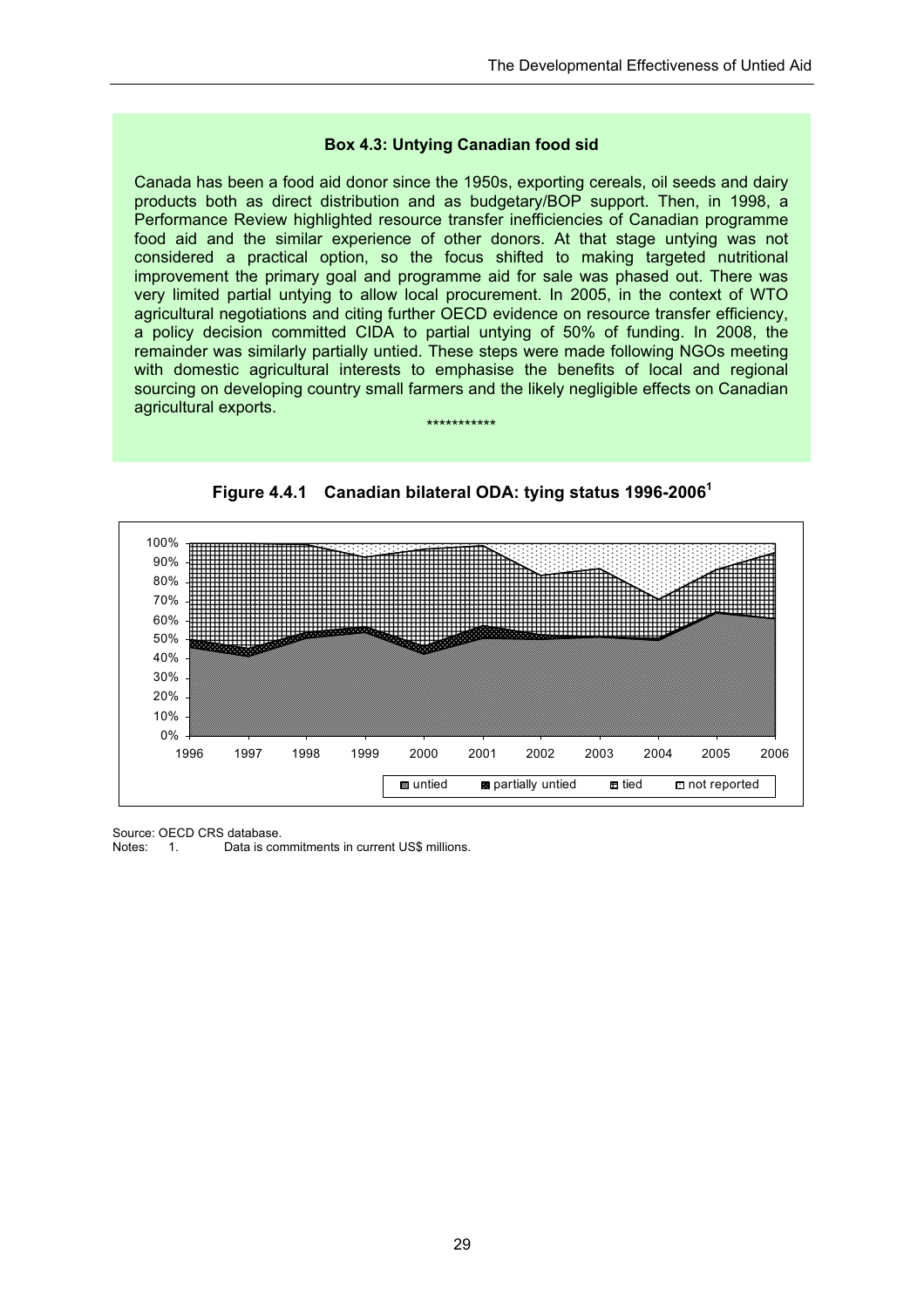

#### **Figure 4.4.2 Canadian bilateral ODA: tied aid by sector and non-reported tying status in 2006**

Source: OECD CRS database.<br>Notes: 1 Data is cou

 $\overline{a}$ 

1. Data is commitments in current US\$ millions.

Presently the main areas of tying are TC, 40% untied in 2006, and sectorally both education (10%) and support to governance and civil society (28%) which have a high TC component, as well as emergency assistance and reconstruction (19%) (Figure 4.4.2). The full extent of channelling of aid through Canadian NGOs is unclear but, in contrast to practice on the part of European donors, until recently CIDA reported such aid as tied, even where they were in fact free to source in developing countries. $\frac{2}{3}$ 

The decision to untie, in accordance with the Recommendation, required the formulation of new operational guidance and an undertaking with the Treasury Board on exemptions from normal public procurement guidelines: a condition of these changes was a commitment to monitoring and evaluating the consequences of untying, so the process is well documented and an impact evaluation is envisaged in 2008/9. The preparations for the evaluation included the formulation of a logic framework to make more explicit the objectives of untying from a donor perspective. This could be of assistance to Phase Two of the OECD thematic study (see below Section 5).

In contrast to European donors for whom regional trade arrangements have been an important influence on aid as a form of public procurement, aid programming lies outside of the NAFTA obligations because of a historic lack of reciprocity. Otherwise, Canadian companies would have had access to bid on US aid contracts - but they do not. 30

 $^{29}$  As of the beginning of 2008 all Canadian partner agreements are free of conditions on grant use as so are from the donor perspective untied. Past differences in donor reporting on are another indication of the difficulty of inferring trends in tying practices.

<sup>&</sup>lt;sup>30</sup> However if funding is from CIDA's Operation and Maintenance budget, then there is an obligation to allow for competitive bidding by firms from NAFTA partner countries - as this represents the procurement of goods and services for CIDA's own account and not that of developing countries. There is a threshold of \$76,500.00, however, for NAFTA (including GST – Goods and Service Tax) for which the CIDA have to go through the Canadian Public Tendering System (MERX) that allows for NAFTA competition.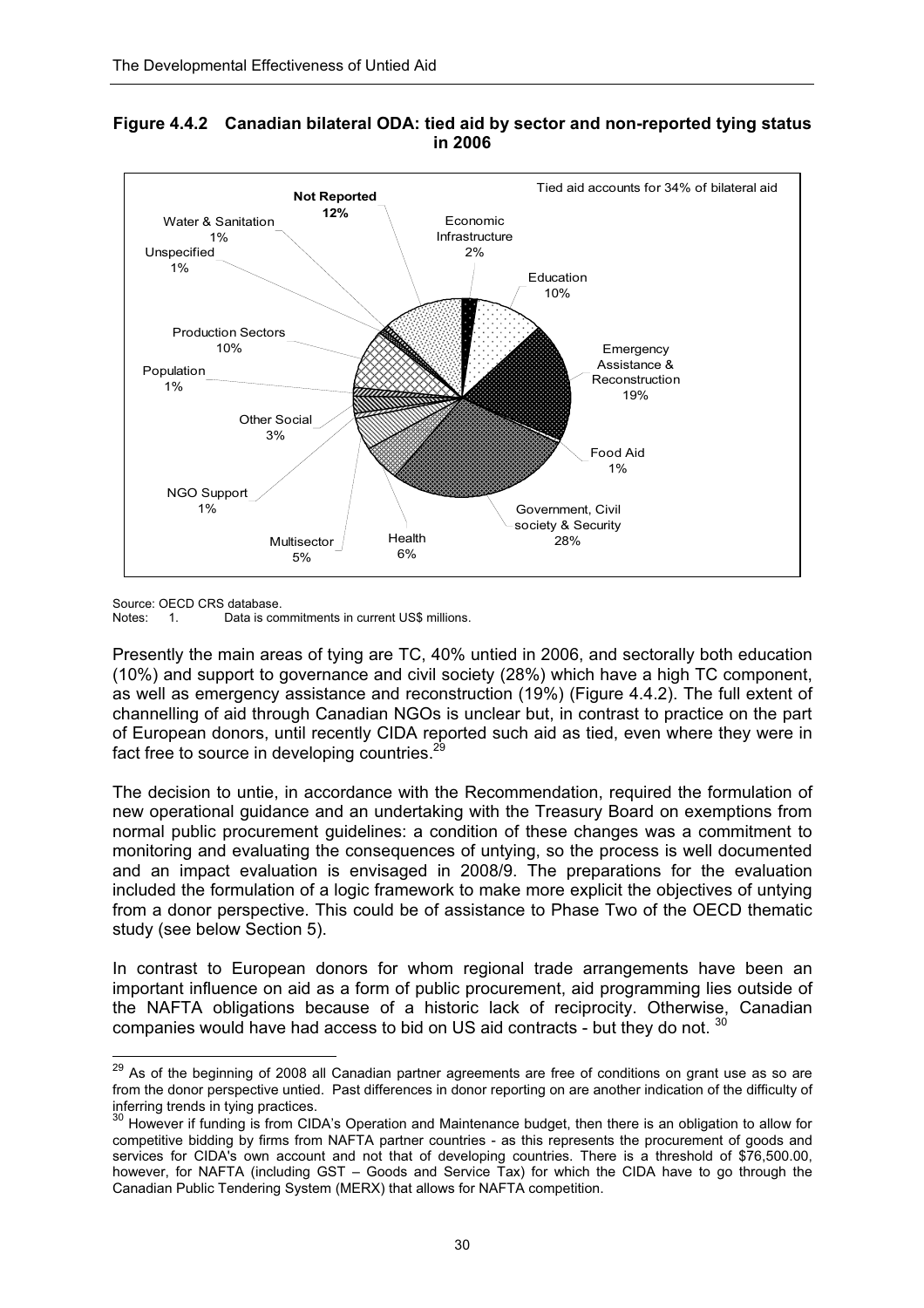#### **4.3.5 Australia**

Prior to 2001 about 40% of Australian bilateral aid was untied. Historically, only a small share of ODA was multilateral (15%) and there was a geographical focus on neighbouring countries with around half in the form of TC. Australia then moved to untie some components of its aid to LDCs in consistency with the 2001 Recommendation, covering approximately half of bilateral ODA - 52% in 2005 (Fig 4.5.1).

In 2006, the policy of untying was extended to include virtually all ODA in recognition of its role in improving effectiveness and efficiency. Untying is seen as increasing partnerships between donors and partner governments, strengthening ownership and achieving greater value for money through competition (AusAid, 2006). In a separate decision, food aid has been wholly untied. In consequence, almost all bilateral ODA has been untied with a few specific exceptions such as TC in post-secondary education and the Australia-Indonesia Partnership for Reconstruction and Development that continues up to 2010.<sup>31</sup>

Technical problems, which have delayed reporting of ODA commitments, mean that the full extent of untying in 2006 is not yet reflected in OECD statistics (OECD DAC, 2008a, Table 24). Progress towards untying prior to the 2006 decision is indicated in Figure 4.5.1 with a growing annual share of untied and partially untied aid from 1997 to 2004. Then there is an unexplained fall in 2005. The remaining sectoral areas of tying in 2005 are shown in Figure 4.5.2: TC in governance and civil society being of notable significance (23%).





Source: OECD CRS database.

Notes: 1. Data is commitments in current US\$ millions.

 $\overline{a}$  $31$  Under this agreement, which predates the untying policy, Australia also provided \$500 million worth of concessional loans.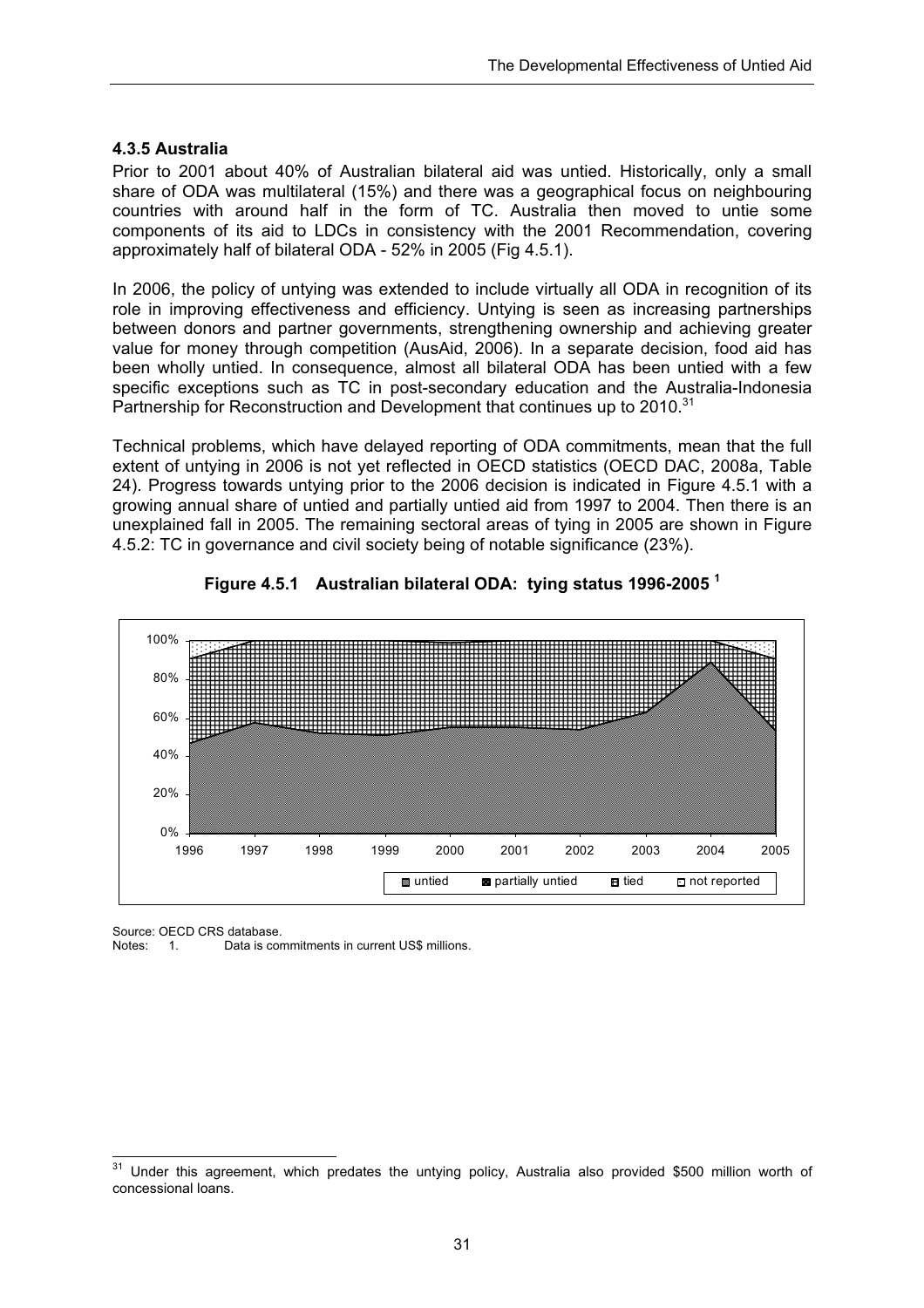

#### **Figure 4.5.2 Australian bilateral ODA: tied aid by sector and non-reported tying status in 2005<sup>1</sup>**

Source: OECD CRS database.

Notes: 1. Data is commitments in current US\$ millions.

Throughout the process of untying net aid has risen broadly in line with economic growth rates so the ODA/GNI ratio has remained stable at around 0.3%. This pattern reflects domestic public expenditure priorities which constrained the levels of aid. At the same time an emphasis on value for money in use of the resources underpinned the commitment to untying (AusAid, n.d.).

Prior to 2001, bilateral trade arrangements with New Zealand gave favoured nation status.<sup>32</sup> These agreements influenced public contracting under (national) Commonwealth Procurement Guidelines (CPG) (Australia, 2004). Since 2005, ODA has been specifically exempt from Division 2 of the CPGs (the Mandatory Procurement Procedures), which establish an A\$ 80,000 open tender threshold. Due to this exemption, AusAid has established its own threshold (A\$ 500,000) below which direct contracting is permissible. Again, to provide flexibility, procurement can be undertaken below the threshold by country offices. Follow-on exemptions from competitive tendering are allowed, but only as exceptions to the rule. Efforts are made to make tendering genuinely international (Box 4.4).

The immediate consequences of untying are seen from the AusAid perspective as both greater operational flexibility allowing not only budgetary and sectoral support but also contracting, as in Vietnam, according to partner government procedures. Untying is explicitly associated with strengthening of joint funding with other donors. For example, the effectiveness of TC,historically the major area of aid tying, has been jointly evaluated by

 $\overline{a}$  $32$  These are the Australia New Zealand Closer Economic Relations Trade Agreement (ANZCERTA) and Australian and New Zealand Government Procurement Agreement (ANZGPA). There are post 2001 arrangements with USA (2005), Thailand (2005), Singapore (2003) and with Chile that comes into force in 2009: all are contributing to a context favouring non-discrimination as a key principle underpinning procurement.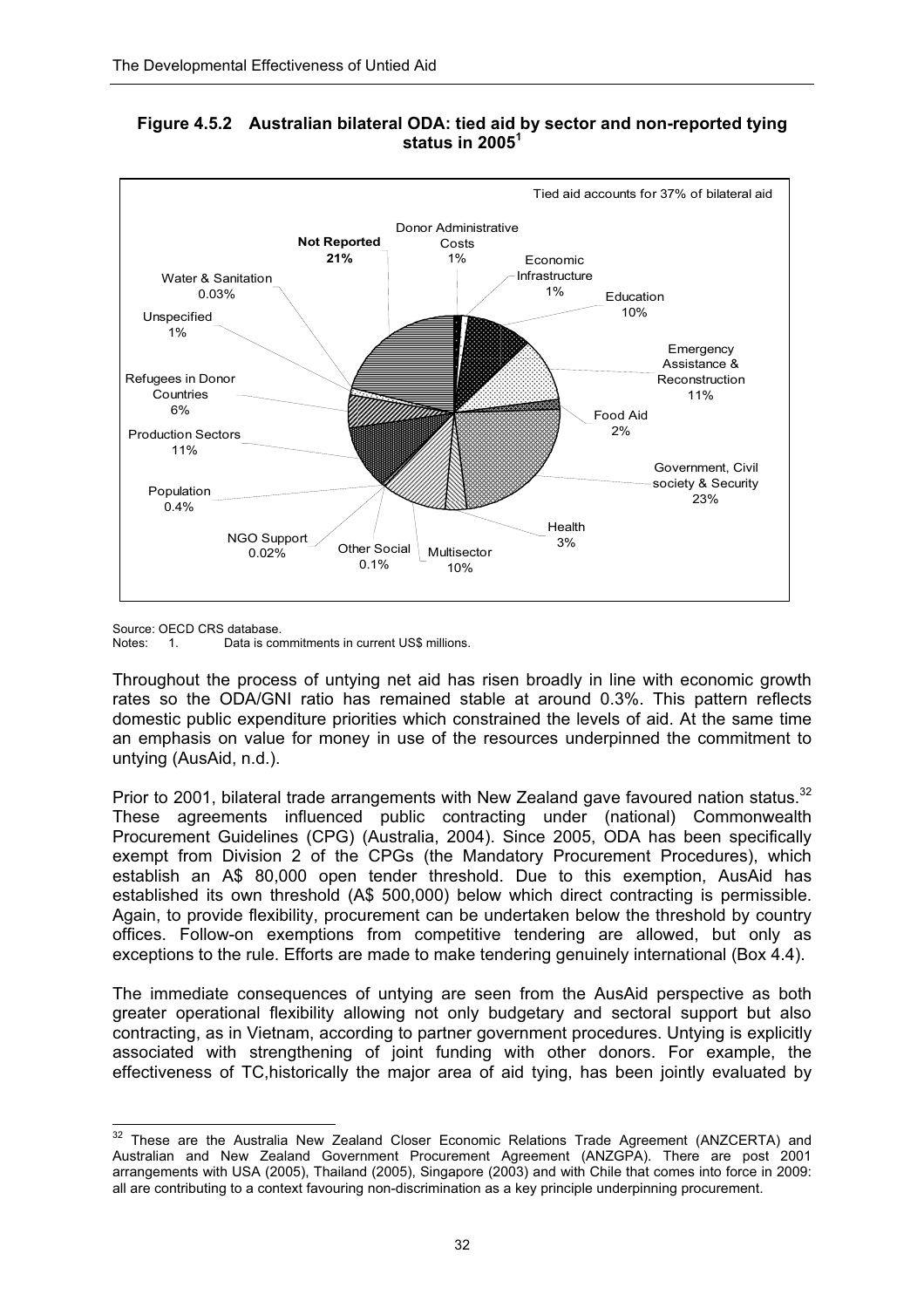AusAid with DANIDA and BMZ providing further guidance on implementing these policies (Land, 2007).

#### **Box 4.4: Information about AusAid, open competitive tenders**

Recognising that the problem of information that can restrict competition, invitations to tender for large contracts are posted not only on the government's own tender website (AusTender) but more widely. The following locations are typically used:

- DAC Untied Aid Website;
- dgMarket (http://www.dgmarket.com/ the tenders and consulting site attached to the US Development Gateway);
- UN Development Business (UNDB) website (recently signed up, but will now be standard);
- Newspaper advertising usually in the Weekend Australian, and may include other Australian or overseas papers as appropriate for the tender (e.g. The Economist, The Sydney Morning Herald, The Canberra Times, The Age, Australian Financial Review, etc. as well as local papers around Asia and the Pacific.); and on occasion
- Other websites (such as the Australian Development Gateway), email newsletters and industry journals.

# **5. THE IMPACTS OF TYING AND UNTYING: A LITERATURE REVIEW**

\*\*\*\*\*\*\*

### **5.1 Introduction: objectives and scope**

This chapter reviews the literature on the impact of tying and untying practices on the donor and the recipient country. The early literature has been reviewed (Jepma, 1991) and so the intention is to consider whether more recent studies confirm earlier findings, provide better explanations of what are complex relationships or are going in fresh directions. When most bilateral aid was tied the effectiveness and the impact of untied aid was at best a subject for speculation and hypothesising. So the objective here is to provide a preliminary account of a still little investigated field.

In an attempt to comprehensively review academic literature, contributions from civil society, information gathered through visits to donor agencies and internal donor reports, this review is structured as follows. The review focuses first on the conceptual framework underpinning the literature, then considers the contribution of more recent (since 1991) quantitative investigations into effects of tying on the recipient and the donor country, and finally considers the extremely limited literature on the impacts of untying.

### **5.2 The effects of tying: conceptual issues**

The most significant contributions in the literature from an analytic perspective (Chilchiniski, 1983; Bhagwati *et al.*, 1983; Kemp and Kojima, 1985; Schweinberger, 1990; Hatzipanayotou and Michael, 1995; Lahiri and Raimondos, 1995; Brakman and van Marrewijk, 1995) have set out the anticipated consequences of tying and established the conceptual framework for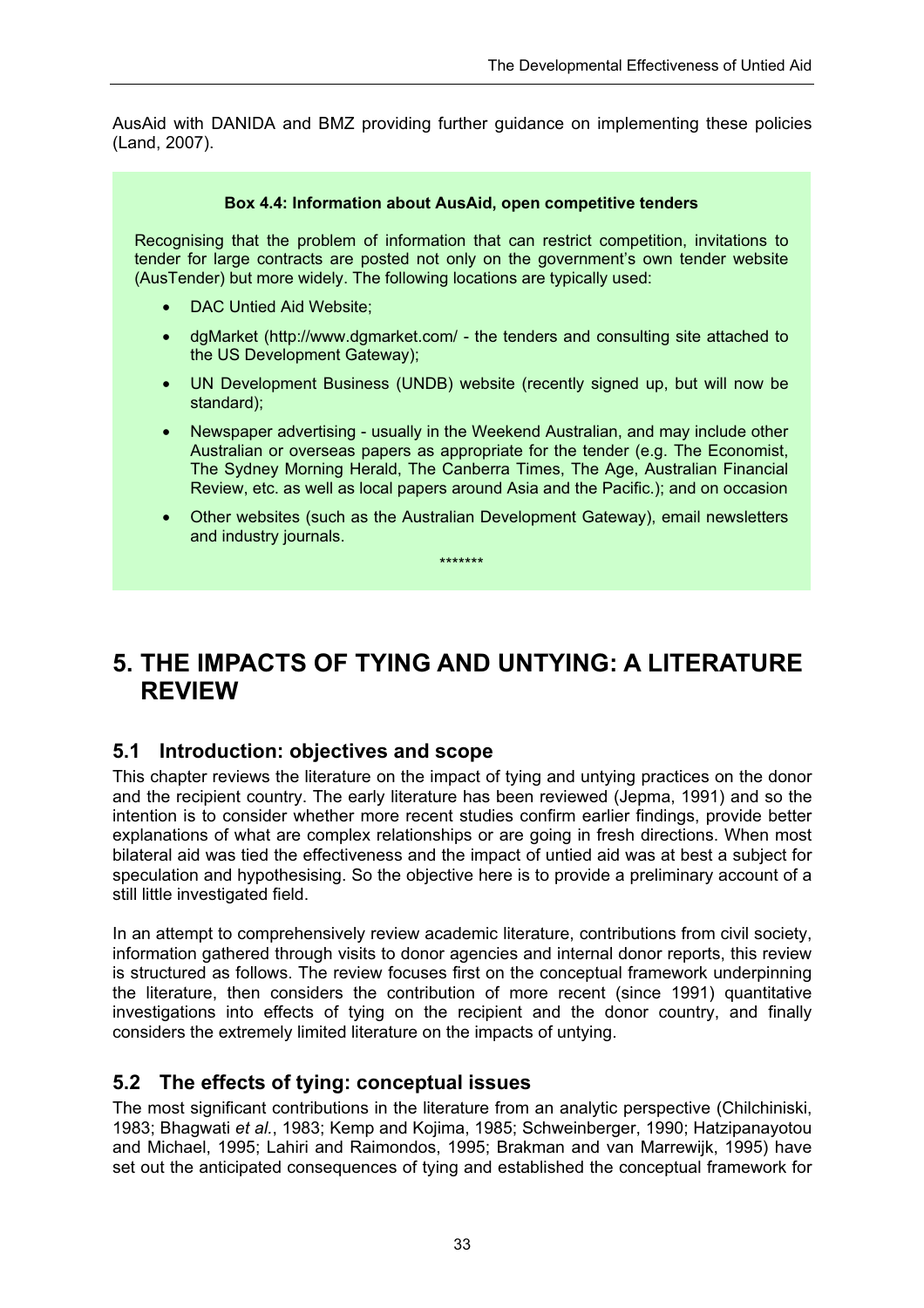quantitative estimates of the effects of tying practices. The broad conclusion of all these studies is that tying practices are likely to result in welfare losses for recipient economies compared with the alternative of unrestricted aid transfers made in the form of foreign exchange. Regarding the donor economy as part of a three-economy world in which the recipient, donor and 'other countries' trade, the welfare effects are unclear. The global consequence is likely to be a reduction in welfare when compared with unrestricted trade. The limitation of such modelling is the inherent difficulties of inferring what will be a better policy in a second best world.

A degree of caution is necessary when examining the *assumptions and approaches* employed as they may reduce the relevance of the findings and restrict their practical applicability. The use of these models becomes problematic when *conventional assumptions* do not hold. Perfect competition and information are often assumed; findings may differ depending on whether the transfer is tied to manufactured goods or primary commodities. Findings may also vary according to whether the goods are private or public, consumption or investment, tradable or non-tradable, on whether flows are considered to be temporary or permanent, on the extent to which different characteristics of the economies are taken into account, or on the existence of quantitative trade restrictions, and so forth. Finally, the *methodological approach* (comparative static versus a comparative dynamic model) used in the analysis may influence findings, undermining their relevance in practical analysis.

A consequence of the gulf between theory and reality is a multiplicity of possible special cases. For example, those arguing in favour of tying practices may argue that in a particular case the efficiency gains of untying are negligible and should be set against the practical reality that tying sustains higher levels of aid. A further issue is that, as circumstances change, the attempt to empirically explore the consequences of untying may change. For example, the policy literature as it relates to tying, points to the need to unpack the third 'other' economy. It may no longer be other donor industrialised economies, the implicit assumption in agreements to contain competitive tying such as the FAO Rules on Surplus Disposal for food aid (1955) and the Helsinki Rules on export credits (1991). Instead in some contexts the 'other' economy may be neighbouring developing countries or emerging economies including non DAC donors.

### **5.3 The effects of tying: evidence**

Most investigations that attempt quantification have focused either on the impact of tying on the recipient countries in terms of its efficiency losses, or on its impact on the donors, mainly in terms of the assessment of potential economic benefits. So it is appropriate to consider these strands of the literature separately.

### **5.3.1 The effects of tying on recipient countries**

The first strand of the literature on tied aid has focused on the impact of tied aid as a distortion imposed by aid policy on the recipient. Most of the empirical studies have tried to determine the extent to which tying practices represent a cost on recipients through *overpricing,* as aid-financed goods and services sourced in the donor country may in fact be consistently more expensive than those available to the recipient from alternative sources. Thus tying reduces the *value of aid* if not necessarily wholly offsetting the benefits of concessionality. Beyond assessing direct costs of restricted sourcing, there is some exploration of the *indirect costs and other factors that could reduce the potential net benefits of aid*.

The attempts to quantify the costs of tying have been hampered by several *practical limitations*. First of all, data availability constrains the estimates; secondly, to determine with precision the likely impact of tied aid on the recipient requires a knowledge about the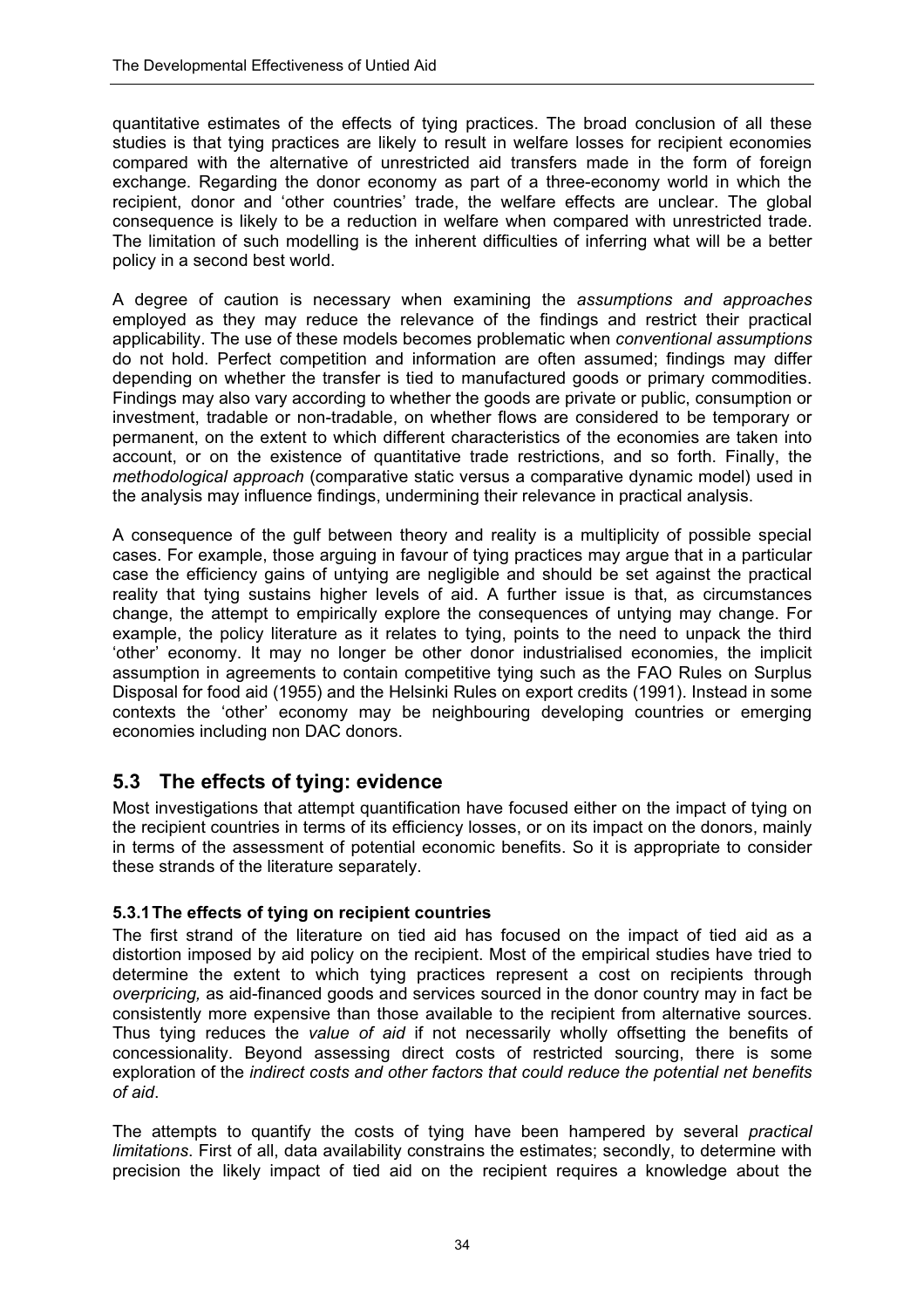existence of *informal tying* practices (Jepma and De Haan, 1984) and the *degree of fungibility* or the extent to which aid-financed imports might substitute for commercial imports which would have occurred anyway (Bhagwati, 1985). Therefore, estimates of the costs of tying to the recipients should be regarded as rough approximations (Jepma, 1991).

*Resource transfer efficiency:* Jepma (1991) in the most widely cited review of the early literature (1960-1990) concludes that the excess cost to recipients is in the range of 15 to 30 per cent. This estimate was made notwithstanding the existence of studies which report substantially higher costs, implying that the most widely cited numbers are a conservative, lower limit estimate of the costs of tying.

After 1991, there are fewer studies on the impact of tied aid on recipients. Some studies on the *resource transfer efficiency model* (RTE) estimate the *direct excess cost of tying* (Yeats, 1990; Yassin, 1991; Osei, 2004; Osei, 2003; OECD, 2006). This approach quantifies the costs of tying by comparing procurement prices under tied aid with the cost of alternative commercial transactions that could have been procured in the absence of tying restrictions. The findings largely reconfirm Jepma's conclusion: procurement prices of tied aid are typically higher and the mark- up in prices of funded goods and services is often over 20 per cent. A similar conclusion (overpricing in the range of 5-25 per cent), although using a different approach, is found by Aryeetey *et al.* (2003) who interview project managers to provide estimates of the additional cost of tying with respect to open competitive bidding. Further qualitative evidence on the direct excess cost of tying is also provided by countrybased examples (Chinnock, 1998; Chinnock and Collinson, 1999; ActionAid, 2003; ActionAid International, 2005; ActionAid International, 2006; ODA, 1996).

The mark-ups may differ significantly among funded goods and services; in particular, the price differential is especially high for those products provided on a one-off basis (Osei, 2003), or characterised by a higher technology component (Osei, 2004). Moreover, the excess costs of tying aid may be systematically higher than Jepma's 15-30% band for particular types of aid, such as TC (Williams *et al*., 2003; Riddell and Stevens, 1997) or food aid (Barrett and Maxwell, 2005; OECD, 2006; US GAO, 2005).

Some studies have also examined the impact of excess costs on the concessionality of aid using the *shadow grant element approach* which involves computing the grant element of aid, taking into account that the worth of a tied loan is actually less than its nominal value because of the effect of the excess cost of tying (Yassin, 1991; Osei, 2003; Morrissey and White, 1996). They find that *the real worth* of aid is severely reduced by the attached tying restrictions (Yassin, 1991; Osei, 2003), although not all the benefits of concessionality seem to be wiped out by direct excess costs (Morrissey and White, 1996). Given the harder terms on which mixed credits are offered and the related high excess costs of tying, associated finance is found to reduce the concessionality of aid more than other tied aid credits (Morrissey and White, 1996).

Many investigations highlight additional ways in which tying indirectly reduces the net value of the aid transfer. There are *indirect costs* such as additional recurrent costs and shipping expenses. *Other non price factors* can entail actual reductions in the stream of potential developmental benefits of the transfer, such as delays in delivery, the quality of funded goods and services, the inefficient allocation of resources following from highly inappropriate or lower priority purchases or selection of projects; environmental impact of some sectoral aid flows, e.g. infrastructure; factors related to the trade impacts of tying, where it becomes a barrier to accessing markets and promoting inter-regional trade, or impacts on the local market (Jepma, 1991; Jepma, 1994; Bhagwati, 1985; Ensign, 1992; Hendra, 1987; Belfrage, 2007; Barrett, 1999; ActionAid, 2003; Chinnock, 1998; Chinnock and Collinson, 1999; ActionAid International, 2005; ActionAid International, 2006). Tied aid credits may also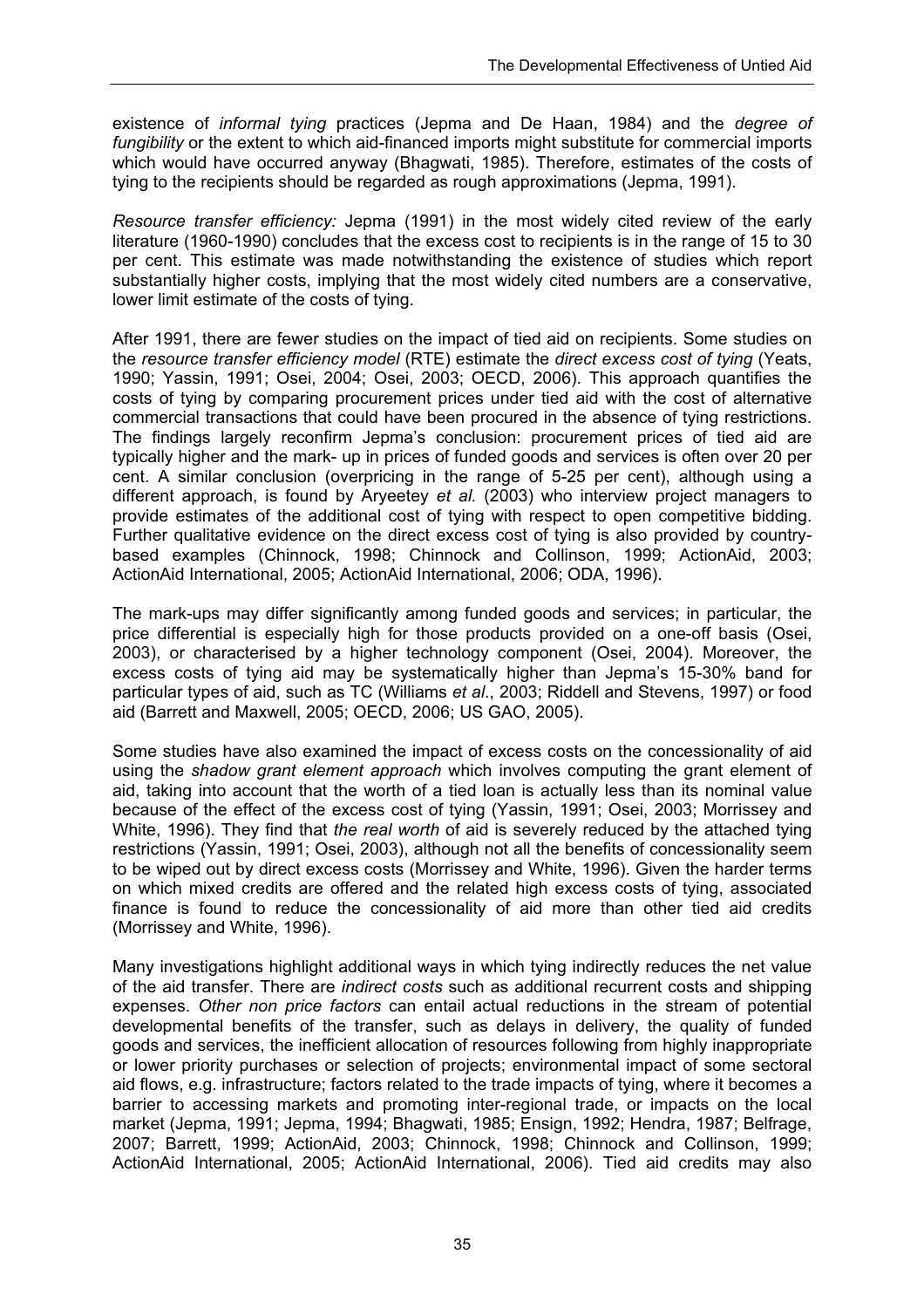impact on a recipient country's external debt (Larrú, 2003; Hendra, 1987); some evidence suggests that being a recipient of tied aid increases a country's external debt, at least in the medium term (Alonso, 1999; Larrú y Gonzales, 2004; Abildsnes, 2007).

As *emerging donors* increase their aid to developing countries, their policies and practices become more relevant. The appearance of new (non OECD) donors who may not feel obliged to comply with voluntary DAC rules, brings for LDCs the risk of incurring once again the costs of unsustainable, unproductive capital projects (Manning, 2006; Pehnelt, 2007; Gill and Reilly, 2007; McCormick, 2008).

Finally, tying practices may also have an impact on *recipients' behaviour or attitude* towards aid, often characterized as a 'lack of ownership', which is outside the formal economic calculations. Recipients learn to request aid financing from donors in those specific sectors which donors are willing to finance (Hendra, 1987) and to wastefully 'cherry pick' tied aid packages. Such practices reduce the value of aid from the donor perspective. However, they also contradict the view that tying often renders recipients as passive actors in the development process with the standard example of machinery inappropriately provided by donors lying broken while recipients are left waiting for spare parts or technical assistance (examples in Hendra, 1987; ActionAid, 2003; Chinnock, 1998; Chinnock and Collinson, 1999; ActionAid International, 2005; ActionAid International, 2006).

To sum up, the recent literature on the impact of tying on the recipient country broadly reconfirms earlier findings that procurement costs of tied aid are typically over 15%-30% higher than actual and hypothetical untied alternatives. Price differentials may vary significantly among funded goods and may systematically be higher for some forms of aid. There is support too for earlier findings, using more refined evidence-based approaches, including on the reduction in the real concessionality of associated funding. The importance of indirect costs and non-price factors in assessing the impact on recipient countries is confirmed.

Overall, there is broad agreement in the literature that tied aid involves a substantial loss of value to recipients, but little systematic investigation into how different forms of tied aid may impact on recipients and on particular sectors. This greater specificity of focus and the impact of emerging donors aid practices on recipients would seem to be priorities for further investigation.

#### **5.3.2 The effects of tying on donor countries**

The primary intention in tying an aid transaction is to favour suppliers in the donor economy relative to the rest of the world. This effect would either displace commercial exports that would have occurred without the aid transaction or, assuming a higher level of imports, entail a disproportionate increase in the donor's exports compared with competitors.

So if tying is effective, donors will derive benefits from *increased trade* that are more than proportional to their share of world export markets. More recent studies indicate that the real impact of tying on donors' exports is quite limited (Tajoli, 1999; Lloyd *et al.,* 2000; Osei *et al.*, 2004); often when aid flows are found to have a significant positive impact on exports,this is even more so as the proportion of untied aid increases with time (Zarin-Nejadan *et al.*, 2008; Martínez-Zarzoso *et al.*, 2008). Sectoral studies, and in particular those on food aid, offer support for this thesis; food aid is usually found to be not fully additional.<sup>33</sup> Some studies, however, find a substantial positive relationship between aid flows and exports from donor countries (Nilsson, 1997; Wagner, 2003; Larrú, 2003; Larrú y González, 2004; Nowak-

 $\overline{a}$  $33$  When food aid is provided for sale on the recipient market the ratio of aid to displaced imports has been found to be around 0.6 tonnes for each tonne of aid (FAO, 2006). The displacement is lower, around 0.3 of directly distributed food.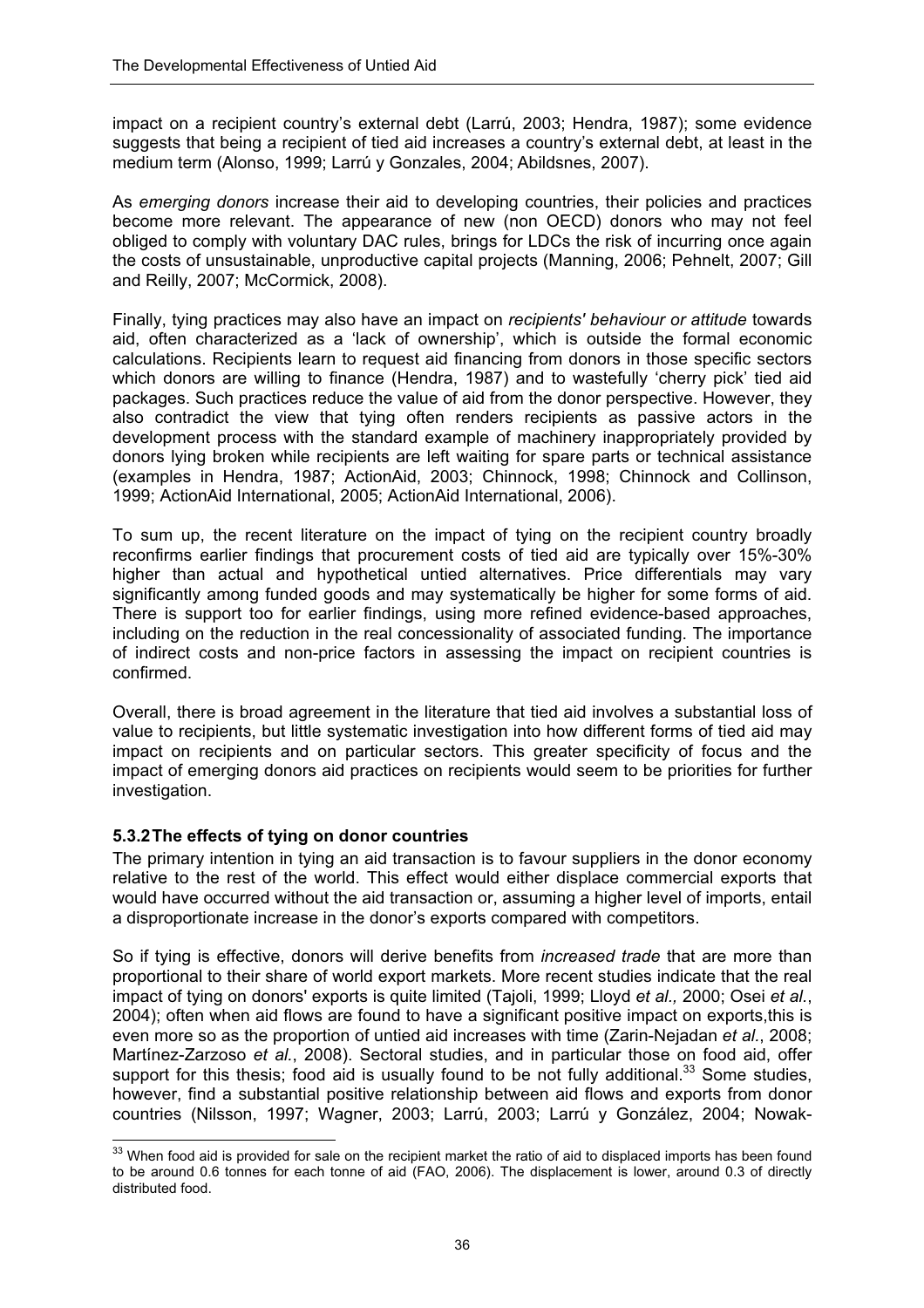Lehmann *et al.*, 2008). Sectoral studies, again for food aid, offer some empirical evidence of this positive relationship. A credible sequence of impacts is that commercial food imports are reduced in the short term and there is a lagged increase in exports in the long term (Barrett, 1998; 1999). The overall impression is that 'it all depends' on the temporal specifics of goods and markets.

There are further important qualifications to be made on the robustness of these findings. First, studies rarely disentangle the impact of aid on the donor country in terms of exports directly financed by tied aid and those that are not (Jepma, 1994). Secondly, fungibility is usually not taken into account; yet this could consistently affect findings. There are indications that the substitution effect is fairly large (Jepma, 1991; Khilji and Zampelli, 1991; Pack and Pack, 1993; Feyzioglu *et al.*, 1998; Devarajan *et al*., 1999). However, there may be cases in which the recipient country is not able or willing to exploit such fungibility possibilities (Bhagwati, 1985). Finally, the displacement effect, the extent to which the domestic or export demand for domestic inputs is displaced by the demand to meet tied aid exports, should not be underestimated, as it could entail a reduction in the net impact of tying on the donor (Morrissey, 1989; Jepma, 1994).

A few studies attempt to assess whether donors' tying practices lead to a net *increase in employment* in their countries (Jepma, 1991; Malek *et al.*, 1990; Morrissey, 1990; Morrissey and Rudaheranwa, 1998; focus on mixed credits: MacQuaide and Toye, 1986; Love and Dunlop, 1990; Morrissey, 1991). The conclusions are that tying of aid is not successful in generating substantial employment in donor countries but financial benefits seem to accrue to particular firms and groups in the donor country. Tying is a way of making internal transfers funded, usually through general taxation, to these beneficiary interest groups.

As tied aid has been justified for the positive impact expected on donors' *balance of payments* (BOP), some early studies make an attempt to empirically test this proposition and often find a negligible impact (Hopkin, 1970; Levitt, 1970). Associated financing seems to have a proportionally more positive impact on the donor's BOP (Jepma, 1991; Toye and Clark, 1986).

Finally, it should be recognized that tying aid, and specific cases of aid malpractice, can have an important *political* rather than a narrowly *economic impact* on the donor country. Taking two examples, the Pergau dam scandal in the UK had longer term repercussions as it added momentum to the existing developmental concerns within the government, pushing towards a policy shift and the decision to untie British aid (Chinnock and Collinson, 1999); secondly, in Norway the Ship Export Campaign had important repercussions, leading Norway to offer debt forgiveness to the developing countries involved and recognizing irresponsible lending (Abildsnes, 2007, and see above Section 4).

To sum up, the more recent literature on the impact of tying on donor economies broadly reconfirms earlier findings; the macroeconomic impact is found to be fairly limited whereas these 'limited' commercial benefits may be important to particular domestic interest groups.

### **5.4 The impacts of untying aid**

There have been very few empirical investigations into the relative effectiveness of untied and tied aid on a comparable basis, or of the impacts of the actual untying of aid. The existing literature includes studies differing in scope and methodology and so findings are rarely generalisable or strictly comparable. Further evidence-based studies are needed on the consequences of the extensive untying that has occurred since the mid 1990s.

There are, of course, purely analytic or theoretical *explorations* that compare the hypothetical welfare and terms-of-trade effects of tied and untied aid (e.g. Chatterjee and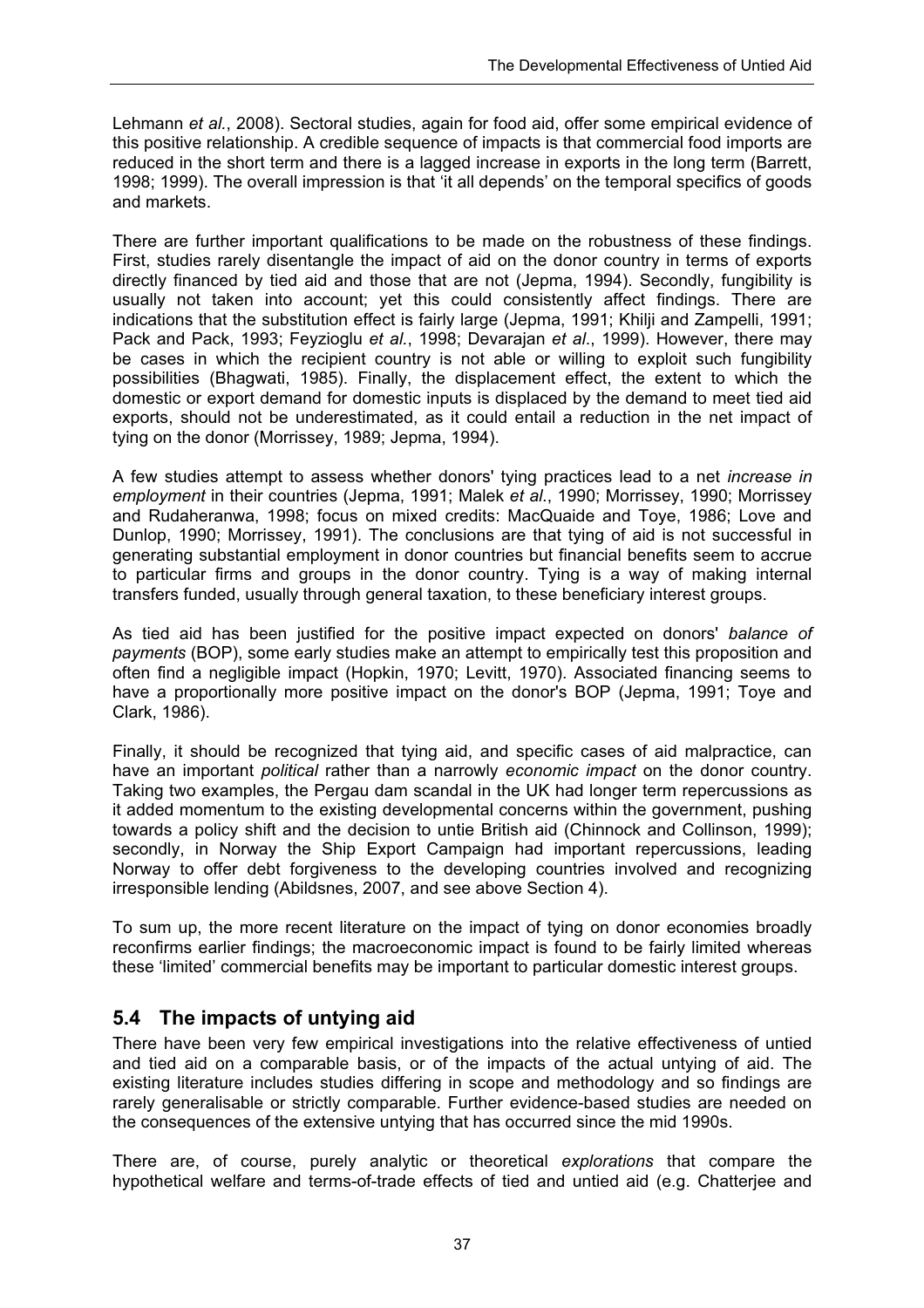Turnovsky, 2004; Michael and van Marewijk, 1998; Chatterjee *et al*., 2003; Chatterjee and Turnovsky, 2007). These analyses typically conclude that under 'plausible conditions', untied aid benefits the recipient and the world economy more than tied aid.

Some studies are *empirical* in the sense that they model, usually *ex ante*, the potential consequences of untying, using actual values for key variables. Untied aid is presumed to benefit the recipient and so studies usually have a donor focus. The process of untying does not seem to entail a welfare loss for the donor country (Morrissey and Rudaheranwa, 1998). On the contrary, some studies demonstrate that the provision of untied aid might even increase donor exports to the recipient country as a consequence of goodwill generated (Arvin and Choudhry, 1997; Arvin *et al.*, 2000; Arvin and Baum, 1997; Arvin *et al.*, 1996). Jepma (1988) examined the impact of a hypothetical coordinated shift towards partial untying of aid on an EU scale on donors' trade flows prior to the introduction of the single market that would open national procurement to other member states. He concluded that such a shift in policy was likely to be beneficial from a donor's perspective.

With regard to the relative effectiveness of tied versus untied aid. Miquel-Florensa (2007) concludes that untied aid is more effective than tied aid in countries with policy environments more favourable to economic growth. Similarly, Amegashie *et al.* (2007) highlight the inefficiency of tied aid but note it is better able to control moral hazard where there may be problems of corruption and direction of funds away from the envisaged aid priorities.

The debate over the effectiveness of tied versus untied aid has also given rise to *a normative literature* based on case examples. Quartey (2005) sees budgetary support as a way to overcome the problems of tied aid; Hendra (1987) contrasts Canada's bilateral development assistance (highly tied) with Scandinavian practices (more untied) and highlights the superiority of the latter. More comprehensive studies of untying offer some useful insights on the potential benefits of untied aid (e.g. Putterside *et al*., 2004), often using as a starting point the negative impacts of tied aid in country-case studies (ActionAid, 2003; Chinnock, 1998). The anticipated benefits of untying in such studies are broadly similar to those set out below in Figure 5.1.

The existing literature inadequately covers the impacts of untied aid; the few studies carried out seem to have focused on the impact of untying from the donor's perspective. In contrast, evidence-based studies are lacking of the *ex post*, economy-wide impacts of actual untying for either individual recipient economies, groupings such as LDCs or regional communities. The literature is largely silent on the effect of untying on recipient countries (impact on local markets, procurement and/or promotion of regional trade) and on the efficiency of untied aid. This is a powerful argument in favour of country focused studies of untying practices. An important exception is the rapidly growing literature on the impacts of local and regional purchases made possible by the untying or partial untying of food aid (Box 5.1).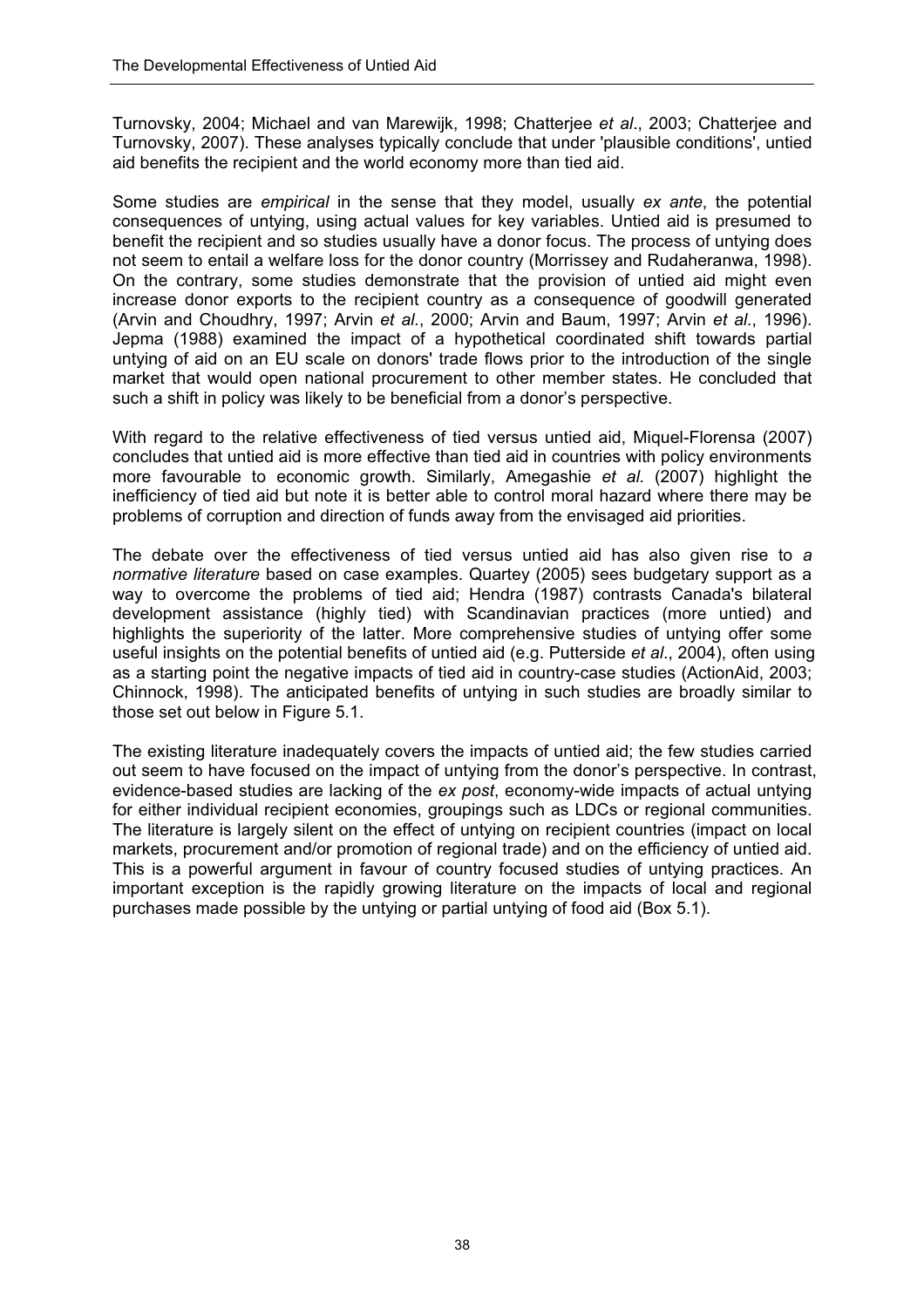#### **Box: 5.1 Developmental impact of local and regional procurement of food aid**

There has been a substantial increase in the scale and relative importance of local and regional purchases (LRPs) of food aid, notably in East and Southern Africa (WFP, 2006; see also Table 3.7). Evidence-based research has demonstrated efficiency gains from LRPs, and that these result directly from actual domestic and import parity prices of commodities sourced locally 40% and within the region being typically 30% below delivered costs of foodstuffs procured on donor markets (OECD, 2006). These efficiency differentials have been maintained even during the current period of escalating food prices (Tschirley, 2008). So far studies have been positive about greater net benefits for rural and urban populations of local (untied) rather than imported (tied) aid (NRI, 2005; Coulter *et al.*, 2007; WFP, 2006). The quality of commodities offered for purchase by local traders rises. Local processing is encouraged and distortions of local markets largely avoided. However, assuring sustained benefits for local agriculture and trade may be difficult where intervention is episodic (Tschirley and del Castillo, 2006). Findings are, of course, context specific and so generalisation will require an accumulation of case specific evidence for an under- researched area.

#### \*\*\*\*\*\*\*\*\*\*\*\*\*\*

Most importantly, what seems to be missing is a *fully developed analytic framework* designed to provide the basis for exploring the impact of untying. In the analysis of the impact of tied aid, the starting point was represented by an idealised untied situation in which tying was introduced as a distortion. In the analysis of the impact of untying we have the reverse condition: in a world characterized by tied aid, one tries to predict what would happen if the sourcing restriction were removed and aid untied. However, there is no reason to believe that what is observed in the tied aid framework is simply reversible. This is not a return to an idealised world in which goods and services can be simply sourced in competitive, undistorted markets. Furthermore, aid is an administered process with many formal and informal restrictions that are not necessarily altered when the formal restriction on sourcing is removed. The whole discussion is located within a highly constrained secondbest framework. The investigation into the consequences of a modification in an aid regime has to focus on *local optimality*: efficiency gains (better value for money) within a *ceteris paribus* framework, and similarly with effectiveness. For this reason again, an analytic framework that sets out these possibilities in a systematic and logical way would be particularly helpful to the second phase of this evaluation and the wider assessment of the moves to untying.

To date, there have been few systematic attempts to provide such a framework. An example is the 'logic model' elaborated in the preparation for an evaluation of Canada's decision on untying made in response to the Recommendation (Universalia, 2008). This model (Figure 5.1), which is relevant to the investigations proposed for Phase II, is discussed further in Section 6.

In conclusion, the review of the literature on untied aid broadly shows that there has been little formal investigation of the effectiveness of tied versus untied aid and/or the impact of untying. Studies differ in scope, coverage and methodology and findings cannot be generalized. Further empirical studies are needed in order to draw more robust conclusions, especially with respect to the impact of untying on the recipient countries. Most importantly, what seems to be missing is a conceptual framework to be used for systematic empirical investigations into the consequences of untying.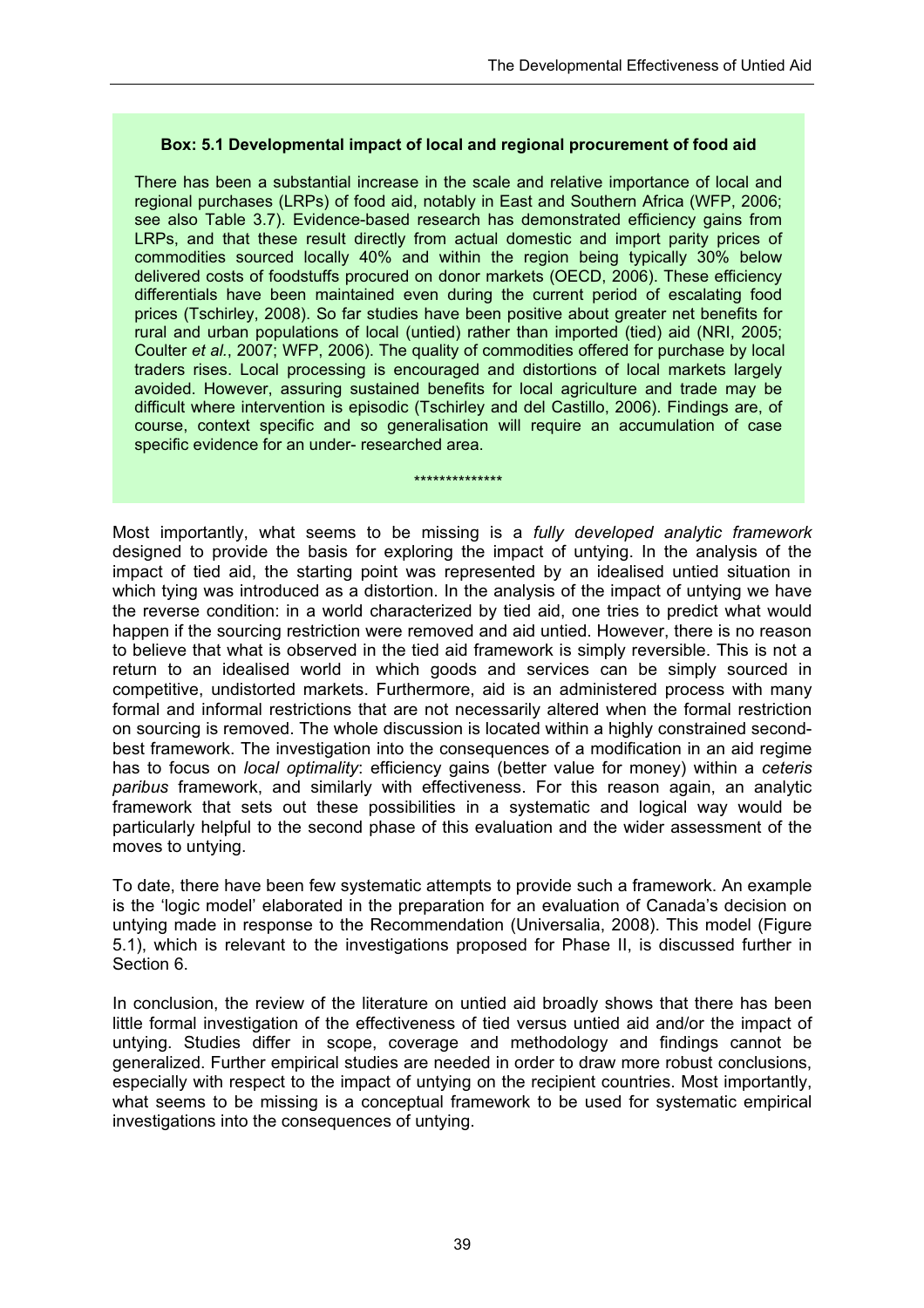The Developmental Effectiveness of Untied Aid The Developmental Effectiveness of Untied Aid



**Figure 5.1 Logic model: consequences of aid untying from the viewpoint of a bilateral donor**  Logic model: consequences of aid untying from the viewpoint of a bilateral donor Figure 5.1

Based on: Universalia (2008) 'Evaluability Assessment of the Policy on Tied-Untied Aid' Based on: Universalia (2008) 'Evaluability Assessment of the Policy on Tied-Untied Aid'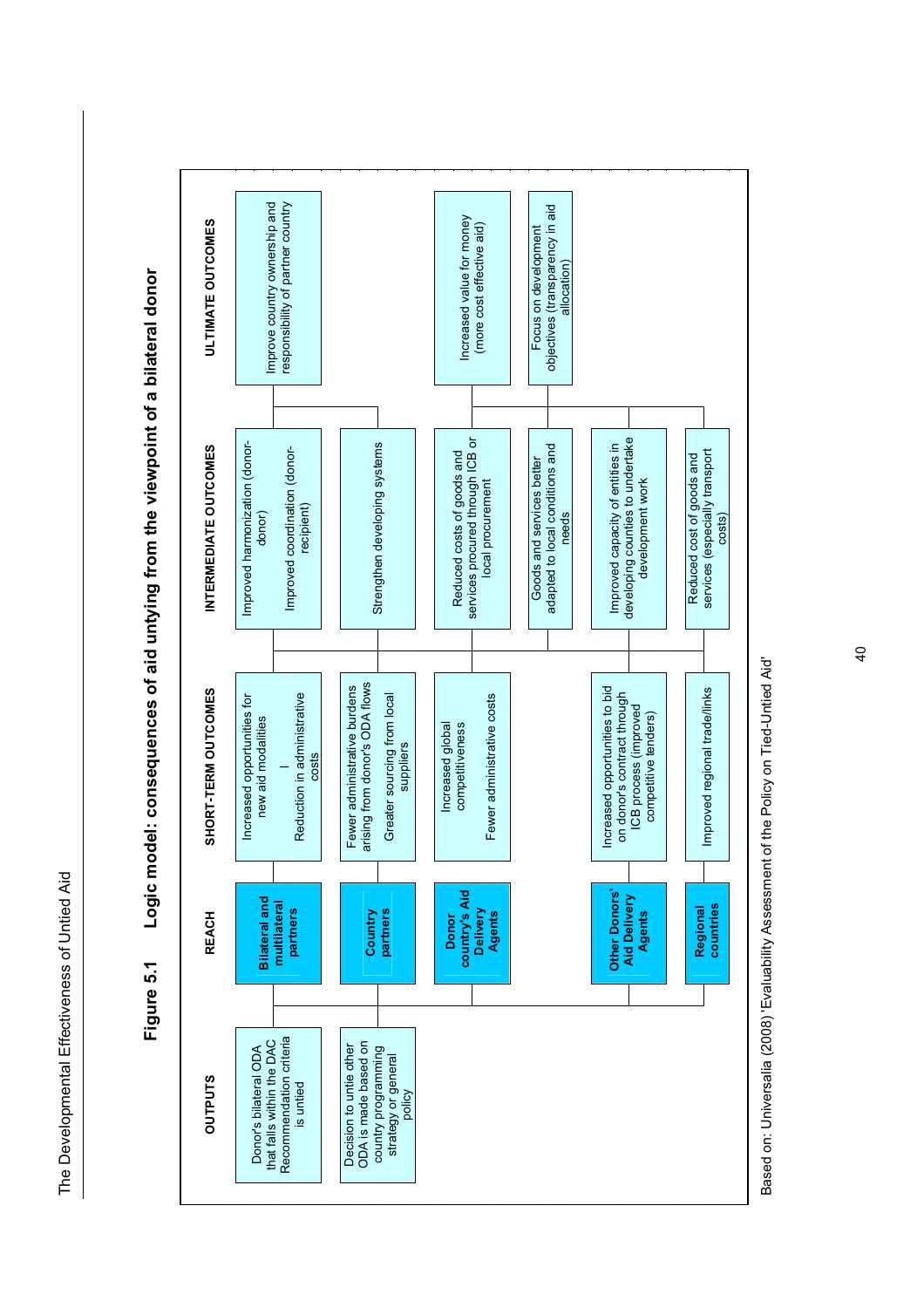# **6. PRELIMINARY FINDINGS AND IMPLICATIONS FOR DESIGN OF PHASE II**

### **6.1 Responding to the 2001 Recommendation**

The 2001 DAC Recommendation on Untying ODA to the LDCs monitors member's efforts against a 60% benchmark for untying bilateral aid. By 2006 this has been substantially exceeded by almost all members (except Greece, Spain and possibly Italy). The extent of untying (82%) is substantially greater than for non-LDCs (70%), and overall was 73%. If (untied) multilateral aid is taken into account, then 85% of all ODA was untied, with only two members, Spain and the USA, retaining tying for a large part of ODA, 46% and 50% respectively. The broad conclusion is that formally DAC members' ODA is overwhelmingly untied. But a caution – the reporting on tying and untying practices is still far from satisfactory.

*There has been substantial but variable progress towards untying for different aid instruments*: 48% of bilateral loans were untied in 2006, substantially less than grant aid (84%). Similarly, there has been untying of TC that was excluded from the Recommendation: 61% of aid as TC, or including a TC component, was reported as untied in 2006.

*The non-reporting in terms of sectors of use also appears to be uneven*. There are 'growth' sectors with a high proportion of non-reporting of tying status, more than two thirds of commitments in 2006 for transport, energy and industry sectors, and so it is unclear whether there actually is extensive unreported tying.

*Untying has had no apparent negative effects on support for aid or any related diversion of resources to non-LDCs.* Absolute levels of ODA to LDCs had almost doubled by 2006, since the base period of 1999-2001. The share of LDCs in total ODA was also 5% higher, and even higher (13%) excluding the somewhat temporary surge in debt relief during 2005-2006. Food aid provides a striking example: aid from donors that have or are in the process of untying has been sustained through a period of rising prices. Untied and partially untied cereals aid, sourced in recipient and in other developing countries, increased from 10% in 2001 to 42% in 2007, and the quantity delivered rose by 121%, whilst aid sourced in donor countries fell by more than half.

A multivariate statistical analysis comparing 22 DAC donors in 2006 indicates that *the Recommendation is an important influence on the extent to which aid is untied*. Those providing a high level of aid to LDCs have untied aid to a greater extent. Countries that give more ODA as a share of national income also give relatively more untied aid. A high share of food aid in bilateral ODA, specifically exempt from the Recommendation, is associated with more tying.

Overall, the statistical investigations in Phase I of the study point to the need for continued efforts for strengthening of reporting in terms of providing timely, consistent and complete information and for all donors to include all forms of ODA in their reporting on tying status of their bilateral aid.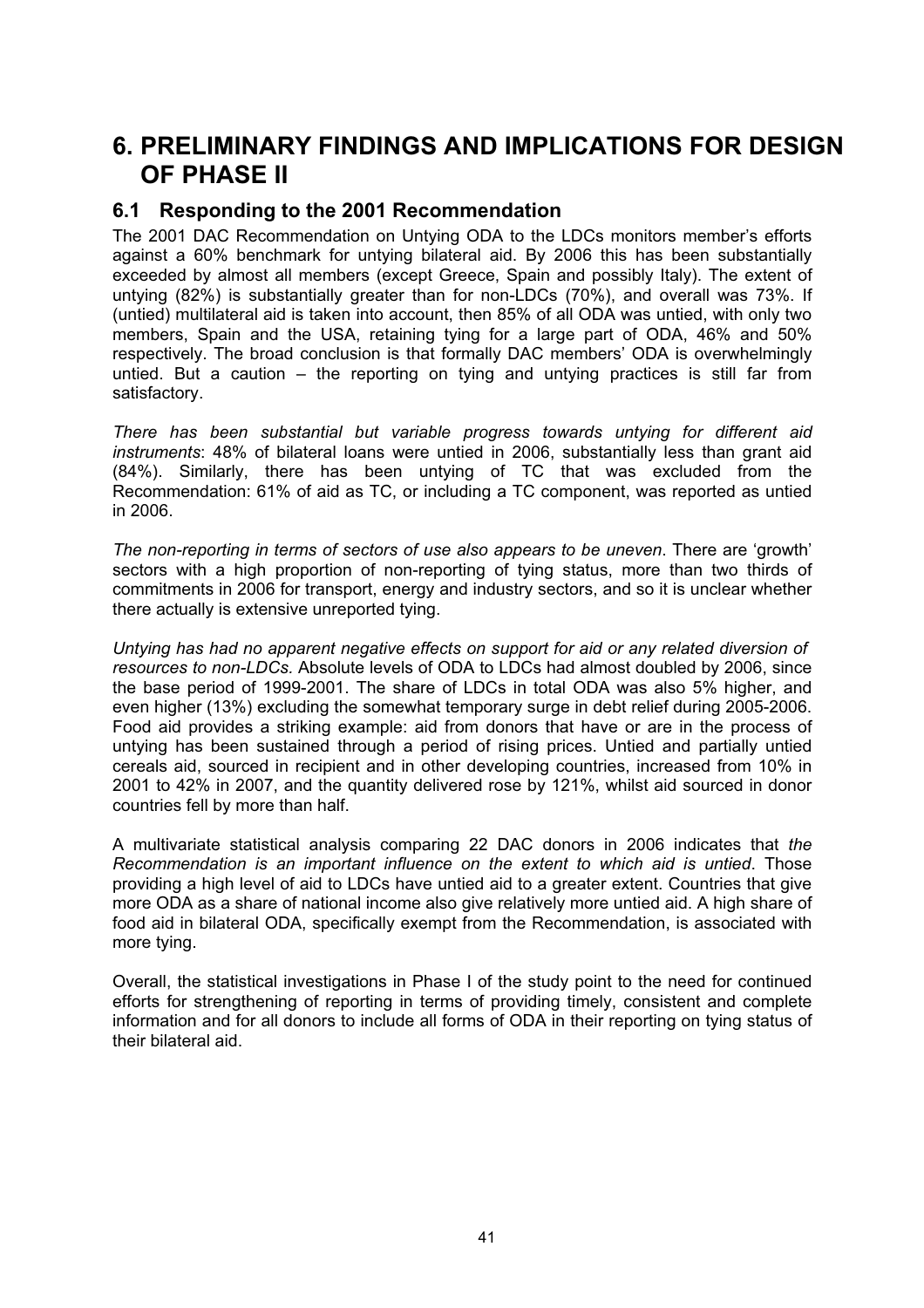*Donor policies and practices*: a review of documentation was complemented by a purposive survey of five donors that had already largely untied or were actively untying after 2001, namely Australia, Canada, Denmark, Norway and Switzerland, leading to the following preliminary findings:

- The Recommendation has had different implications, especially significant for those DAC members that had previously taken very limited steps towards untying. Canada, for example, has to introduce or modify legal and internal regulatory instruments and then as with Australia has developed procedures for the administration of untied aid.
- Untying is widely seen as closely linked with decentralisation of responsibility for aid programming to a country office level. Therefore many of the answers to questions about how it works and impacts are felt to be answerable only at a partner country level.<sup>34</sup>
- There has been a shift to forms of aid that pass responsibility for disbursement to country partners, other joint donor partners, and civil society organisations, and so
- There is also a much-reduced donors' role in contracting organisations to provide goods and implement projects.

There are several remaining relatively *grey areas* of tying practice in which it is not clear if tying is an issue of importance:

- Substantial levels of emergency and humanitarian aid, provided both in-kind and through personnel;
- Funding national NGOs;
- TC, support to governance, post-secondary education and research; and
- Promoting business development, including aid for trade.

These practices raise challenging questions:

- Is visible evidence of a direct link between bilateral aid and impacts in beneficiary countries required, especially in the case of humanitarian aid?
- Are there areas in which markets alone are either not necessarily able to deliver (i.e. emergency equipment)?
- When are markets not the best regulators? For example, the developing country private sector is *disadvantaged in terms of information* as well as in access to funding.

*The impacts of tying and untying practices*: an extensive survey of the largely economic literature on tying practices since circa 1990 broadly reconfirms earlier findings. First, tied aid is found to involve a substantial loss of resource transfer value to recipients (*at least* 15- 30%). Second, there has been little systematic investigation into how different forms of tied aid may impact on recipients and on particular sectors. This greater specificity of focus and the impact of emerging donors aid practices on recipients would seem to be priorities for further investigation. Third, regarding the impact of tying on donor economies, the macroeconomic impact in terms of higher exports, output and employment is found to be fairly limited, whereas these 'limited' commercial benefits may be important to particular domestic interest groups.

 $\overline{a}$  $34$  Decentralisation to country level has been highlighted as a key factor in moves to implement the Paris Declaration more generally (Wood *et al*., 2008).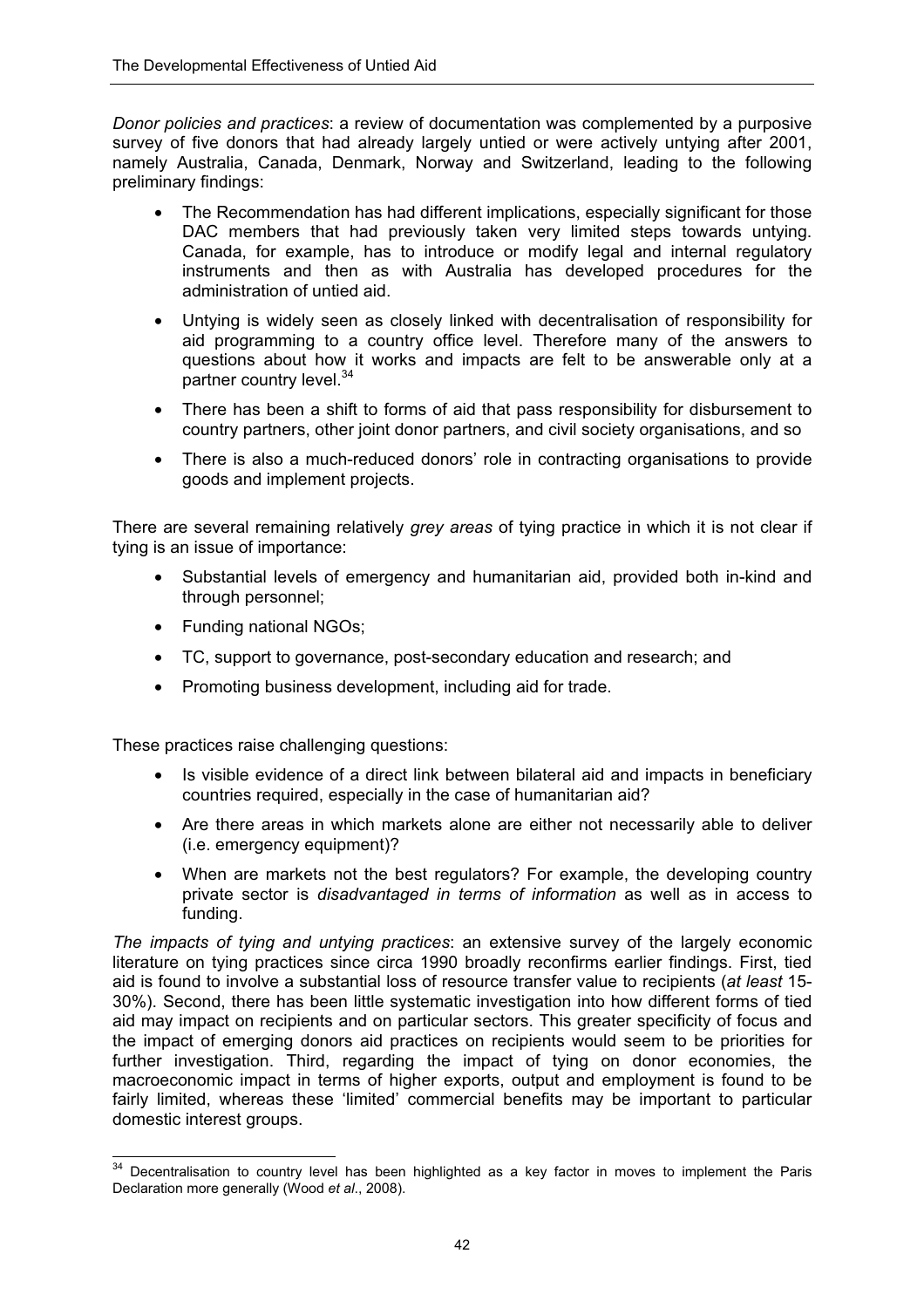The literature review found that there has been little evidence-based investigation of the impact of untying, despite the shift from a largely tied to a largely untied regime for bilateral aid. Studies differ in scope, coverage and methodology and findings cannot be generalized. Further empirical studies are needed in order to draw more robust conclusions, especially with respect to the impact of untying on the recipient countries. Most importantly, what seems to be missing is a conceptual framework to be used for systematic empirical investigations into the consequences of untying.

### **6.2 Implications for Phase II**

The second phase of this thematic study is envisaged as including a set of recipient partner country studies to complement the donor-focused preliminary investigations of Phase I. For these studies a more complex framework of analysis is needed rather than the three country (donor, recipient, global economy) models that underlie most analytic investigations into the impacts of tying practices. The simple implications of the 'economist' literature taken at face value is that tied aid should be replaced by predictable, single or periodic lump sum unrestricted transfers of foreign exchange. Then recipients, donors or their agents, where that is not possible, should procure goods and services by unrestricted competitive international tenders.

Untying in practice involves the relaxation of just one restriction on the provision of aid – on the sourcing of goods and services. In this context the 'logic model' developed for CIDA, focusing on one government's decision to untie in response to the Recommendation (Figure 5.1) is useful in considering how the next phase of the current study could be conducted. The '*reach*' of the untying decision points to a multi-party framework, involving bilateral and multilateral partners, and in addition, civil society (NGOs) which account for a fifth of the bilateral aid of some donors (e.g. Norway and Switzerland). *Country partners* involve 'host' governments, and again in most cases civil society. The *delivery agents* include national commercial and non-commercial organizations, as well as third parties. The third parties need to be differentiated into organisations in other OECD countries, the recipient region and emerging economies.

The distinction made in the logic model between short-term, intermediate and ultimate outcomes corresponds approximately with the issues raised in reviewing 'the consequences' of donor policies on untying and which should be the focus of Phase II. First, how does untying work in practice? Second, what are the impacts? Third, is it possible to establish with any confidence the implications for aid effectiveness?

Another question is how should country studies on the consequence of untying of aid be designed? The investigations so far suggest that it will be useful to focus on forms of aid (loans and grants) and even sectors, rather than to consider aid in purely aggregate, absolute terms. The consequences of untying are potentially different for, say, commodity assistance, discrete investment projects and information related TC. Cases may need to be chosen so as to consider explicitly different forms, uses and sources of aid.

Recipient perspectives: the 'logic model' discussed above is framed from a donor perspective. A complementary model of untying, framed from a recipient partner country perspective, is needed on the benefits and costs of untying. Perhaps this task should be undertaken in consultation with government, civil society and donor country level staff.

A literature review and informal consultations in the course of the study have drawn attention to a widespread concern about a possible gap between formal declarations on untying of bilateral aid and what is actually happening. The range of doubts and grumbles expressed is reflected in the following questions. How should untying be undertaken and what are the likely consequences? On the donor side does *de jure* untying translate into *de facto* untying?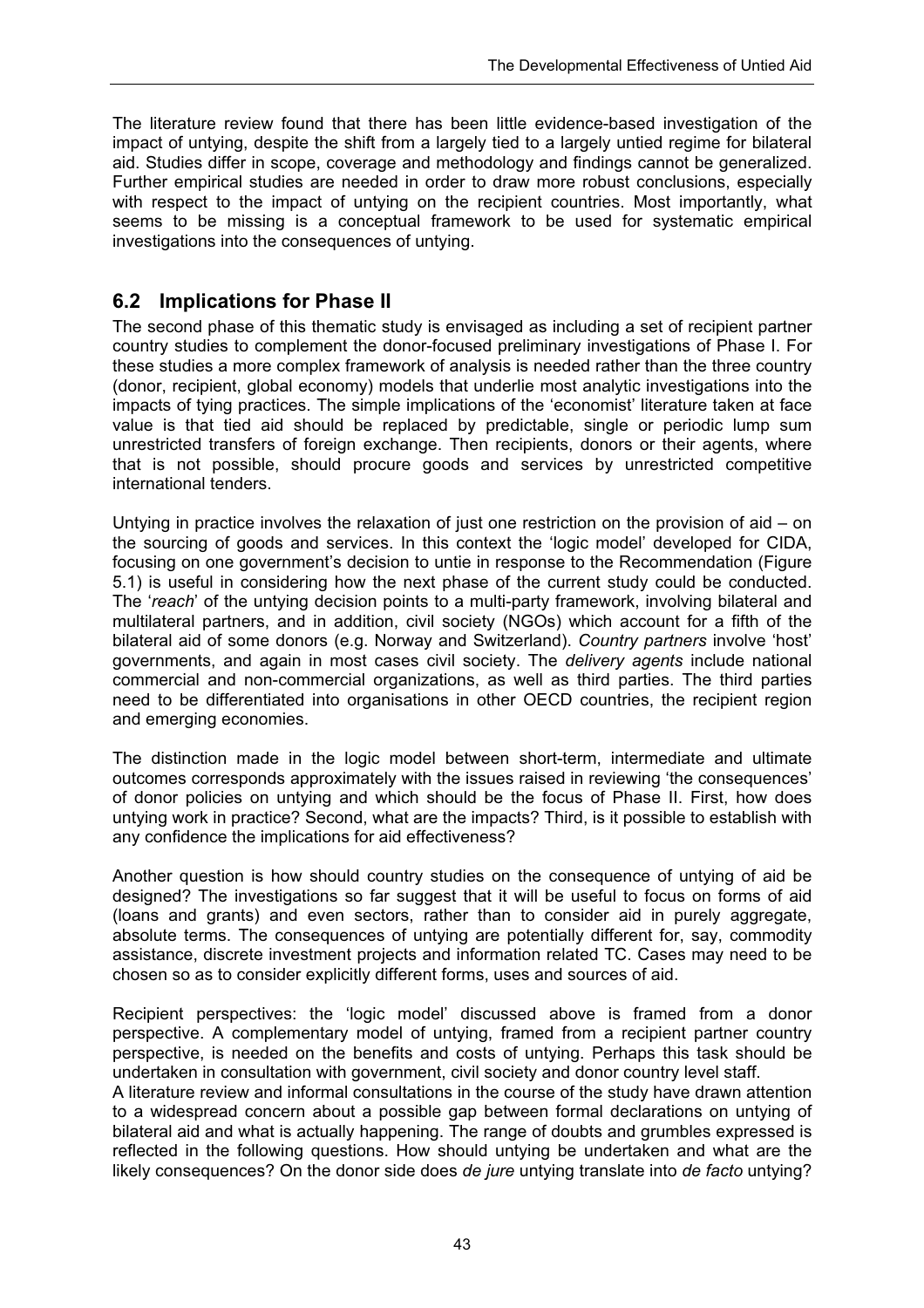Are there intended or unintended informal constraints - follows-on, pre-qualification processes, and so forth - on the opportunities for suppliers outside the donor country? What if untying does not reduce administrative costs, but involves additional costs? What about 'grey areas' such as donor governments transfers to national NGOs, even if these allow unrestricted sourcing of goods and services? When is international competitive tendering appropriate? What if a market is an oligopolistic practice dominated by few multinational companies? What if untying benefits subsidiaries of national companies rather than genuinely local companies? What about in-kind emergency aid - is a separate investigation needed for humanitarian aid? Are there context specific characteristics that strongly influence or even determine outcomes, such as well-established regional trade? Do the benefits of untying require good governance? What if a recipient country government is corrupt or the public finances are inefficiently managed?

The range of doubts and grumbles expressed about the consequences of untying suggest that findings are likely to be context specific, and so generalisation will require an accumulation of case specific evidence for an under-researched area. Does the lack of experience of evidence-based evaluations into the consequences of untying and the range of issues raised indicate the need for a two-stage approach? First, a pilot or exploratory study at a country level, adopting a highly consultative process, could be used to develop a method of investigation that could be feasibly extended to a range of country circumstances. Second, a purposively selected set of country studies would then be undertaken.

The preliminary conclusions of this study are as follows. DAC donor countries have formally untied over four fifths of their ODA to LDCs, and a wider process of untying their aid appears to be continuing. But reporting is still far from complete or consistent and needs to be improved. The theoretical case for untying on effectiveness and efficiency grounds is unequivocal. There is a substantial body of evidence on the negative effects of tying practices. In contrast, the actual consequences of untying have hardly been investigated. So Phase II of the thematic study offers an important and timely opportunity to fill that gap. A set of country studies done with the full cooperation of recipient countries and donor agencies would enable the DAC and its partners to acquire a better understanding of how untying works, its impact and whether it is contributing to aid effectiveness as envisaged in the Paris Declaration.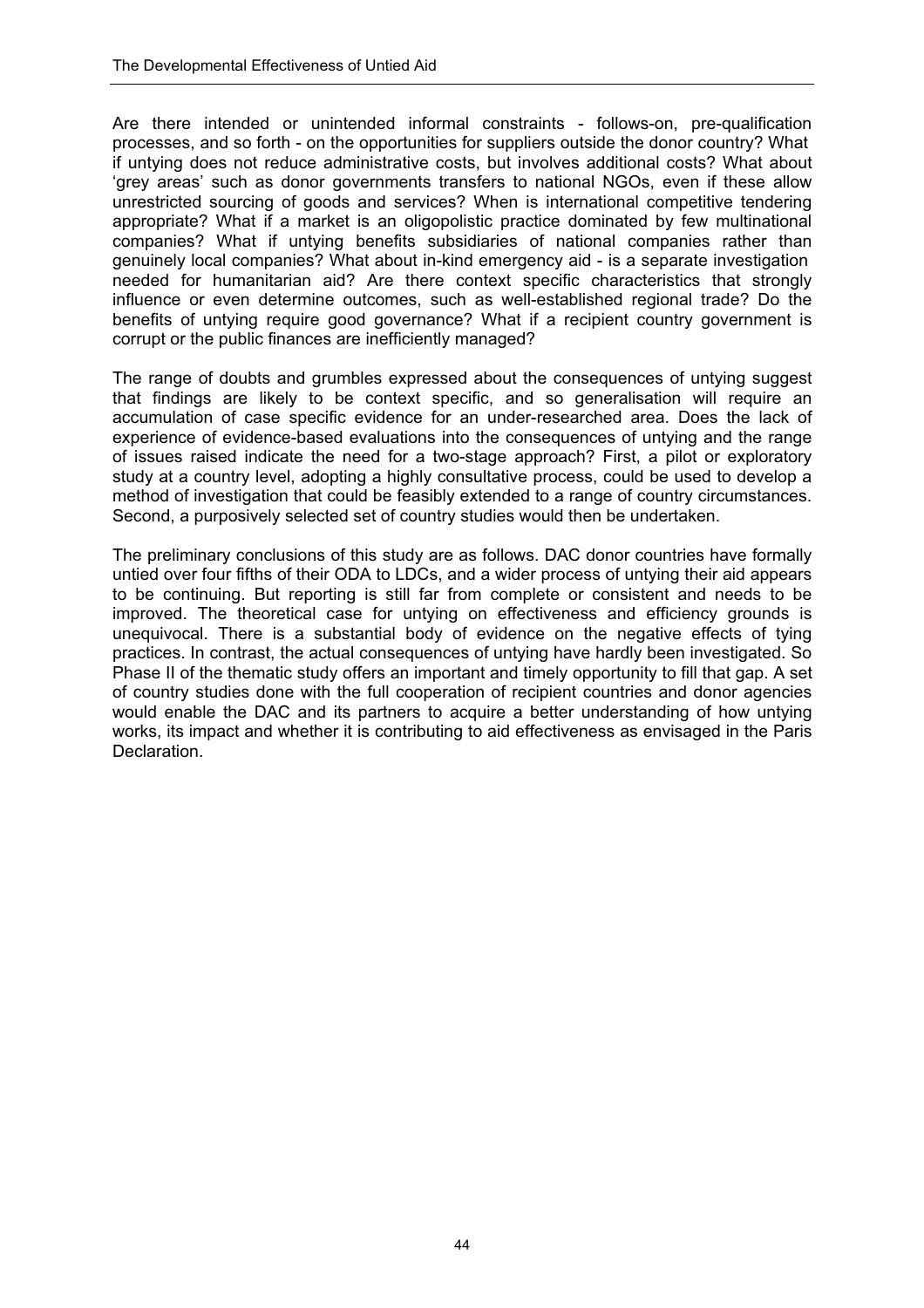# **Annexes to Phase One Draft Report**

### **Annex A: Statistical tables**

|                   | Total ODA reported to DAC | <b>Bilateral ODA</b> | Bilateral ODA as share of total ODA (%) | share of<br>as<br>$\sim$<br>Technical Co-operation (TC)<br>ે<br>Bilateral ODA | Food Aid <sup>2</sup> as share of bilateral ODA (%) | Bilateral ODA (excluding Food Aid and TC)<br>(%)<br>as share of bilateral ODA |
|-------------------|---------------------------|----------------------|-----------------------------------------|-------------------------------------------------------------------------------|-----------------------------------------------------|-------------------------------------------------------------------------------|
| Australia         | 2,123                     | 1,796                | 85                                      | 48                                                                            | 2.47                                                | 50                                                                            |
| Austria           | 1,519                     | 1,083                | 71                                      | 15                                                                            | 0.19                                                | 85                                                                            |
| Belgium           | 2,413                     | 1,545                | 64                                      | 41                                                                            | 1.43                                                | 58                                                                            |
| Canada            | 3,831                     | 2,678                | 70                                      | 26                                                                            | 5.27                                                | 69                                                                            |
| Denmark           | 2,110                     | 1,369                | 65                                      | $\mathbf 5$                                                                   | 0.88                                                | 94                                                                            |
| Finland           | 964                       | 606                  | 63                                      | 24                                                                            | 0.00                                                | 76                                                                            |
| France            | 15,026                    | 9,944                | 66                                      | 28                                                                            | 0.39                                                | 71                                                                            |
| Germany           | 13,230                    | 9,477                | 72                                      | 33                                                                            | 1.01                                                | 66                                                                            |
| Greece            | 424                       | 189                  | 45                                      | 47                                                                            | 0.04                                                | 53                                                                            |
| Ireland           | 1,022                     | 632                  | 62                                      | 3                                                                             | 2.24                                                | 95                                                                            |
| Italy             | 4,138                     | 2,508                | 61                                      | 8                                                                             | 0.26                                                | 92                                                                            |
| Japan             | 17,344                    | 13,612               | 78                                      | 14                                                                            | 0.62                                                | 86                                                                            |
| Luxembourg        | 291                       | 205                  | 70                                      | $\sqrt{3}$                                                                    | 8.57                                                | 89                                                                            |
| Netherlands       | 12,061                    | 10,266               | 85                                      | 6                                                                             | 0.46                                                | 94                                                                            |
| New Zealand       | 356                       | 297                  | 84                                      | 27                                                                            | 1.33                                                | 72                                                                            |
| Norway            | 3,404                     | 2,648                | 78                                      | 17                                                                            | 2.89                                                | 81                                                                            |
| Portugal          | 402                       | 217                  | 54                                      | 54                                                                            | 0.00                                                | 46                                                                            |
| Spain             | 4,160                     | 2,438                | 59                                      | 18                                                                            | 1.45                                                | 81                                                                            |
| Sweden            | 4,249                     | 3,103                | 73                                      | $\mathfrak{S}$                                                                | 0.05                                                | 97                                                                            |
| Switzerland       | 1,880                     | 1,243                | 66                                      | 10                                                                            | 4.04                                                | 86                                                                            |
| UK                | 13,075                    | 9.274                | 71                                      | 9                                                                             | 1.51                                                | 89                                                                            |
| <b>USA</b>        | 26,678                    | 24,293               | 91                                      | 45                                                                            | 8.18                                                | 47                                                                            |
| <b>All Donors</b> | 131,591                   | 100,100              | 76                                      | 24                                                                            | 2.82                                                | 73                                                                            |

Source: OECD DAC database.<br>Notes: 1. Data are fo<br>2. Food aid c

Data are for 2006 and are commitments in current US\$ millions.

2. Food aid comprises the sum of line *I.A.1.4 Developmental Food Aid* and line *I.A.1.5 of which: Relief Food Aid*. Technical Co-operation is represented by line *I.A.1.2. Technical Co-operation*.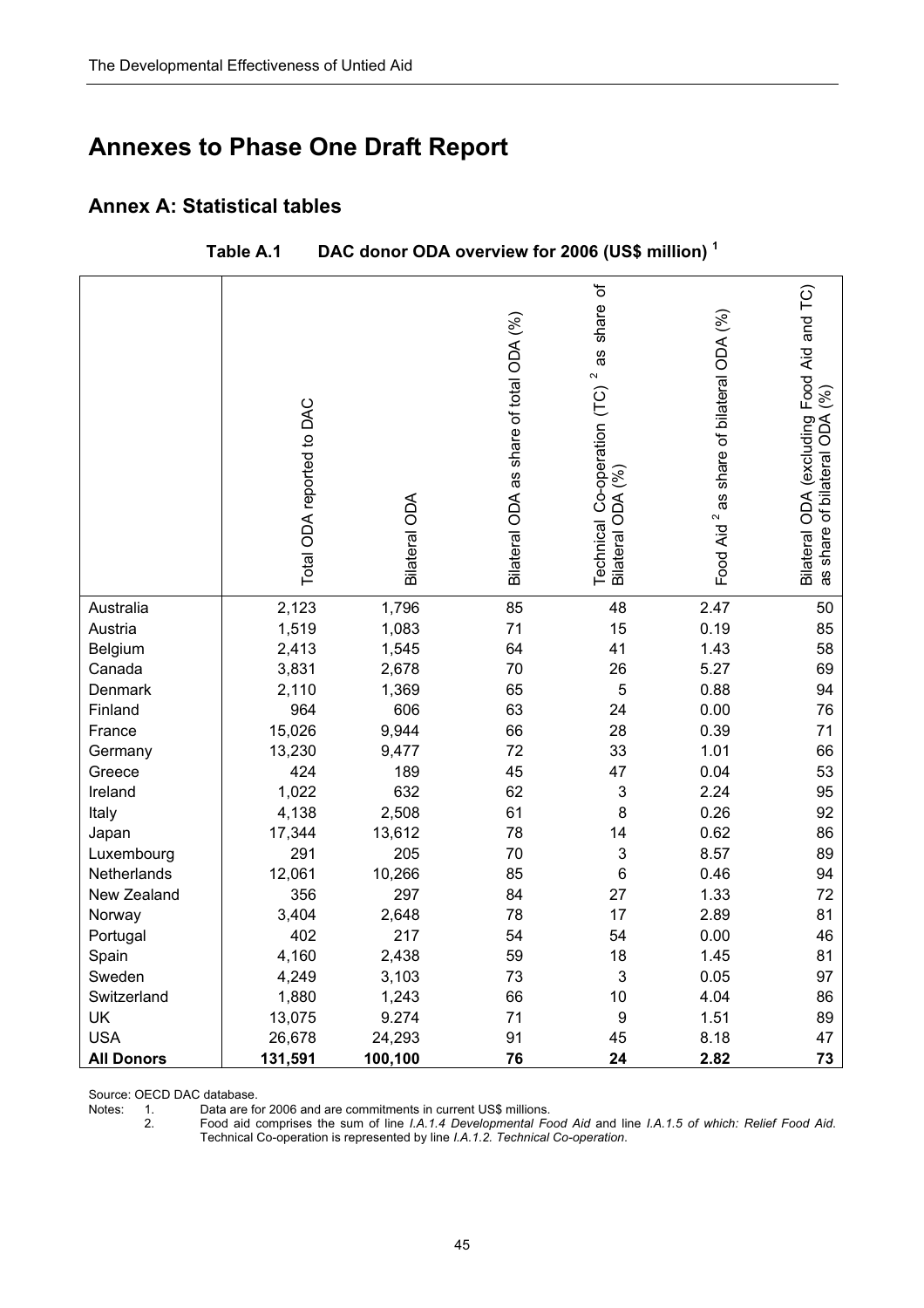|                                               | Bilateral<br>ODA | ళ<br>Partially<br>Untied<br>untied<br>(%) | Tied (%) | Not<br>Reported<br>(%) |
|-----------------------------------------------|------------------|-------------------------------------------|----------|------------------------|
| I.1.a) Education, Level Unspecified           | 1274             | 74                                        | 9        | 17                     |
| I.1.b) Basic Education                        | 3360             | 90                                        | 5        | 4                      |
| I.1.c) Secondary Education                    | 542              | 40                                        | 11       | 49                     |
| I.1.d) Post-Secondary Education               | 3470             | 47                                        | 35       | 18                     |
| I.2.a) Health, General                        | 1993             | 84                                        | 8        | 8                      |
| I.2.b) Basic Health                           | 3089             | 75                                        | 21       | 4                      |
| <b>I.3 Population Programmes</b>              | 4442             | 47                                        | 52       | 1                      |
| I.4 Water Supply & Sanitation                 | 4001             | 83                                        | 13       | 4                      |
| I.5.a) Government and civil society - general | 6568             | 62                                        | 29       | 9                      |
| I.5.b) Conflict, Peace and Security           | 1539             | 61                                        | 29       | 9                      |
| 1.6 Other Social Infrastructure & Services    | 4389             | 34                                        | 54       | 13                     |
| II.1Transport & Storage                       | 4507             | 61                                        | 32       | $\overline{7}$         |
| <b>II.2Communications</b>                     | 353              | 60                                        | 23       | 17                     |
| II.3 Energy                                   | 3928             | 71                                        | 28       | $\mathbf 1$            |
| II.4 Banking & Financial Services             | 1353             | 95                                        | 3        | $\overline{c}$         |
| <b>II.5 Business &amp; Other Services</b>     | 1370             | 79                                        | 16       | 5                      |
| III.1.a) Agriculture                          | 2378             | 73                                        | 18       | 9                      |
| III.1.b) Forestry                             | 393              | 85                                        | 7        | 9                      |
| III.1.c) Fishing                              | 179              | 67                                        | 4        | 29                     |
| III.2.a) Industry                             | 624              | 54                                        | 24       | 22                     |
| III.2.b) Mining                               | 312              | 17                                        | 78       | 6                      |
| III.2.c) Construction                         | 25               | 79                                        | 6        | 15                     |
| III.3 Trade Policy and Regulations            | 634              | 72                                        | 16       | 12 <sub>2</sub>        |
| III.4 Tourism                                 | 425              | 95                                        | 1        | 4                      |
| <b>IV.1 General Environment Protection</b>    | 1518             | 74                                        | 17       | 8                      |
| IV.2 Women In Development                     | 19               | 100                                       | 0        | 0                      |
| IV.3 Other Multi-sector                       | 4158             | 64                                        | 24       | 13                     |
| VI.1 General Budget Support                   | 3209             | 100                                       | 0        | $\boldsymbol{0}$       |
| VI.2 Dev. Food Aid/Food Security Assistance   | 1039             | 40                                        | 51       | 9                      |
| VI.3 Other Commodity Assistance               | 296              | 66                                        | 34       | 0                      |
| VII. Action Relating to Debt                  | 18417            | 99                                        | 1        | 1                      |
| VIII.2 Other Emergency and Distress Relief    | 5669             | 77                                        | 20       | 3                      |
| VIII.3 Reconstruction relief                  | 794              | 90                                        | 6        | 4                      |
| VIII.4 Disaster prevention & preparedness     | 37               | 29                                        | 53       | 18                     |
| IX. Administrative costs of donors            | 2321             | 27                                        | 45       | 28                     |
| X. Support to NGO's                           | 3772             | 98                                        | 0        | $\overline{2}$         |
| XI. Refugees in Donor Countries               | 1701             | 35                                        | 36       | 30                     |
| XII. Unallocated/Unspecified                  | 1149             | 49                                        | 5        | 46                     |
| <b>Total</b>                                  | 95247            | 67                                        | 21       | 11                     |

**Table A.2 DAC donors bilateral ODA by sector in 2006 (US\$ million) 1**

Source: OECD CRS database.<br>Notes: 1. Data are fo

Data are for 2006 and are commitments in current US\$ millions.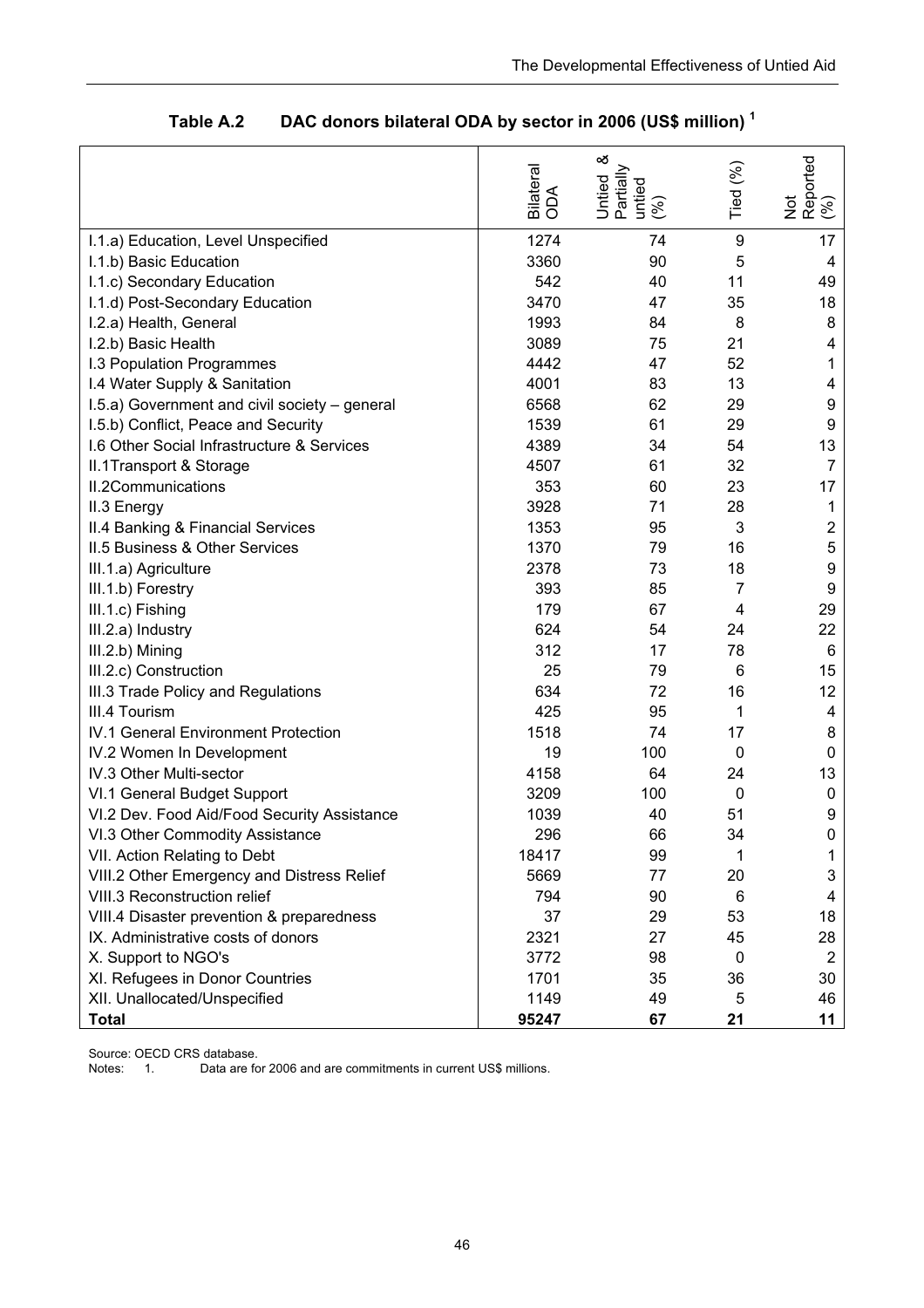#### **Modifications to data from the OECD CRS database**

The following three main changes were made to the CRS database as downloaded from the OECD website. First, all negative entries were turned positive, as it is assumed that these were data entry errors: a negative amount of aid reported by tying status is not sensible. Secondly, budget support is assumed to be untied by definition – all cases of budget support were changed to untied. Thirdly, Australia informed us that they had not report the tying status of aid in 2006. However the CRS database shows all Australian aid in 2006 as untied; this was changed to 'not reported'.

Table 3.6 is an aggregated version of table A.2 in the Appendix. The following aggregations were applied.

- Social Infrastructure & Services
	- o I.1.a) Education, Level Unspecified
		- o I.1.b) Basic Education
		- o I.1.c) Secondary Education
		- o I.1.d) Post-Secondary Education
		- o I.2.a) Health, General
		- o I.2.b) Basic Health
		- o I.3 Population Programmes
		- o I.4 Water Supply & Sanitation
		- o I.6 Other Social Infrastructure & Services
- Emergency Assistance & Reconstruction
	- o VIII.2 Other Emergency and Distress Relief
	- o VIII.3 Reconstruction relief
	- o VIII.4 Disaster prevention & preparedness
- Production Sectors: Other
	- o III.2.a) Industry
	- o III.2.b) Mining
	- o III.2.c) Construction
	- o III.3 Trade Policy and Regulations o III.4 Tourism
- Government & Civil Society
	- o I.5.a) Government and civil society general
	- o I.5.b) Conflict, Peace and Security
- Food Aid
	- <sup>o</sup> VI.2 Developmental Food Aid/Food Security Assistance Budget Support
- Debt
	- o VII. Action Relating to Debt
- NGO Support
	- o X. Support to NGO's
- **Unspecified** 
	- o XII. Unallocated/Unspecified
- Economic Infrastructure
	- o II.1Transport & Storage
	- o II.2Communications
	- o II.2Communications
	- o II.3 Energy
	- o II.4 Banking & Financial Services
	- o II.5 Business & Other Services
- Production Sectors: Agriculture, Forestry & Fishing o III.1.a) Agriculture
	- o III.1.b) Forestry
	- o III.1.c) Fishing
- **Multisector** 
	- o IV.1 General Environment Protection
	- o IV.2 Women In Development
	- o IV.3 Other Multisector
- Commodity Aid / Program Assistance o VI.3 Other Commodity Assistance
- - VI.1 General Budget Support
- Donor Administrative Costs o IX. Administrative costs of donors
	- Refugee s in Donor Countries o XI. Refugees in Donor Countries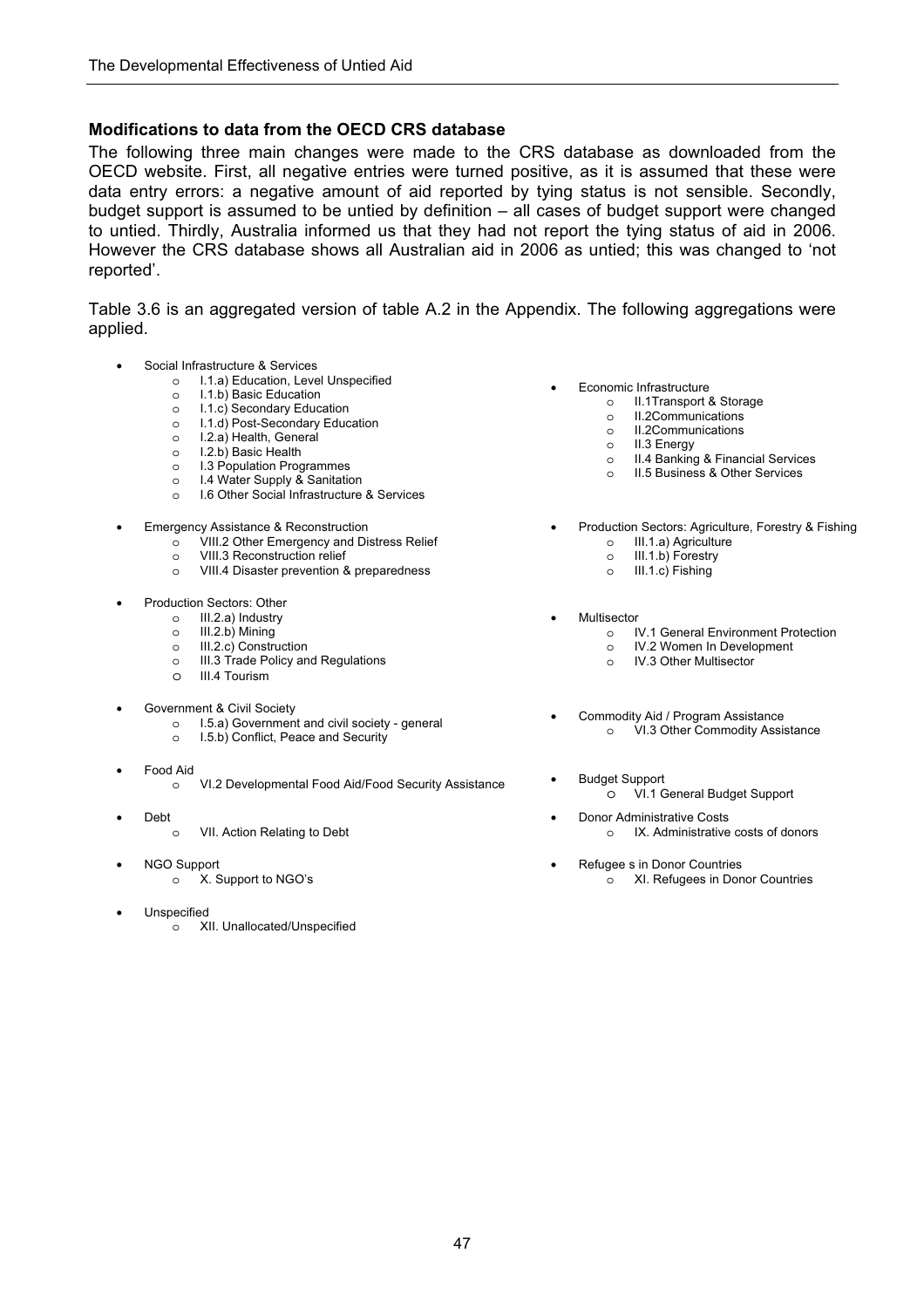# **Annex B: Explaining the share of untying in bilateral ODA: a regression analysis**

## **B.1 Definition of the dependent variable and selection of key explanatory variables**

An exploratory statistical investigation using regression analysis has been undertaken into the relationship between the extent of untying and a number of key variables that reflect the use of aid instruments and donor characteristics. The issue being explored is whether there are systematic associations between tying practices and other aspects of aid policy and donor characteristics, or whether tying status is just some idiosyncratic feature of individual aid donor policy.<sup>35</sup> The issue of causation is clearly more complex, but the statistical relationships found in this analysis provide a starting point for a focused discussion of what influences lie behind differences in tying practices.

The two main dependent variables representing the extent of aid untying were identified as: the untied percentage of total bilateral aid *(untied share of bilateral ODA)* and the effort sharing ratio (*effort sharing - untied).* The effort sharing ratio is calculated as the share of untying (reported to the CRS) multiplied by bilateral ODA (reported to the DAC), added together with DAC multilateral ODA, as a share of DAC total ODA. Each dependent variable was also tested with the sum of untied and partially tied aid replacing that of just untied aid to create *untied & partially tied share of bilateral ODA* and *effort sharing - untied and partially tied* respectively. All four dependent variables were highly correlated (See Table B.1) therefore the analysis proceeded with *untied share of bilateral ODA* only and the results should be roughly generalisable to the other dependent variables.

Whereas the dependent variables were mainly taken from the CRS dataset, the explanatory variables were drawn from the DAC dataset in order to minimize collinearity with the dependent variables. They cover aid instruments and types of aid, as well as donor characteristics and are chosen based on a mix of theory from the literature review and relationships suggested in the tables in Section 3:

- Bilateral ODA in grant form / total bilateral ODA (*share of grants)*
- ODA received by LDCs / ODA (*share of LDCs*)
- ODA which is TC / ODA (*share of TC*)
- Food aid / ODA (*share of food aid*)
- ODA/GNI (*ODA/GNI*)
- GNI/population (*GNI per capita*)

 $\frac{1}{2}$  $^{35}$  This statistical investigation is in response to the requirement in the ToR (Para 14) that the study 'will aim at identifying robust statistical correlations between the extent of tied/untied ODA and financial instruments, such as loans, grants; financing instruments such as technical assistance, income categories, and ODA/GNI ratios (as a proxy for public support for the aid effort).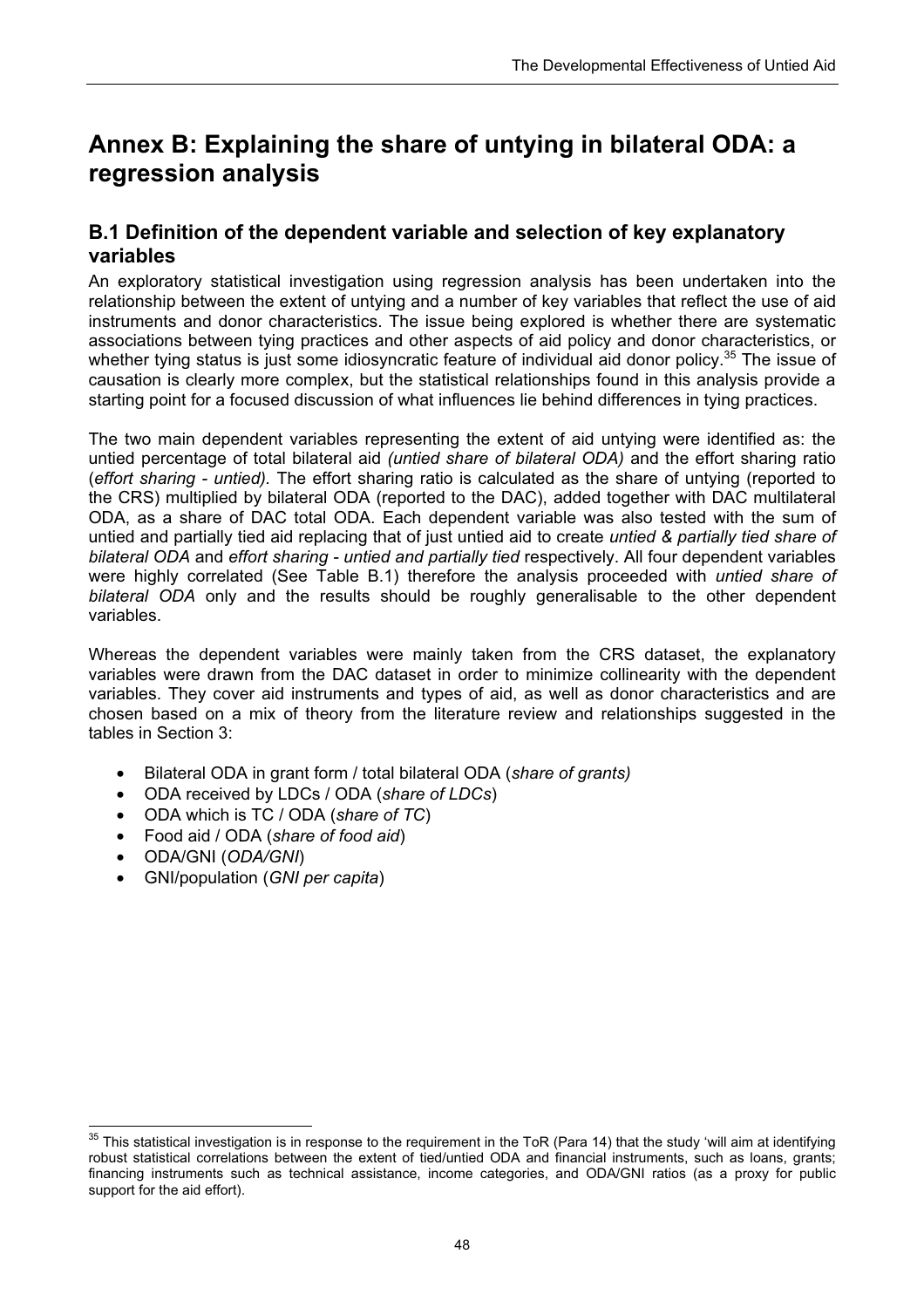|                                                                                 | share<br>untied<br>bilatera | ್ಥಾ<br>bilate<br>and<br>untied<br>partial<br>ನ ಸ<br>ᅲ | sharing<br>effort<br>ntie | partiall<br>sharing<br>య<br>untied<br>effor<br>€ |
|---------------------------------------------------------------------------------|-----------------------------|-------------------------------------------------------|---------------------------|--------------------------------------------------|
| untied share of bilateral ODA<br>untied and partially untied share of bilateral |                             |                                                       |                           |                                                  |
| <b>ODA</b>                                                                      | 0.9911                      |                                                       |                           |                                                  |
| effort sharing - untied                                                         | 0.9511                      | 0.9368                                                |                           |                                                  |
| effort sharing - untied & partially untied                                      | 0.9441                      | 0.9527                                                | 0.9851                    |                                                  |

### **Table B.1 Dependent variable correlation matrix**

Source: DAC and CRS databases, OECD and authors own calculations.

In order to determine whether the 2001 Recommendation has been driving the process of untving. our analysis includes the donors' share of bilateral ODA directed to LDCs. We would expect that, as donors give a higher share of aid to the poorest and most needy countries - namely LDCs - they also untie a higher share of their bilateral aid. This is not only good practice but may also be the result of pressure stemming from the Recommendation. The introduction of this variable does raise causality issues as it cannot be excluded *a priori* that those donor countries with a higher share of untied aid are also those who give a higher share of aid to LDCs.

Aid instruments might also play a role in the decision to untie. In particular, it could be hypothesized that those countries which offer a higher share of their bilateral aid without imposing on the recipient country the burden of future repayments (i.e. higher *share of grants*) might also be those with a relative higher share of untied bilateral aid. If grants represent a more 'altruistic' instrument to provide aid (as compared to loans) then we would expect donors with a high share of their bilateral aid in grants to be more concerned about the conditions under which aid is given and this could be reflected in a higher share of untied aid.

To take into account different impacts of different types of aid we also controlled for *the share of technical cooperation* and *the share of food aid* in bilateral ODA. TC is exempt from the Recommendation and could therefore be more easily associated with tying practices. For this reason we would expect to see a negative impact of TC share on untying. Similarly, one might expect the share of bilateral food aid to affect negatively the share of bilateral untied aid. Food aid is also excluded from the 2001 Recommendation and is more likely to be provided by those donor countries that have surpluses to dispose of or farm exports to promote, both of which are inherently tied.

ODA/GNI and GNI per capita are donor characteristics. If *ODA/GNI* proxies for the effort sharing of the donor country then we would expect it to have a positive impact on the level of untying; those countries who are more willing to give aid (as a proportion of their GNI) are also those more concerned about maximizing the positive impact of aid on the recipient country. Finally, *GNI per capita* expressed in log terms is added in order to investigate whether differences in donor's wealth are reflected in the level of untying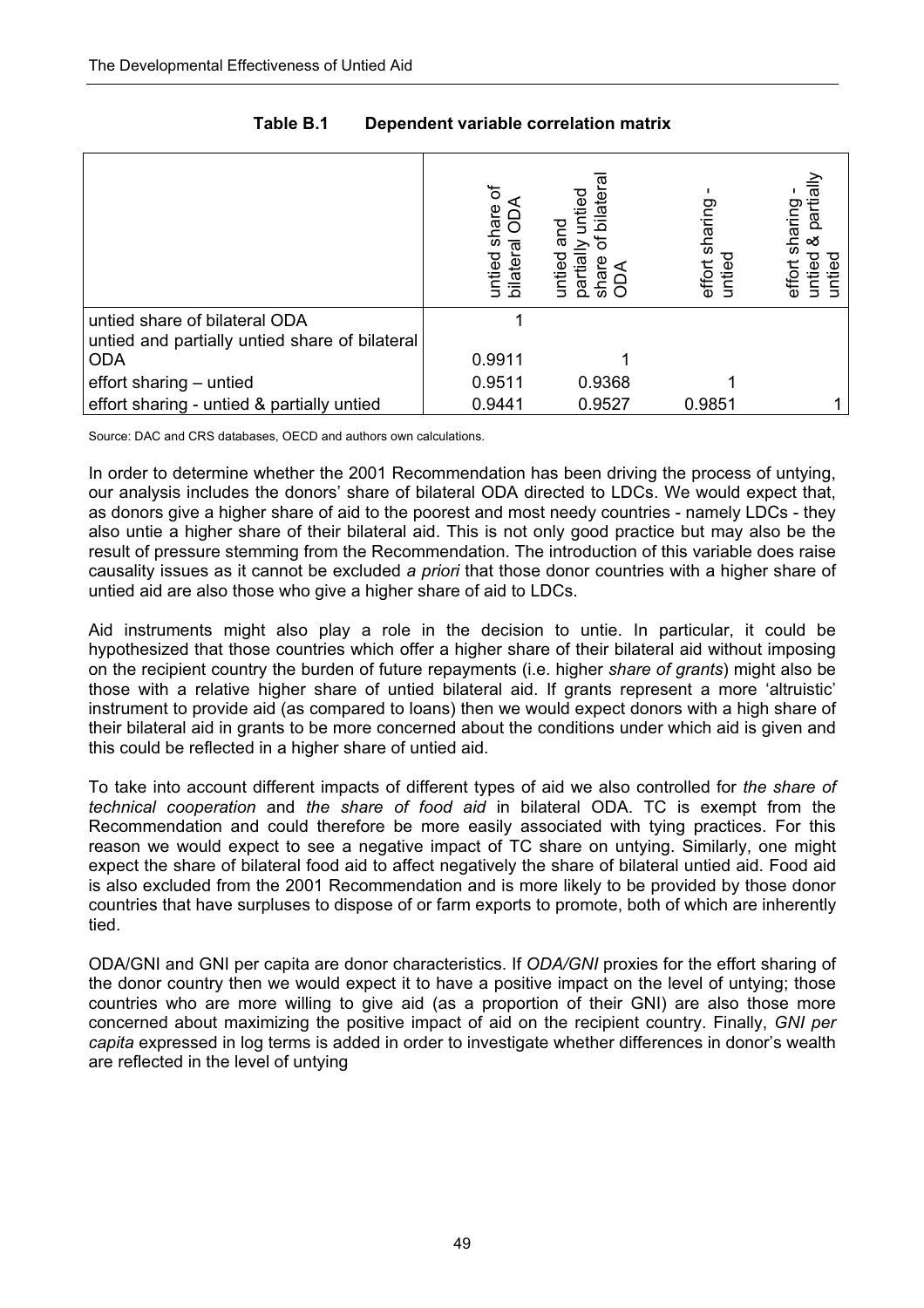Other explanatory variables such as the ratio of bilateral to multilateral ODA, GNI (in logged terms)<sup>36</sup>, a dummy variable for European countries<sup>37</sup>, total value of ODA<sup>38</sup> (in log form) and the Commitment to Development Index<sup>39</sup> were initially considered. However, they were dropped at a later stage and have not been included in our final analysis either because of collinearity issues, limited economic rationale supporting their inclusion, or to avoid further reduction of the already limited set of observations.

# **B.2 Data constraints and preliminary analysis**

Our econometric analysis makes use of the 22 observations which make up the headline figures in section 3. Changes in donors reporting practices to the DAC and CRS databases and a high rate of non-reporting in earlier years have created a situation where the data available varies considerably across time/countries and is likely to be skewed towards certain flows, instruments, types of aid, particularly those where tying is higher.

The initial descriptive analysis indicated that a number of variables are relatively closely correlated with untying. The independent variable correlation matrix (Table B.2) shows that share *of LDCs, share of TC* and *GNI per capita* are the most correlated with the *untied share of bilateral ODA*. We would therefore expect that these variables might be the most significant predictor variables in the regression analysis. Among the independent variables the pairings of *GNI per capita* and *share of bilateral TC, share of bilateral food aid, ODA/GNI* respectively are the most highly correlated; however, none of the pairings was correlated to an extent which might warrant their exclusion at this stage $40$ 

|                               | share<br>bilateral<br>ntied<br>ミ<br>ᅙ<br>O | ᡃᡠ<br>Share<br>Grants | ৳<br>Share<br>LDCS | ပို<br>৳<br>Share | চ<br>মূ<br>Share<br>Food<br>poo | <b>NS</b><br>Ago | per<br>capita<br><b>N</b> G |
|-------------------------------|--------------------------------------------|-----------------------|--------------------|-------------------|---------------------------------|------------------|-----------------------------|
| Untied share of bilateral ODA |                                            |                       |                    |                   |                                 |                  |                             |
| Share of Grants               | 0.1254                                     |                       |                    |                   |                                 |                  |                             |
| Share of LDCs                 | 0.4597                                     | 0.2991                |                    |                   |                                 |                  |                             |
| Share of TC                   | $-0.4889$                                  | 0.0409                | 0.0963             |                   |                                 |                  |                             |
| Share of Food Aid             | $-0.0833$                                  | 0.2580                | 0.2273             | $-0.0014$         |                                 |                  |                             |
| <b>ODA/GNI</b>                | 0.1938                                     | 0.2793                | $-0.0399$          | $-0.1697$         | 0.3872                          |                  |                             |
| GNI per capita                | 0.4142                                     | 0.2497                | 0.0265             | $-0.5690$         | 0.5209                          | 0.4975           |                             |

**Table B.2 Independent variable correlation matrix** 

Source: DAC and CRS databases, OECD and authors own calculations

 $\overline{a}$ 36 GNI could be used as a proxy for the size of the economy. It has been suggested that small countries are more willing to untie aid, especially TC.

<sup>37</sup> The dummy for European countries was considered in order to identify whether regional trade agreements have an influence on the share of bilateral untied aid.

<sup>38</sup> Total value of ODA was initially considered to see if donor size influenced untying practice.

<sup>39</sup> CDI was initially included in an attempt to measure non-aid development policies and hence "true" efforts towards development (in addition to the volume of aid).

<sup>40</sup> Although the logarithm of GNI per capita is correlated with at least three variables (share of bilateral food aid and TC and ODA/GNI).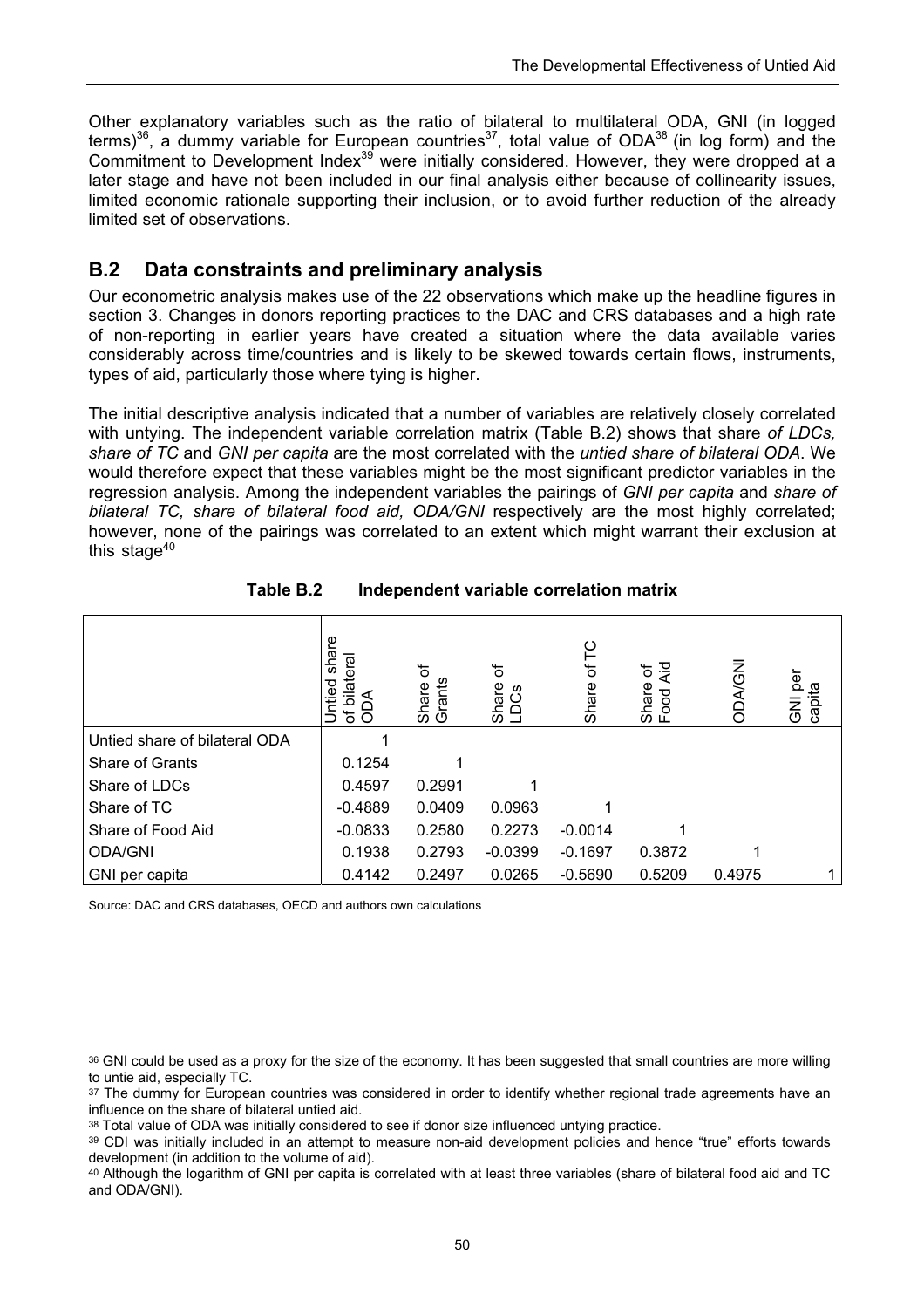### **B.3 Findings**

Given the low observation count, potential for both collinearity and omitted variable bias, a number of different specifications of the model were run. Table B3 reports the results of four specifications where the untied share of bilateral ODA is first regressed on a reduced set of variables most strongly identified in the theory (i.e. share of bilateral ODA to LDCs, share of bilateral food aid and share of TC) and then on an extended set of variables.

The share of bilateral ODA directed to LDCs and the share of food aid in bilateral ODA are both significant in all variations. The share of bilateral ODA directed to LDCs over total bilateral ODA is highly significant (at the 1% level) and positive. This suggests that the status of the Recommendation and LDCs is significantly important in 'determining' the extent to which aid is untied (See Figure 3.3). However, as noted previously, reverse causality cannot be excluded *a priori*. It might be the case that LDCs which untie their aid further are also those which give greater shares to LDCs. Further statistical investigations would be needed to explore the direction of causality; time constraints and difficulties in finding adequate instrumental variables currently prevent this.

The share of food aid is statistically significant (at the 5% level, 10% in specification 3) and negative. This confirms our expectation that a high share of bilateral food aid is associated with tying practices although full untying of food aid is recognised as a problematic and as a critical area (especially emergency aid). Further investigation is needed of what lies behind the statistical results. For example, donors that have largely untied their food aid are probably channelling a higher proportion multilaterally, explaining the cluster of donors who provide little or no food aid on a bilateral basis (Figure B.1). Nevertheless, the clear association between bilateral food aid and tying is supportive of an extension in coverage of the Recommendation.

#### **Figure B.1 Relationship between share of untied bilateral ODA and share of food aid in bilateral ODA in 2006 <sup>1</sup>**



Source: OECD DAC and CRS databases Notes: 1. Data are commitments in current US\$ millions.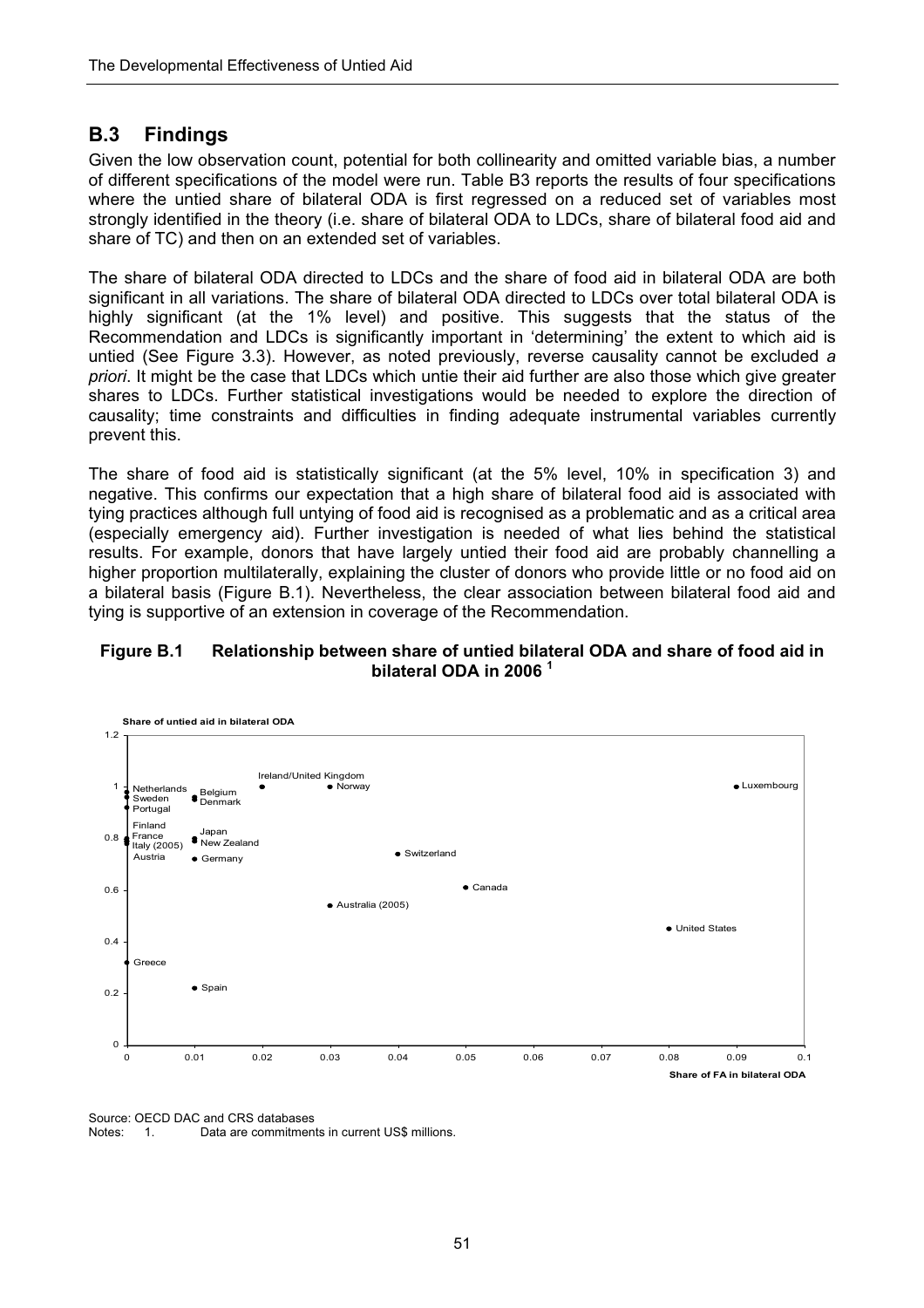Finally, in specifications 1 and 2, TC is highly significant (at the 1% level) and negative. Although such finding is in accordance with our earlier hypothesis, caution is needed in drawing conclusions. The high (negative) correlation between GNI per capita and TC, as reported in the independent variable correlation matrix, makes it difficult to disentangle the individual effects of these two variables (more data would be needed). This is testified by the fact that once GNI per capita is included as a regressor (specification 4) TC losses much of its power; moreover, when GNI per capita is included and TC dropped, GNI per capita is found to be highly significant potentially capturing much of the impact of TC.

The ODA/GNI variable, proxying for donors' effort sharing, is significant (at the 10% level) only in specification (2). Although the variable behaves as expected (a positive impact), the result does not seem to be robust. Surprisingly, the share of bilateral grants has not been found to play a role in determining the extent of untying and the coefficient is never significant.

#### **Figure B.2 Relationship between share of untied bilateral ODA and share of technical cooperation in bilateral ODA in 2006 1**



Source: OECD DAC and CRS databases<br>Notes: 1. Data are commitmen 1. Data are commitments in current US\$ millions.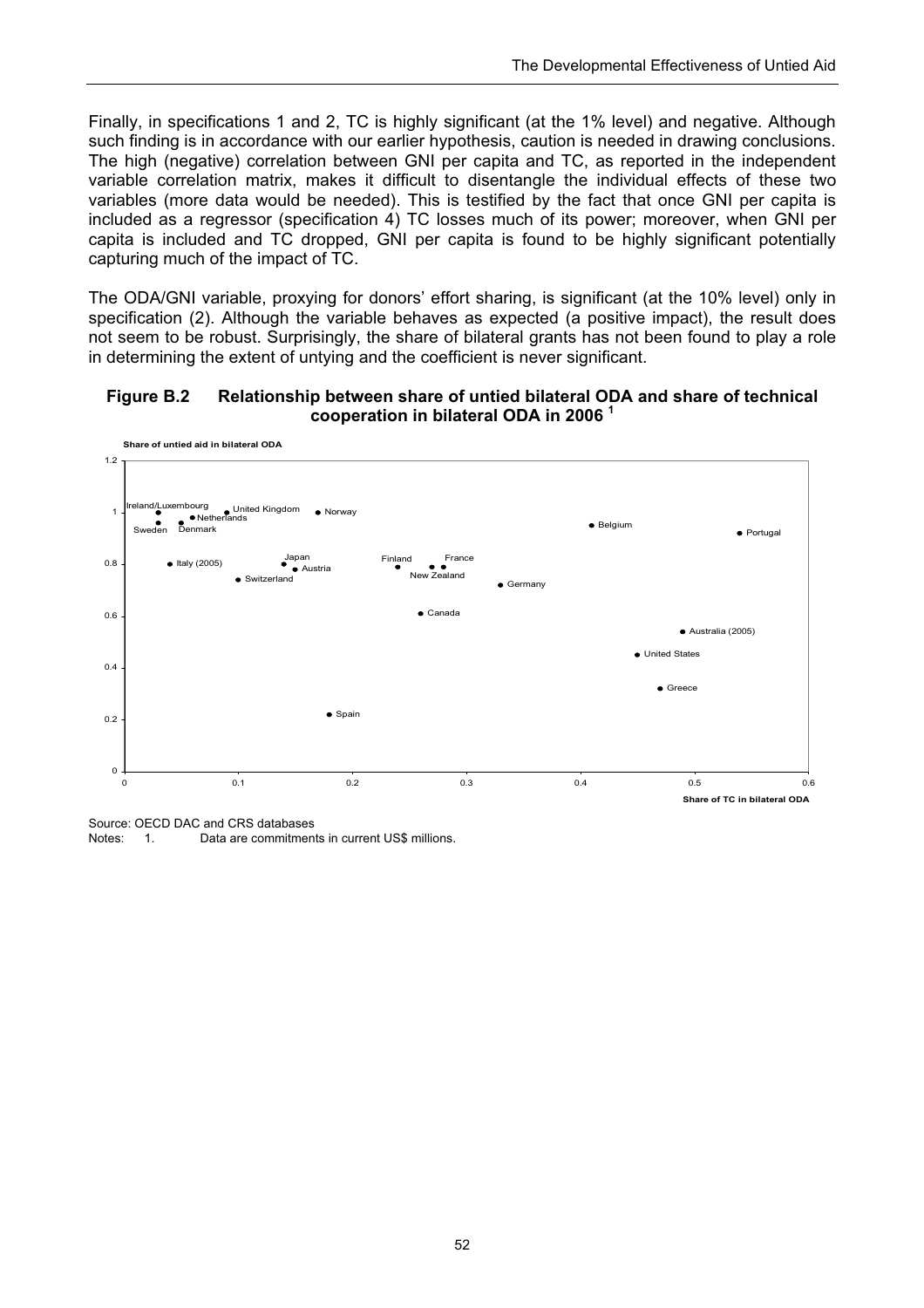# **Table B.3 Preliminary regression analysis of the extent of untying**

| Dependent variable: Untied Bilateral ODA / Bilateral ODA |             |             |            |            |  |  |  |
|----------------------------------------------------------|-------------|-------------|------------|------------|--|--|--|
|                                                          | (1)         | (2)         | (3)        | (4)        |  |  |  |
| <b>VARIABLES</b>                                         |             |             |            |            |  |  |  |
| Untied share of bilateral ODA                            | $0.760***$  | $0.810***$  | $0.838***$ | $0.837***$ |  |  |  |
|                                                          | $(-0.196)$  | $(-0.188)$  | $-0.198$   | $(-0.212)$ |  |  |  |
| Share of bilateral Food aid                              | $-1.866**$  | $-2.777**$  | -5.282***  | $-4.410**$ |  |  |  |
|                                                          | $(-0.669)$  | $(-0.987)$  | $-1.454$   | $(-1.667)$ |  |  |  |
| Share of bilateral TC                                    | $-0.733***$ | $-0.677***$ |            | $-0.359$   |  |  |  |
|                                                          | $(-0.166)$  | $(-0.186)$  |            | $(-0.307)$ |  |  |  |
| <b>ODA/GNI</b>                                           |             | 12.58*      | 7.341      | 8.096      |  |  |  |
|                                                          |             | $(-6.761)$  | $-7.782$   | $(-5.836)$ |  |  |  |
| Share of bilateral grants                                |             | $-0.0547$   | $-0.251$   | $-0.171$   |  |  |  |
|                                                          |             | $(-0.302)$  | $-0.287$   | $(-0.246)$ |  |  |  |
| GNI per capita (log)                                     |             |             | $0.474***$ | 0.317      |  |  |  |
|                                                          |             |             | $-0.134$   | $(-0.219)$ |  |  |  |
| Constant                                                 | $0.785***$  | $0.750**$   | $-4.155**$ | $-2.511$   |  |  |  |
|                                                          | $(-0.0778)$ | $(-0.323)$  | $-1.444$   | $(-2.428)$ |  |  |  |
| Observations                                             | 22          | 22          | 22         | 22         |  |  |  |
| R-squared                                                | 0.541       | 0.594       | 0.623      | 0.661      |  |  |  |
| Robust standard errors in parentheses                    |             |             |            |            |  |  |  |
| *** p<0.01, ** p<0.05, * p<0.1                           |             |             |            |            |  |  |  |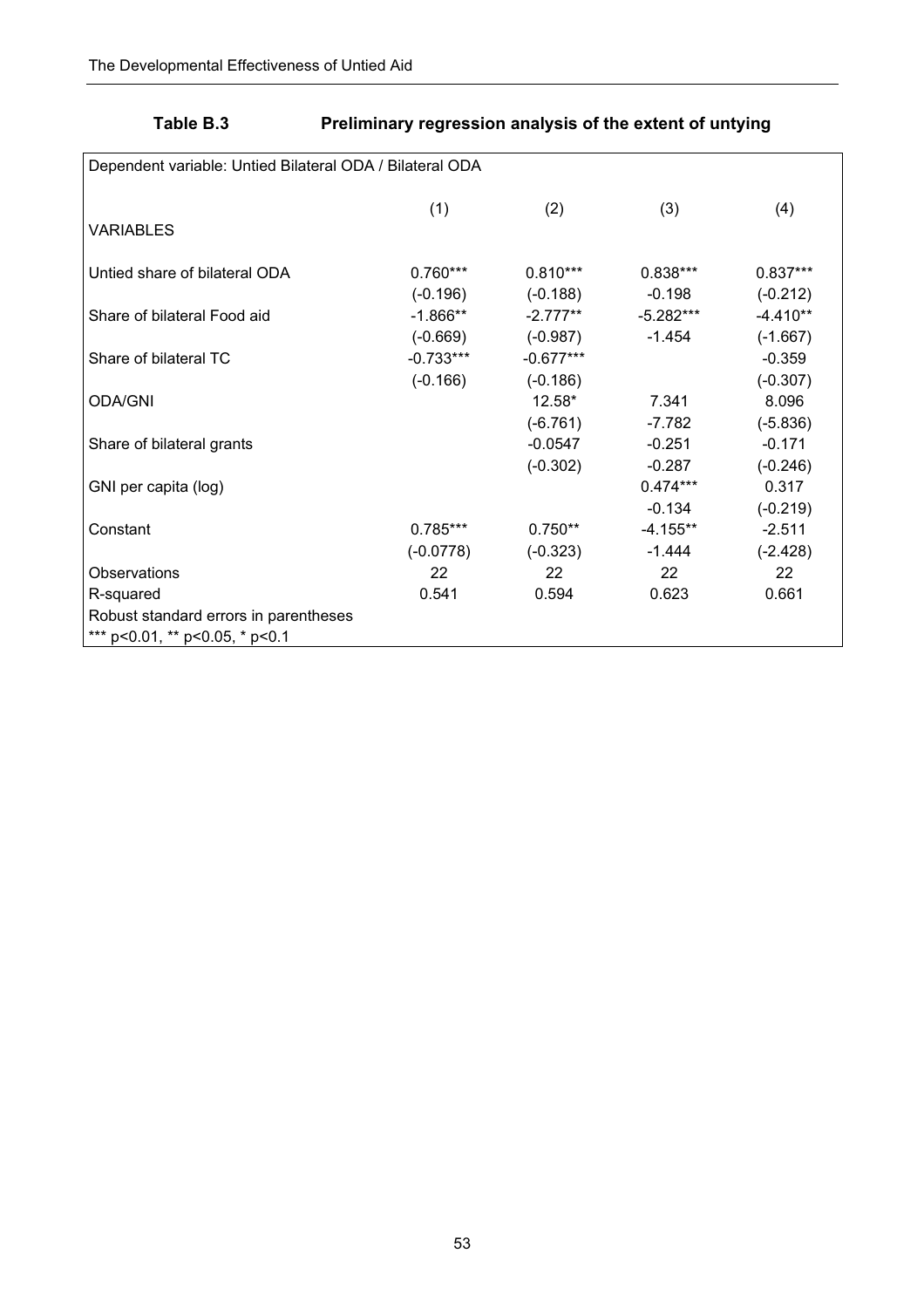# **Annex C: Bibliography**

- Abildsnes, K. J. (2007) 'Creditor responsibility and the Norwegian Ship Export Campaign'. Unpublished.
- ActionAid (2003) 'Towards effective partnership Untie aid' London, ActionAid.
- ActionAid International (2005) *RealAid: An agenda for making aid work,* Johannesburg, ActionAid International.
- ActionAid International (2006) *RealAid: Making Technical Assistance work,* Johannesburg, ActionAid International.
- Alonso, J. A. (1999) 'Instrumentos: los créditos FAD' *Estrategia para la Cooperación Española,* Madrid: MAE-SECIPI.
- Amegashie, J. A., Ouattara, B., and Strobl, E. (2007) 'Moral hazard and the composition of transfers: theory with an application to foreign aid', CESifo Working Paper Series No. 1996.
- Arvin, M., Choudhry, S., and Dunlop, S. (1996) 'Lingering effect of untied foreign aid on exports'*, Atlantic Economic Journal* 24 (2): 180.
- Arvin, M. and Choudhry, S. (1997) 'Untied Aid and Exports Do untied aid disbursements create goodwill for donor exports?'*, Canadian Journal of Development Studies* 18 (1997): 9-22.
- Arvin, M. and Baum, C. (1997) 'Tied and untied aid: a theoretical and empirical analysis'*, Keio Economic Studies* 34 (1997): 71-79.
- Arvin, M., Cater, B., and Choudhry, S. (2000) 'A causality analysis of untied foreign assistance and export performance: the case of Germany'*, Applied Economic Letters* 7: 315-319.
- Aryeetey, E., Osei, B., and Quartey, P. (2003) *Does Tying Aid make it More Costly? A Ghanaian Case Study*. Paper presented at the workshop on Quantifying the Impact of Rich Countries' Policies on Poor Countries, 23–24 October. Washington, D.C., Center for Global Development and the Global Development Network.
- AusAid (2006) *Australian aid: promoting growth and stability: a White Paper on the Australian Government's Overseas Aid Program.* Canberra, Government of Australia.
- AusAid [n.d.] 'Chief Executive Instructions: 2.4 Procurement of goods and services.' Government of Australia. Unpublished.
- Australia, Government, Department of Finance and Administration, (2004) *Commonwealth Procurement Guidelines – January 2005*. (Financial Management Guidance No 1). Canberra.
- Barrett, C. B. (1998) 'Food aid: Is it development assistance, trade promotion, both, or neither?'*, American Journal of Agricultural Economics* 80 (3): 566.
- Barrett, C. B. (1999) 'The dynamic effects of U.S. food aid'*, Economic Inquiry* 37 (4): 647-656.
- Barrett, Christopher B. and Maxwell, D. (2005) *Food aid after fifty years*. London, Routledge.
- Belfrage, C. J. (2007) 'Comparative effects of EU and US food aid on local production and commercial trade' in Bourdet, *et al.* (eds) *The European Union and developing countries: trade, aid and growth in an integrating world.* Cheltenham, Edward Elgar.
- Bhagwati, J. N. (1985) The tying of aid, ch.12 in Bhagwati, J.N. (ed.) *Dependence and interdependence.* Oxford, Blackwell.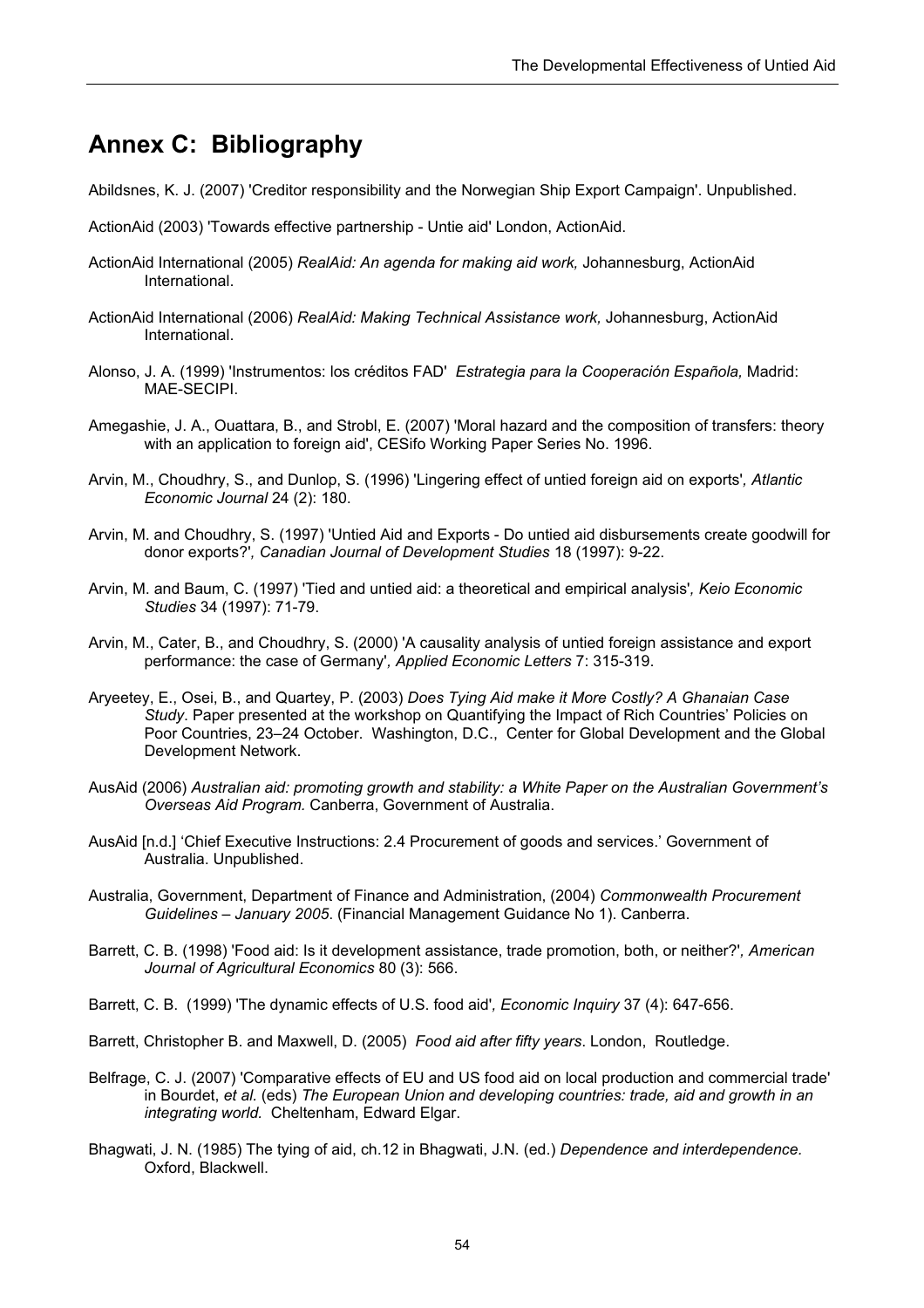- Bhagwati, J. N., Brecher, R. A., and Hatta, T. (1983) 'The Generalized Theory of Transfers and Welfare: bilateral transfers in a multilateral world'*, American Economic Review* 73 (4): 606
- Brakman, S. and van Marrewijk, C. (1995) 'Transfers, returns to scale, tied aid and monopolistic competition'*, Journal of Development Economics* 47 (2): 333.
- Chatterjee, S., Sakoulis, G., and Turnovsky, S. J. (2003) 'Unilateral capital transfers, public investment, and economic growth'*, European Economic Review* 47 (6): 1077-1103.
- Chatterjee, S. and Turnovsky, S. J. (2004) 'Tied versus untied foreign aid: consequences for a growing economy', *Computing in Economics and Finance* 2004 (8), Society for Computational Economics.
- Chatterjee, S. and Turnovsky, S. J. (2007) 'Foreign Aid and Economic Growth: The role of flexible labour supply'*, Journal of Development Economics* 84, 507-533.
- Chichilnisky, G. (1983) 'The transfer problem with three agents once again'*, Journal of Development Economics* 13: 237-248.
- Chinnock, J. (1998) *In whose benefit? The case for untying aid*. London, ActionAid.
- Chinnock, J. and Collinson, S. (1999) Purchasing Power Aid Untying, targeted procurement and poverty reduction. London, ActionAid.
- Colding, B. and Pinstrup-Andersen, P. (1998) *Food aid as a development assistance instrument: past, present and future.* Washington, D.C.: International Food and Policy Research Institute (draft).
- Coulter, J., Walker, D. J. and Hodges, R. (2007) 'Local and regional procurement of food aid in Africa: impact and policy issues' *Journal of Humanitarian Assistance,* 28/10/2007.
- Danida (2002) *Evaluation of Mixed Credit Programme.* Report 2002/04. Copenhagen, Government of Denmark, Ministry of Foreign Affairs.
- Danida (2004) *Meta-evaluation: private business sector development interventions, 2004/6.* Copenhagen, Government of Denmark, Ministry of Foreign Affairs.
- Danida (2007a) *Denmark's participation in international development cooperation: Annual Report, 2006*. [Copenhagen], Government of Denmark, Ministry of Foreign Affairs.
- Danida (2007b) *Annual performance report, 2006.* Copenhagen, Government of Denmark, Ministry of Foreign Affairs.
- Devarajan, S., Rajkumar, A. S., and Swaroop, V. (1999) 'What does aid to Africa finance?'*, World Bank Policy Research Working Paper*.
- Ensign, M. (1992) *Tied aid and its outcome: doing good or doing well? Japan's foreign aid program,* New York, Columbia University.
- FAO (2006) *The State of Food and Agriculture* (SOFA). Rome, Food and Agriculture Organisation.
- Ferreira Duarte, R. and Metz, M. (1996) *Cape Verde: an extended study.* (Joint Evaluation of EU Programme Food Aid Background Paper 04) London, ODI, 1996.
- Feyzioglu, T., Swaroop, V., and Zhu, M. (1998) 'A Panel Data Analysis of the Fungibility of Foreign Aid'*, World Bank Economic Review* 12 (1): 29-58.
- GATT (1979) *Agreement Of Government Procurement.* (done at Geneva on 12 April 1979). Geneva.
- Gill, B. and Reilly, J. (2007) 'The Tenuous Hold of China Inc. in Africa'*, Washington Quarterly* 30 (3): 37-52.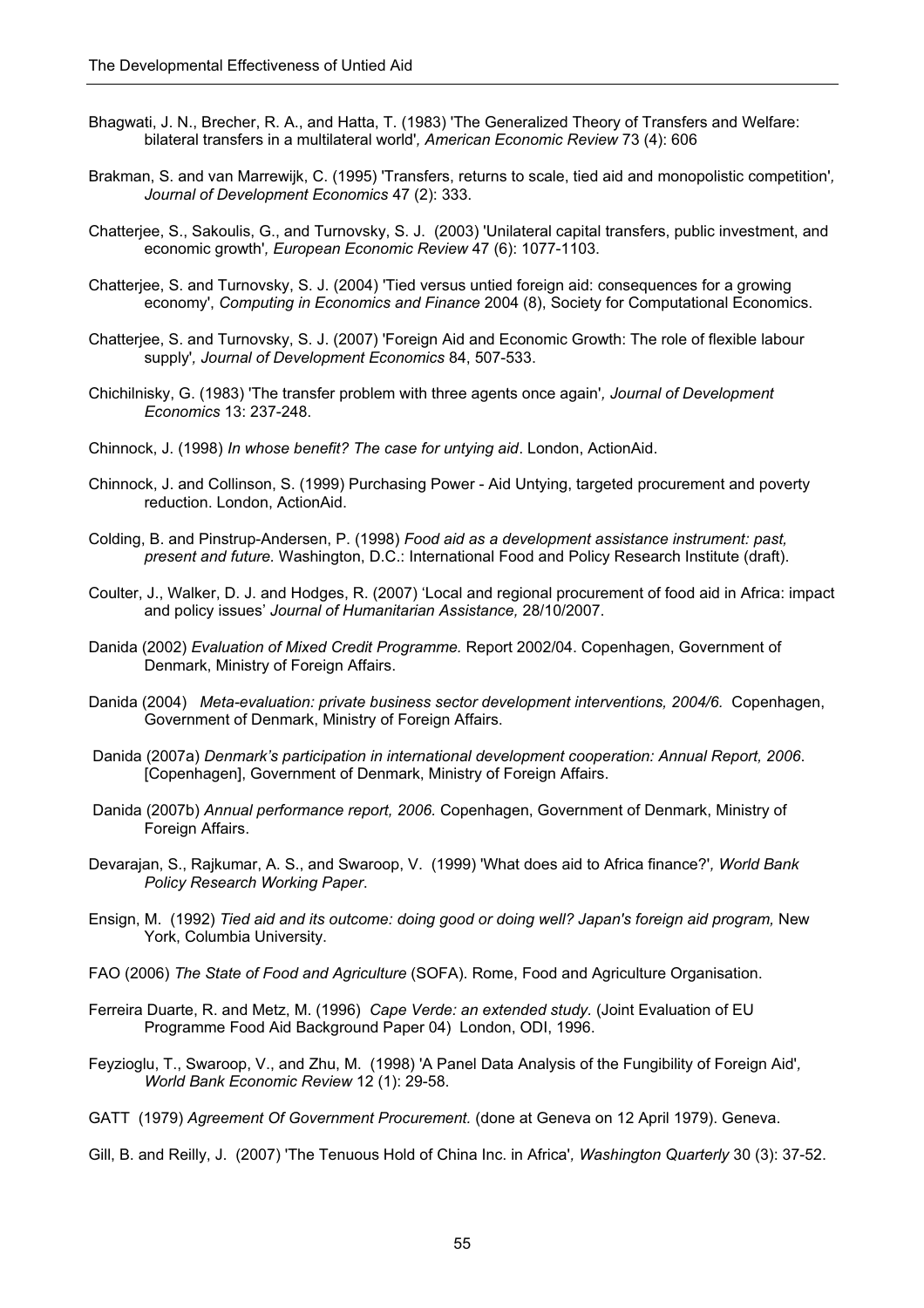- Hatzipanayotou, P. and Michael, M. S. (1995) 'Foreign aid and public goods'*, Journal of Development Economics* 47 (2): 455-467.
- Helleiner, G. (2000) 'Towards balance in aid relationships: donor performance monitoring in low-income developing countries', CIS Working Paper, University of Toronto.
- Hendra, J. (1987) 'Only fit to be tied: A Comparison of the Canadian Tied Aid Policy with the Tied Aid Policies of Sweden, Norway and Denmark'*, Canadian Journal of Development Studies* 8 (2): 261- 281.
- Hopkin, A. (1970) 'Aid and the balance of payments'*, Economic Journal*: 80 (370): 1-22.
- Jepma, C. J. and de Haan, H. (1984) 'Tying of the Netherlands' development aid' in Jepma, C. J., *et al.*  (eds) *Development aid and the Netherlands' business community.* Leiden.
- Jepma, C. J. (1988) 'The impact of untying aid of the European Community Countries'*, World Development* 16 (7): 797-805.
- Jepma, C. J. (1991) *The tying of aid,*Paris, OECD
- Jepma, C. J. (1994) *Inter-nation policy co-ordination and untying of aid*. Avebury, Brookfield USA.
- Kemp, M. C. and Kojima, S. (1985) 'Tied aid and the paradoxes of donor-enrichment and recipientimpoverishment'*, International Economic Review* 26 (3): 721.
- Khilji, N. M. and Zampelli, E. M. (1991) 'The fungibility of US assistance to developing countries and the impact on recipient expenditures: a case study of Pakistan'*, World Development* 19 (8): 1095-1105.
- Lahiri, S. and Raimondos, P. (1995) 'Welfare effects of aid under quantitative trade restrictions'*, Journal of International Economics* 39 (3/4): 297-315.
- Land, T. (2007) *Joint evaluation study of provision of technical assistance personnel: what can we learn from promising experiences?* Synthesis Report. Discussion Paper, 78. Maastricht, European Centre for Development Policy Management.
- Larrú, J. M. (2003) 'La Ayuda Ligada: ¿Un Mal Instrumento de la Política Española de Cooperación para el Desarrollo?' in González Laxe, F. and Sequeiros Tizón, J. (eds) *Orden Económico Mundial. Globalización y Desarrollo,* A Coruña: Sociedad de Economía Mundial.
- Larrú, J. M. and Gonzalez, M. (2004) '¿A quién benefician los créditos FAD?. Los efectos de la ayuda ligada sobre la economía española'*, Estudios Economicos de Desarrollo Internacional* 4 (1).
- Levitt, M. S. (1970) 'Aid and the Balance of Payments: the scope for untying and for increasing aid'*, The Manchester School* 38 (3): 247-257.
- Lloyd, T., McGillivray, M., and Morrissey, O. (2000) 'Does aid create trade? An investigation for European donors and African recipients'*, European Journal of Development Research* 12 (1): 107-123.
- Love, J. and Dunlop, S. (1990) 'The domestic impact of overseas aid: a case study of the Aid and Trade Provision'*, National Westminster Bank Quarterly Review* Aug.: 54-68.
- MacQuaide, C. and Toye, J. (1986) 'ATP Projects Evaluation: A study of six projects financed under the Aid and Trade Contingency Provision between 1978 and 1980. Report to the Overseas Development Administration', Ev. 316, London: ODA
- Malek, M. H., May, R. S., and Schumacher, D. (1990) 'A Comparative Assessment of the Employment Consequences of UK and West German Aid', *International Review of Applied Economics*, (4):1-27.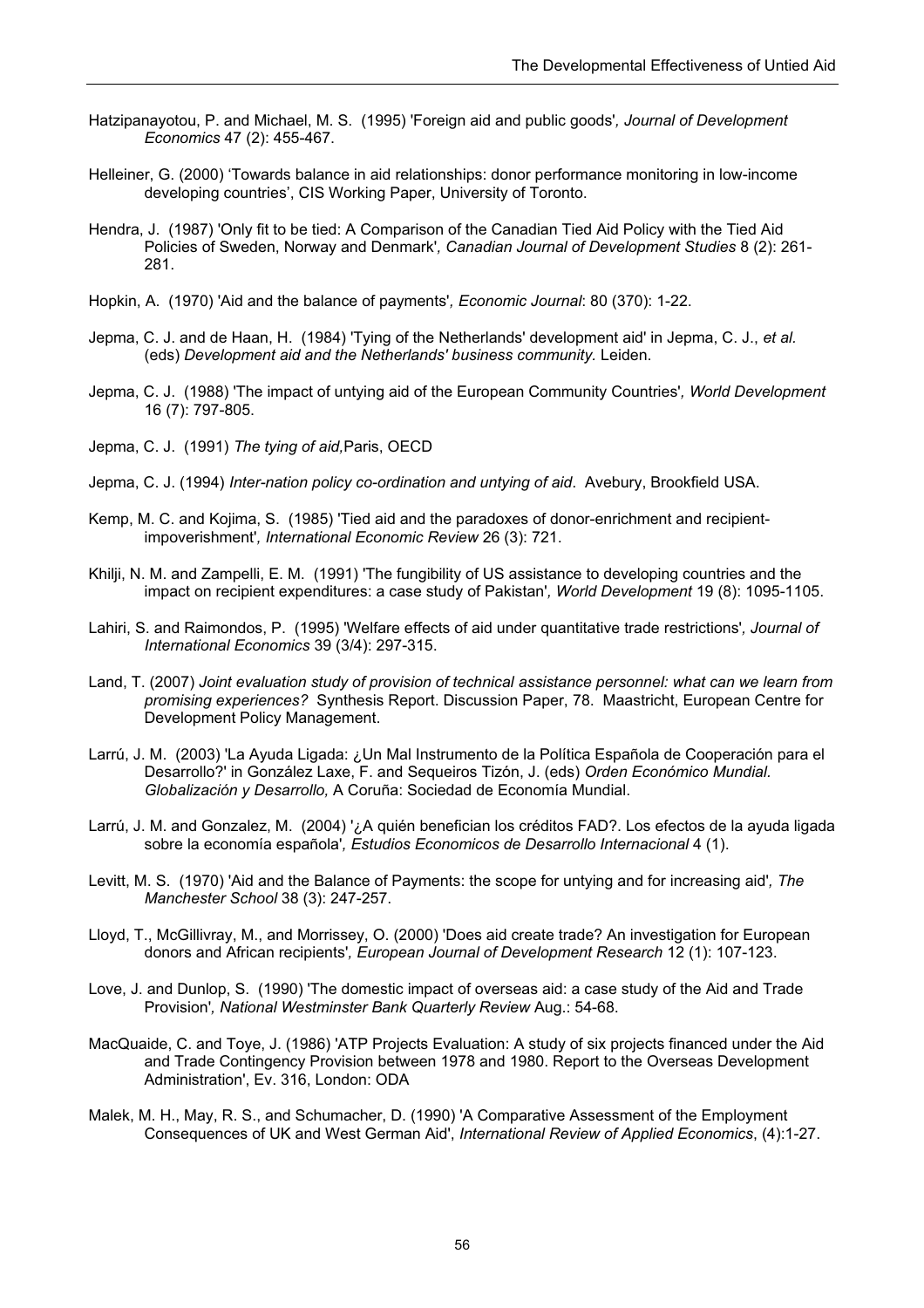- Manning, R. (2006) 'Will 'Emerging Donors' change the face of international co-operation?'*, Development Policy Review* 24 (4): 371-385.
- Marchione, T. (2002) 'Foods provided through the US Government Emergency Food Aid Programmes: policies and customs governing their formulation, selection and distribution', *Journal of Nutrition*  132: 2194S -2111S.
- Martínez-Zarzoso, I., Nowak-Lehmann, D. F., and Klasen, S. (2008) 'Does German development aid promote German exports?', Discussion Paper, 170, Goettingen: Ibero-America Institute of Economic Research.
- McCormick, D. (2008) 'China & India as Africa's new donors: the impact of aid on development'*, Review of African Political Economy* 35 (115): 73-92.
- Michael, M. S. and van Marrewijk, C. (1998) 'Tied to capital or untied foreign aid?'*, Review of Development Economics* 2 (1): 61.
- Miquel-Florensa, J. M. (2007) 'Aid effectiveness: a comparison of tied and untied aid'. York University. Unpublished.
- Morrissey, O. (1989) Donor benefits from tied aid: some reflections on strategic trade policy for the UK. Credit Research Paper, 47460/89/4. Nottingham, University of Nottingham.
- Morrissey, O. (1990) 'The impact of multilateral and tied bilateral aid on the UK Economy' *Journal of International Development* 2 (1): 60-76.
- Morrissey, O. (1991) 'An Evaluation of the economic effects of the Aid and Trade Provision'*, The Journal of Development Studies* 28 (1): 104-129.

Morrissey, O. and White, H. (1996) 'Evaluating the concessionality of tied aid'*, Manchester School of Economic and Social Studies* 64(2): 208-26.

Morrissey, O. and Rudaheranwa, N. (1998) *Research consultancy report on tied aid*. London, ActionAid.

- Mulligan, R. M. (2007) 'Export Credit Agencies: OECD Arrangement for Officially Supported Export Credits'*, Journal of Management Research (09725814)* 7 (2): 103-116.
- Nilsson, L. (1997) 'Aid and Donor Exports: The Case of the EU Countries' in Nilsson, L. (ed.) *Essays on North-South Trade,* Lund: Lund Economic Studies, N.70.
- NORAD (2007a) *Evaluation of the Norwegian petroleum-related assistance: case studies regarding Mozambique, Bangladesh, East Timor and Angola.* Evaluation Report, 1/2007. Oslo, Norwegian Agency for Development Cooperation.
- NORAD (2007b) *Oil for development.* Oslo, Norwegian Agency for Development Cooperation.
- NORAD (2008) 'Evaluation of the Norwegian Emergency Preparedness System (NOREPS)'. Evaluation Report 1/2008. Oslo, Norwegian Agency for Development Cooperation.
- Norway, Government, Ministry of Foreign Affairs [2004] *Fighting poverty together; a comprehensive development policy.* Report no. 35 (2003-2004) to the Storting. [Oslo].
- Norway, Government, Ministry of Foreign Affairs (2007) *Annual budget 2008.* State Paper 1 (2007-2008) Oslo
- Nowak-Lehmann, D. F., Martínez-Zarzoso, and I., Klasen, S. (2008) 'Aid and Trade A Donor's Perspective',Discussion Paper,171, Göttingen: Ibero-America Institute of Economic Research.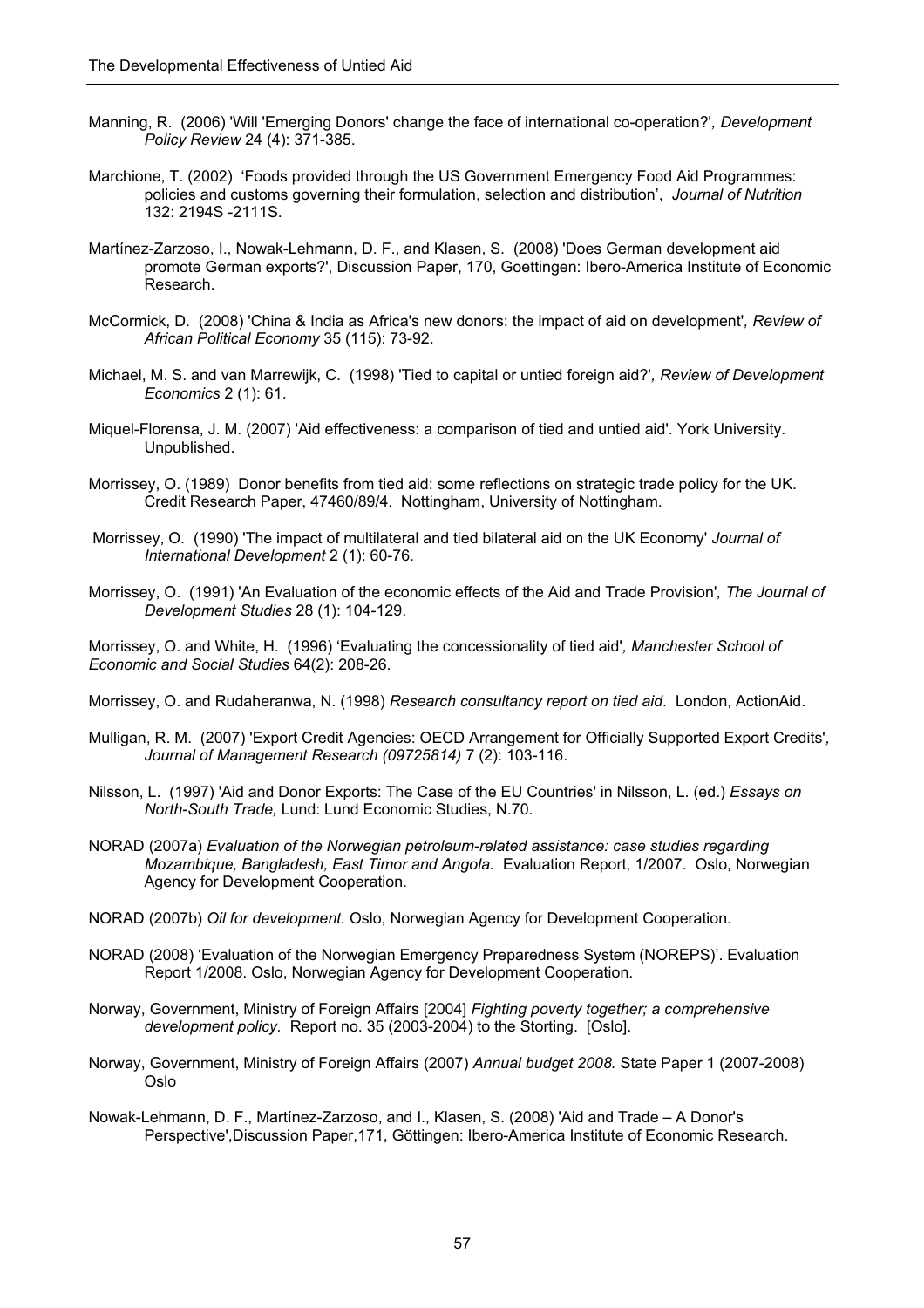- NRI (2005) *Contributions to rural development by local purchase and regional procurement of food.* Report to European Commission. London, Natural Resources Institute.
- ODA (1996) *'A Review of UK Aid Tying Policy',* London, Overseas Development Administration.
- OECD (1991). 'The Arrangement on guidelines for officially supported export credits'. (Helsinki Arrangement) Paris, OECD.
- OECD (2006) *The developmental effectiveness of food aid. Does tying matter?* Paris.
- OECD (2008a) Arrangement on Guidelines for Officially Supported Export Credits, Paris.
- OECD (2008b) The Export Credits Arrangement 1978-2008. Achievements and Challenges Continued! Paris, OECD.
- OECD (2008c) *Development Co-operation Report 2007*. Paris.
- OECD DAC (1987) 'DAC Guiding Principles for Associated Financing and Tied and Partially Untied Official Development Assistance.' Paris.
- OECD DAC (2001) 'DAC Recommendation on Untying Official Development Assistance to the Least Developed Countries.' Paris: Development Assistance Committee of the Organization for Economic Cooperation and Development. Paris.
- OECD DAC (2005) 'Paris Declaration on aid effectiveness.' Paris. www.oecd.org/dataoecd/11/41/34428351.pdf
- OECD DAC (2006) 'DAC Recommendation on untying Official Development Assistance to the least developed countries. Amended.' Paris.
- OECD DAC (2007a) '*Implementing the 2001 DAC Recommendation on untying Official Development Assistance to the Least Developed countries. Progress Report 2007*'. Paris.
- OECD DAC (2007b) '*Aid untying to non-LDC HPCS*' Paris, Development Assistance Committee of the Organization for Economic Cooperation and Development.
- OECD DAC (2008a) '*Implementing the 2001 DAC Recommendation on untying Official Development Assistance to the Least Developed countries. Progress Report 2008 - Draft*'. DCD/DAC(2008)21 Paris.
- OECD DAC (2008b) 'Promoting local and regional procurement in developing countries' DCD/DAC(2008)21, Paris.
- Osei, B. (2003) 'How tied aid affects the cost of aid-funded projects in Ghana'*,* African Economic Research Consortium. *AERC Research Paper 137*; Nairobi, AERC.
- Osei, B. (2004) 'The cost of aid tying to Ghana', African Economic Research Consortium. AERC research paper 144; Nairobi, AERC.
- Osei, R., Morrissey, O., and Lloyd, T. (2004) 'The Nature of Aid and Trade Relationships'*, European Journal of Development Research* 16 (2): 354-374.
- Pack, H. and Pack, J. R. (1993) 'Foreign aid and the question of fungibility'*, Review of Economics & Statistics* 75 (2): 258-265.
- Pehnelt, G. (2007) 'The Political Economy of China's Aid Policy in Africa'. Unpublished.
- Putterside, K*.,* Vazquez Medina, B., La Chimia, A., and Schneider, A (2004) 'An independent study on further untying of European aid', OECD (MCIPS) Room Document N. 4. Paris, OECD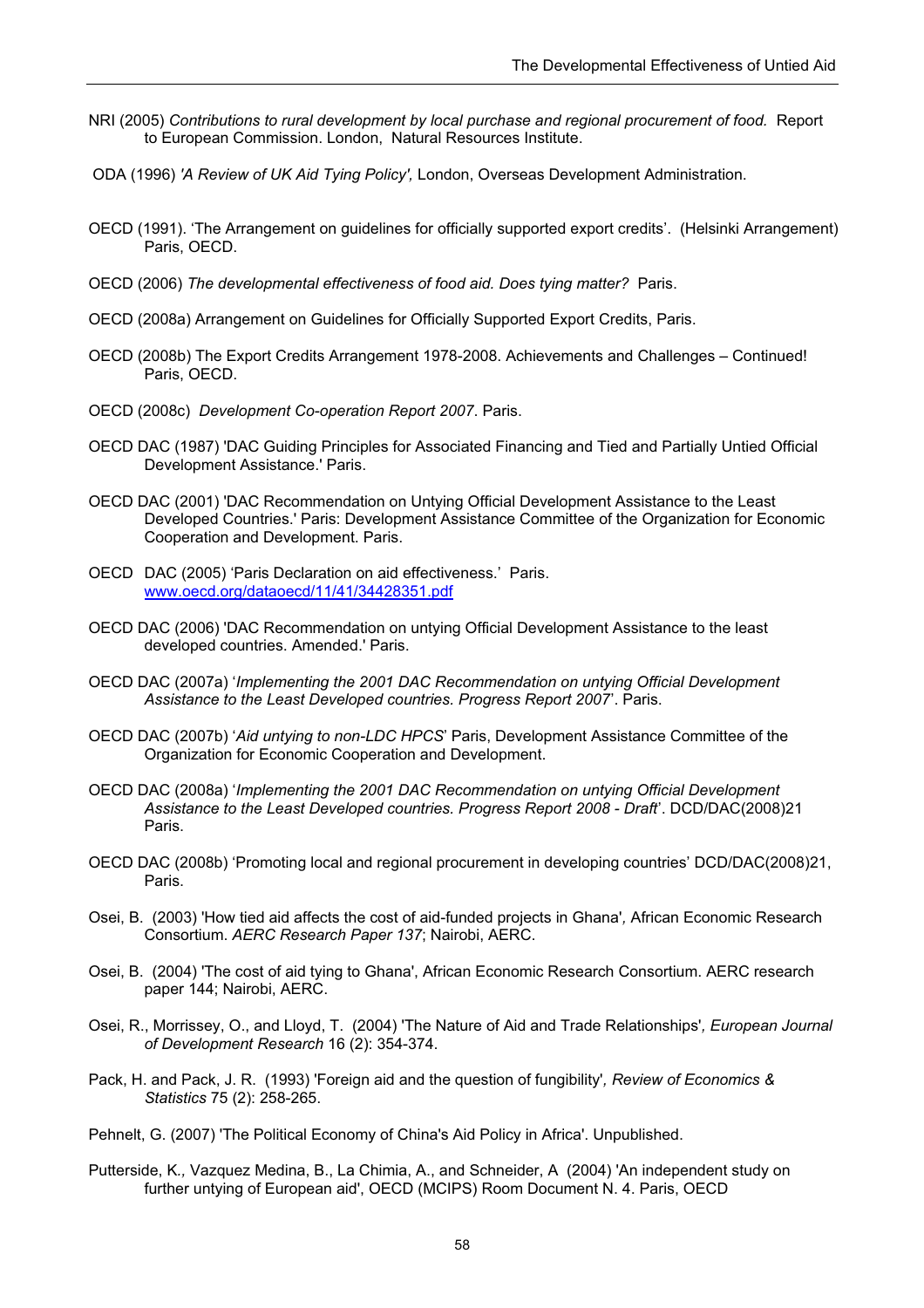- Quartey, P. (2005) 'Innovative Ways of Making Aid Effective in Ghana: Tied Aid versus Direct Budgetary Support'*, Journal of International Development* 17 (18): 1077-1092.
- Ray, J. (1995) *Managing official export credits: the quest for a global regime*. Washington D.C., Institute for International Economics.
- Riddell, R. C. and Stevens, S. (1997) *Evaluation of Commonwealth Fund for Technical Co-operation (CFTC) to Uganda,* London: Strategic Planning and Evaluation Unit, Commonwealth Secretariat.

Schweinberger, A. G. (1990) 'On the welfare effects of tied aid'*, International Economic Review* 31 (2): 457.

- Stokke, O. (1989) 'The determinants of Norwegian aid policy' in Stokke, O. (ed.) *Western middle powers and global poverty.* Uppsala, Scandinavian Institute of African Studies, 1989: 159 -229.
- Stokke, O. (2005) 'Norwegian aid policy: continuity and change in the 1990s' in Hoebink, P. and Stokke, O. (eds.) *Perspectives on European development co-operation.* London, Routledge, 2005: 448-492.
- Switzerland, Government (1994) Loi fédérale sur les marchés publics du 16 décembre 1994. L'Assemblée fédérale de la Confédération suisse,. 172.056.1. Bern.
- Switzerland, Government (1995) Le Conseil fédéral suisse, 1995 Ordonnance sur les marchés publics (OMP) du 11 décembre 1995 172.056.11. Bern
- Switzerland, Government (2007a) Département fédéral de l'économie 2007 Ordonnance du DFE sur l'adaptation des valeurs seuils des marchés publics pour l'année 2008. 172.056.12 Bern.
- Switzerland, Government (2007b) *Switzerland's international cooperation.* Swiss Agency for Development and Cooperation (SDC) and State Secretariat for Economic Affairs (SECO) Annual Report, 2006. Bern.
- Tajoli, L. (1999) 'The impact of tied aid on trade flows between donor and recipient countries'*, Journal of International Trade & Economic Development* 8 (4): 373-.
- Tschirley, D. and del Castillo, A. M. (2006) 'Local and regional food aid procurement: an assessment of experience in Africa and elements of good donor practice.' Policy Synthesis for Cooperating USAID Offices and Country Missions, 79 East Lansing, Michigan State University.
- Tschirley, D. (2008) 'Local and regional food aid procurement and the U.S. Farm Bill.' MSU Brown Bag, June 12, 2008 www.aec.msu.edu/fs2/outreach/LRP-June08BB-MSU.pdf
- Toye, J. and Clark, J. (1986) 'The Aid and Trade Provision: origins, dimensions and possible reforms'*, Development Policy Review* 4: 291-313.
- US Government Accountability Office, (2007) *Foreign assistance: various challenges impede the efficiency and effectiveness of U.S. food aid*, GAO-07-560, April 13, 2007. Washington, D.C.
- Universalia (2008) 'Evaluability assessment of the policy on tied-untied aid. Draft report to CIDA, Toronto.
- Wagner, D. (2003) 'Aid and trade An empirical study'*, Journal of the Japanese & International Economies* 17 (2): 153.
- Williams, G., Jones, S., and Amber, V. (2003) *A vision for the future of Technical Assistance in the International System,* Oxford: Oxford Policy Management.
- WFP (2006) *Food procurement in developing countries.* Policy Issues, Agenda Item 5 WFP/EB.1/2006/5C, 30 January 2006. Rome, World Food Programme.
- WFP (2008) *Food aid flows, 2007.* Rome, World Food Programme, Interfais.